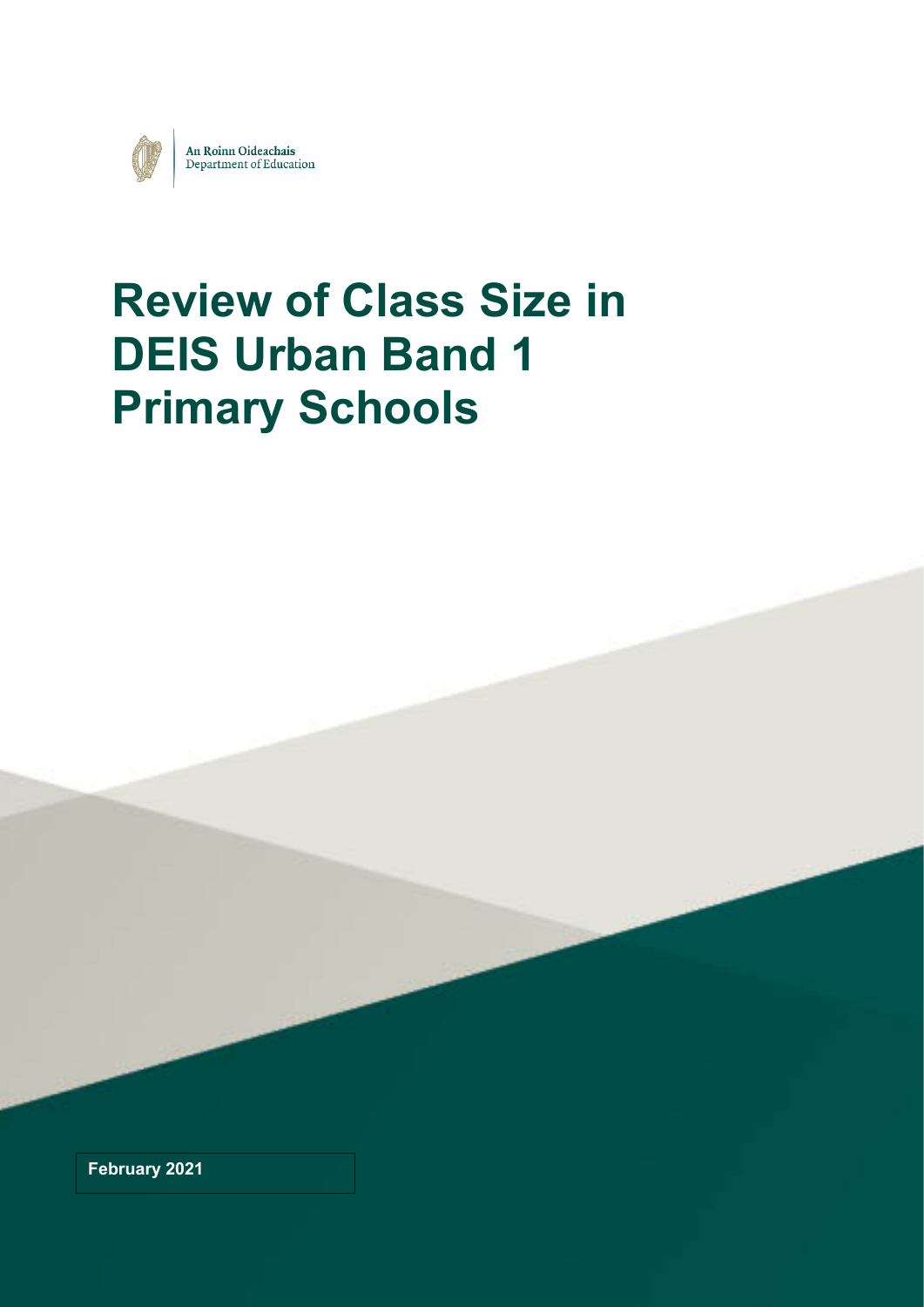# **Table of Contents**

| Section 2 - Research and Evidence on the effectiveness of class size reduction as a strategy to |  |
|-------------------------------------------------------------------------------------------------|--|
|                                                                                                 |  |
|                                                                                                 |  |
|                                                                                                 |  |
| Section 5 - Issues to be considered in terms of any proposed change to Class Size 30            |  |
| Section 6 - Key Areas of Consideration by Class Size Working Group and Recommendations  33      |  |
|                                                                                                 |  |
| <b>Appendix 1</b>                                                                               |  |
| <b>Appendix 2</b>                                                                               |  |
| <b>Appendix 3</b>                                                                               |  |
| Main features of implementation plan for operationalising the NCSE policy<br><b>Appendix 4</b>  |  |
|                                                                                                 |  |
|                                                                                                 |  |
|                                                                                                 |  |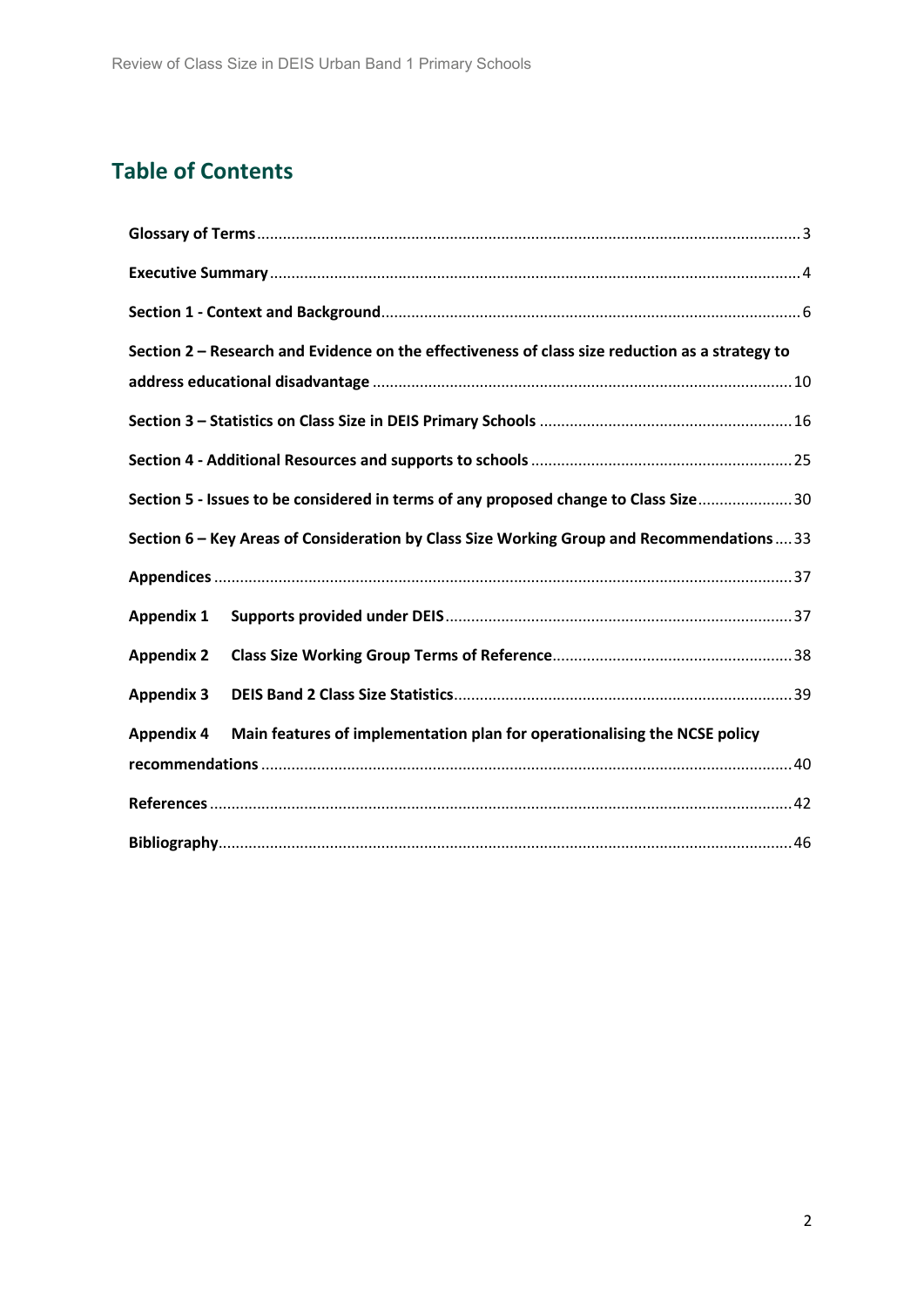# <span id="page-2-0"></span>**Glossary of Terms**

- CHO Community Healthcare Organisation
- CPSMA Catholic Primary School Management Association
- CSL Centre for School Leadership
- DEIS Delivering Equality of Opportunity in Schools
- DoE Department of Education
- EAL English as an Additional Language Support
- ERC Educational Research Centre
- HSCL Home School Community Liaison
- HSE Health Service Executive
- INTO Irish National Teachers Organisation
- IPPN Irish Primary Principals' Network
- NCSE National Council for Special Education
- NEPS National Educational Psychological Service
- PATH Programme for Access to Higher Education
- POD Primary Online Database
- SEN Special Educational Needs
- SENO Special Educational Needs Organiser
- SET Special Education Teacher
- SSP School Support Programme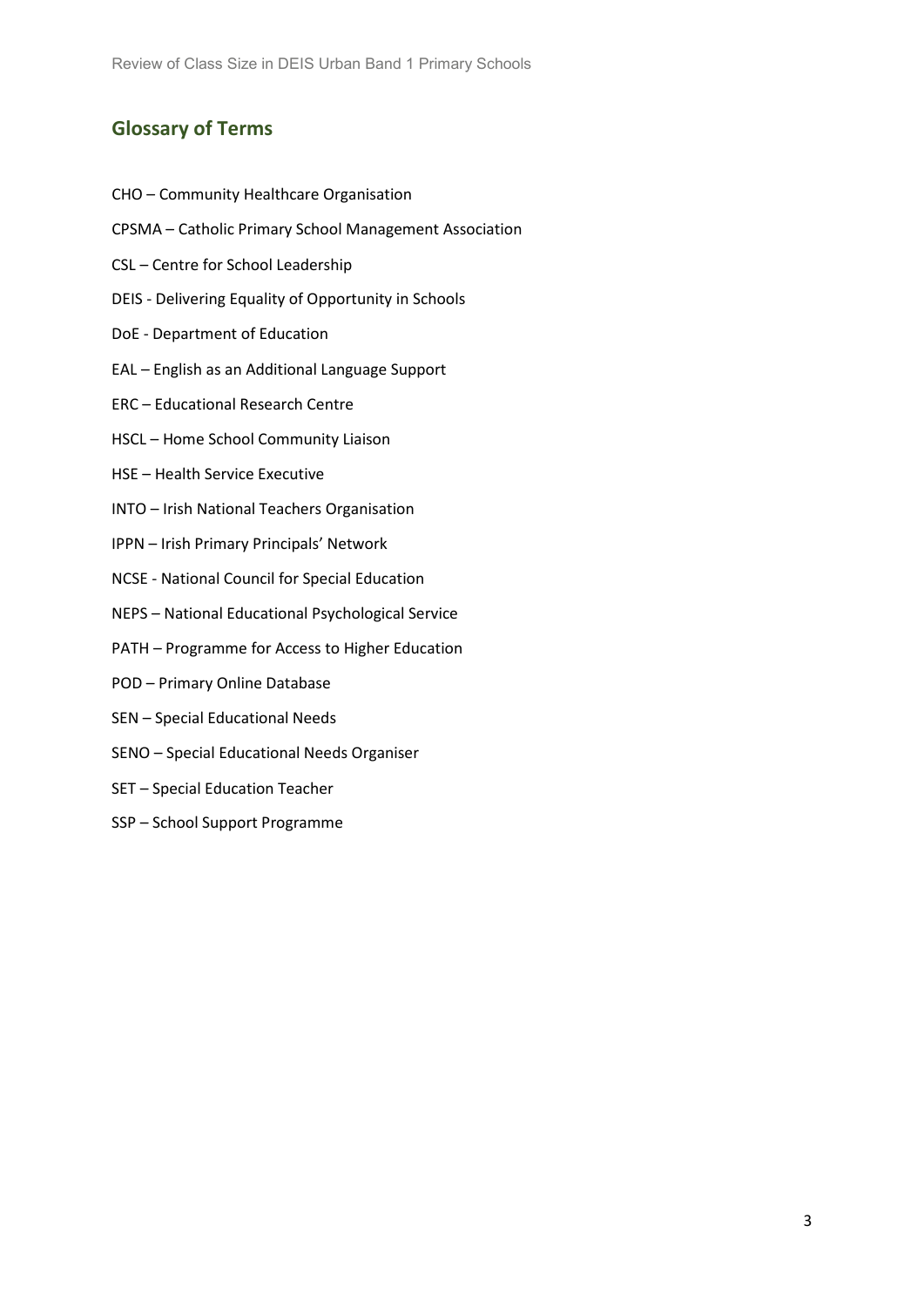# <span id="page-3-0"></span>**Executive Summary**

Following on from the review of the Delivering Equality of Opportunity in Schools (DEIS) programme, and the publication of the *Report on the Review of DEIS*, there was a recommendation in DEIS Plan 2017 to evaluate the level of teaching resources for schools participating in the programme to inform future policy in this area. A Working Group on Class Size was established with representatives from various education partners, the Educational Research Centre and relevant Units from within the Department of Education (DoE) to consider this issue.

**The analysis for this report was carried out before the onset of the Covid19 pandemic and its subsequent effect on how education has been delivered. Therefore there are no references to the utilisation of remote learning during school closures or the additional supports provided to schools in September 2020 to facilitate their reopening.**

Based on the discussions of the working group and further internal research and consideration, the Social Inclusion Unit of the Department has prepared this report.

The report sets out the available research and evidence on the effect of class size reduction as a method for tackling educational disadvantage. Overall, evidence points to a modest increase in academic achievement with reduced class size, with the benefits being felt to a greater degree in junior classes. However, pupils from disadvantaged and minority backgrounds have been shown to benefit from smaller classes more than other groups.

Class size cannot be looked at in isolation and it is evident that the importance of leadership in the school, expectations for students, parental engagement and the training, skills and teaching approaches of teachers should not be underestimated. The overall package of supports provided to DEIS schools also needs to be taken into consideration which includes a DEIS grant, enhanced book grant and access to the Home School Community Liaison Scheme, the School Completion Programme and the School Meals Programme. $1$  The report also sets out the developments in the education sector in supporting those students with special needs with the introduction of the Special Education Teaching allocation model since 2017 which underpins the allocation of over 13,500 special education teachers in mainstream settings. Other issues which have to be factored in to any recommendations on reduced class size include projected school enrolments, teacher supply and associated costs.

Statistical data illustrates the current class size in DEIS Urban Band 1 primary schools<sup>[2](#page-3-2)</sup>, with almost half having an average class size of 19 pupils or less. It is also worthwhile to note that this refers to mainstream classroom teachers only and there are a further 1,200 resource posts in the 229 Band 1 schools as well as other teaching posts. The current position in relation to legacy posts and support teacher posts is discussed with a review underway in relation to the support teachers. Legacy posts may be considered in terms of a future allocation model, but there are no proposed reductions or alterations for 2022 in respect of these posts.

While some education partners have called for a reduction in class size to 15:1 for junior classes and 18:1 for senior classes for all Urban Band 1 primary schools, there is insufficient evidence (as set out in the report) to justify implementing this reduction across the board. However, it is evident from the findings of this report that, for those schools with the highest concentrations of disadvantage, a

<span id="page-3-1"></span><sup>&</sup>lt;sup>1</sup> Full list of supports contained in Appendix 1

<span id="page-3-2"></span> $2$  Hereinafter referred to in this report as DEIS Band 1 schools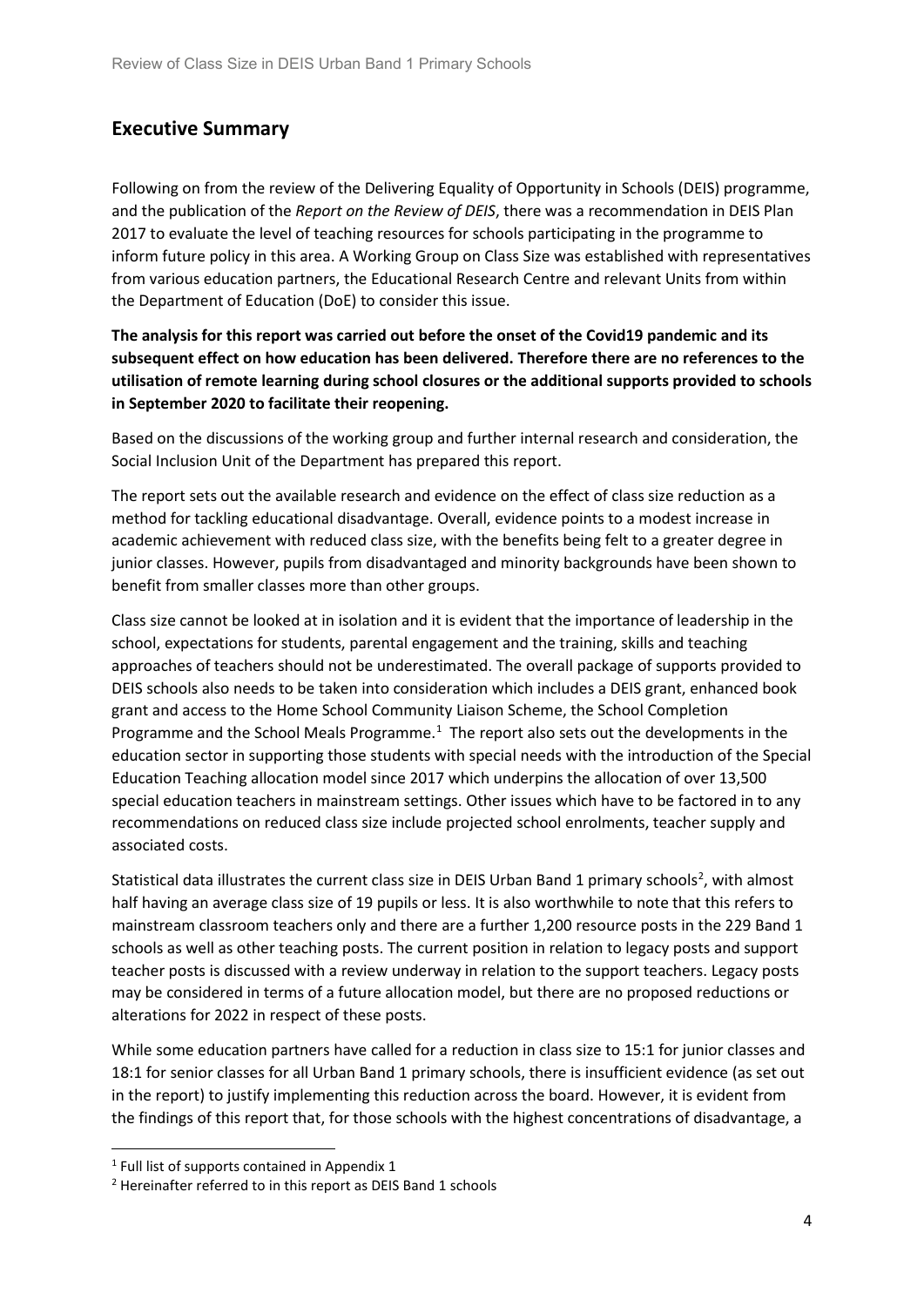reduction in class size, with a focus on junior classes, should form part of the overall consideration of DEIS resource allocation.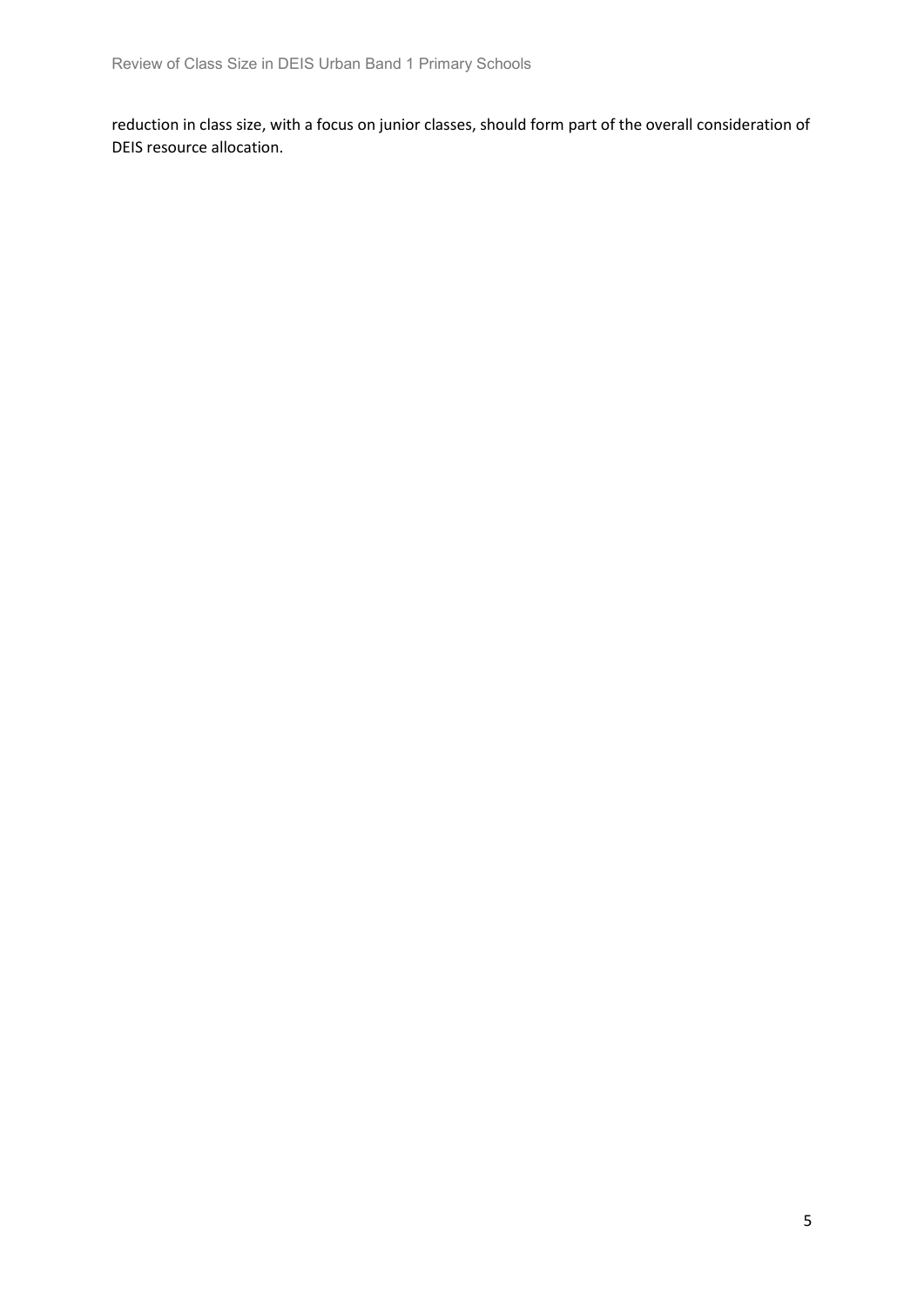# <span id="page-5-0"></span>**Section 1 - Context and Background**

Delivering Equality of Opportunity in Schools (DEIS), is the Department of Education's (DoE) main policy instrument aimed at tackling educational disadvantage. The plan sets out the Department's vision for education to more fully become a proven pathway to better opportunities for those in communities at risk of disadvantage and social exclusion.

The 2005 *DEIS - An Action Plan for Educational Inclusion* (DEIS Action Plan), provided for the introduction of a "*new integrated School Support Programme which will bring together, and build upon, existing interventions for schools and school clusters/communities with a concentrated level of educational disadvantage. The differences between urban and rural disadvantage will be taken into account in targeting actions under the programme*" (Department of Education and Skills 2005 p 5). The development of an integrated support programme was based on the principle of the whole school approach to the provision of services to address educational disadvantage and underpinned by action planning for improvement by individual schools under their DEIS School Action Plan.

One of the key supports provided in the DEIS Action Plan in 2005 was a reduced class size for Urban Band 1 DEIS primary schools. It stated that "*maximum class sizes will be reduced to 20:1 in all junior classes (junior infants through 2nd class) and 24:1 in all senior classes (3rd class through 6th class) for the 150 urban/town primary schools with the highest concentrations of disadvantage*" (Department of Education and Skills 2005 p 8). Currently this reduced class size is applied to all 229 Urban Band 1 primary schools. It is also worth noting that a further measure to support all DEIS urban primary schools was the allocation of administrative principals on lower enrolment and staffing figures than apply in primary schools generally.

### **1.1 DEIS Review**

Recent reports indicate that DEIS is having a positive effect on tackling educational disadvantage for the majority of young people. In its report on the most recent results from the Programme for International Student Assessment (PISA) the Educational Research Centre notes that at post-primary level, there is evidence of a narrowing of the achievement gap in reading between students in DEIS and non-DEIS schools over time (Gilleece et al. 2020). Findings from PISA also provide evidence of a reduction in the percentage of low achievers in mathematics at post-primary level between 2012 and 2018. Ongoing evaluations of the DEIS Programme have shown an improvement in educational outcomes, literacy and numeracy rates, and attendance and retention rates (Weir et al. 2010; Weir & McAvinue 2012; Weir et al. 2017). However, it is also evident that a gap still remains between DEIS and non-DEIS schools.

In order to provide a renewed approach to DEIS, a review of the programme was initiated in 2015 following the publication of the Department of Education commissioned Economic and Social Research Institute (ESRI) Report *"Learning from the Evaluation of DEIS"* (Smyth et al. 2015) and a DEIS Review Advisory Group was established on foot of this to review the DEIS School Support Programme. After a comprehensive and extensive process of consultations with relevant stakeholders (including education partners, academics, practitioners and students), recommendations on a new framework of supports were put forward. The objective of the review was to develop a new methodology for the identification of schools and a renewed framework of supports for schools to tackle educational disadvantage. This resulted in the publication of the Report on the Review of DEIS and DEIS Plan 2017 in February 2017.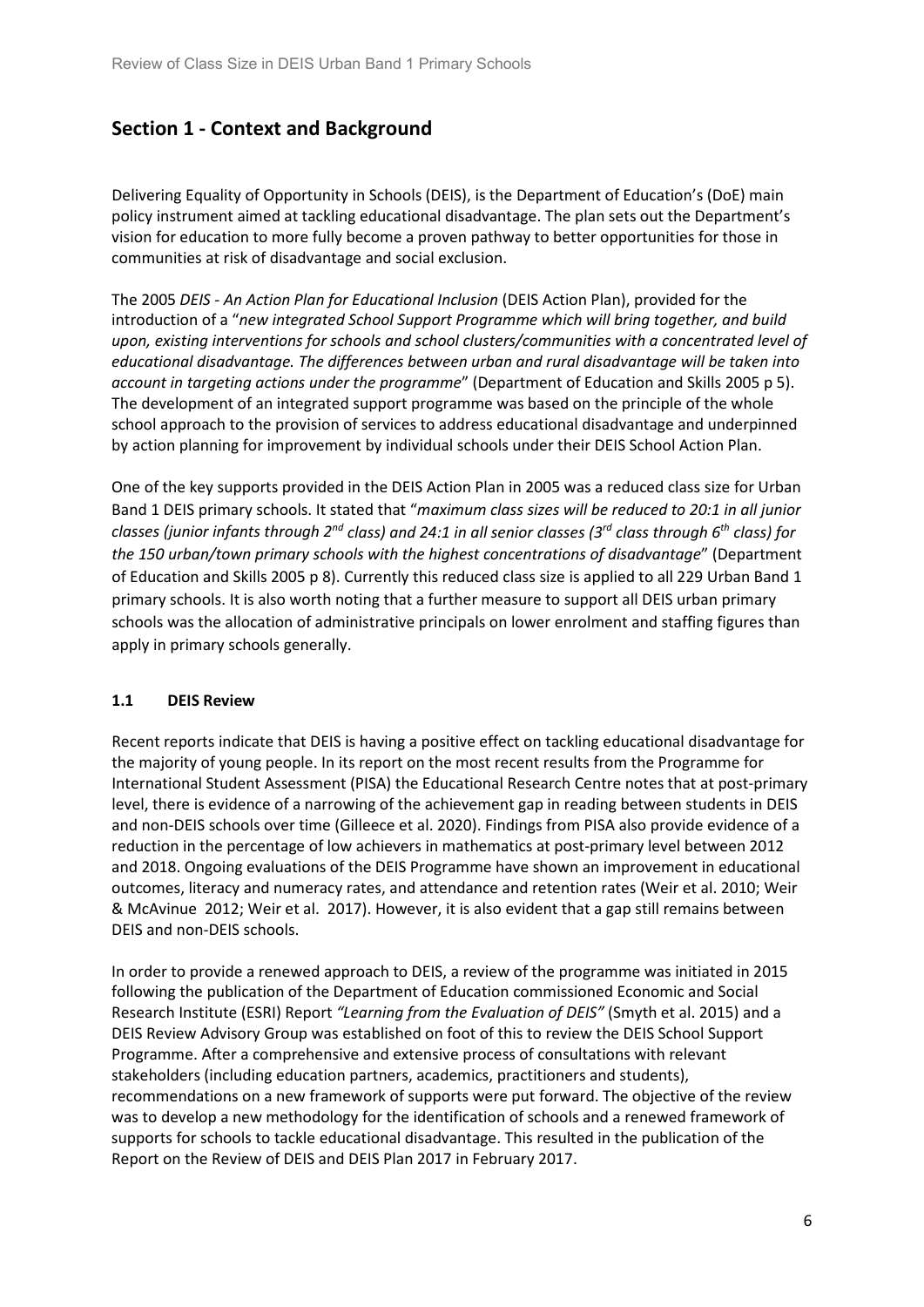The review examined all aspects of DEIS, including the range and impacts of different elements of the supports provided under DEIS, the potential for innovation within and between schools and the scope for increased integration of services provided by other Departments and Agencies in order to improve the effectiveness of the range of interventions deployed.

One proposal emerging during the consultation process was for a further reduction in class size in DEIS primary schools, in particular a reduction to a ratio of 15:1 in DEIS Band 1 primary schools. In considering this, the Advisory Group noted the following (Department of Education and Skills, 2017, p. 49-50):

- "*While the allocation of additional teaching resources had served to improve learning outcomes, achievement levels in these schools were still low and warranted a continuation of current supports.*
- *Many DEIS schools hold legacy and other posts additional to their general allocation creating an inequity between these schools and schools, which did not exist when those earlier schemes were in place, although they may now serve the same pupil cohort.*
- *Early years education provision has improved considerably since 2005 with children now more likely to be more school-ready than had previously been the case.*
- *The Programme for Government commitment at that time which stated that 'smaller classes, for junior and senior infants in particular, are proven to increase pupil achievement, especially for disadvantaged children'.*
- *Input from education partners at primary level which suggested a class size of 15:1 for DEIS Band 1 schools.*
- *The difficulty in determining an optimum class size*".

Following on from this, the group made two recommendations in relation to class size (Department of Education and Skills, 2017a, p. 51):

- *"A new Monitoring and Evaluation Framework should include evaluation of the level of teaching resources for schools participating in the SSP [School Support Programme] to inform future policy in this area.*
- *Pending any change to the recommended teacher allocation for urban primary schools supporting the highest levels of pupils at risk of educational disadvantage, the current recommended class size for these schools should apply".*

### **1.2 DEIS Plan 2017**

DEIS Plan 2017 (Department of Education and Skills, 2017b) is based on five key goals. Its aim is for the Irish education system to become the best in Europe at harnessing education to break down barriers, by equipping learners to contribute effectively to society. The DEIS Plan presents an ambitious set of objectives and actions to support children who are at greatest risk of educational disadvantage. The core elements of the plan comprise:

• A new methodology for the identification of schools. Previously, levels of disadvantage were measured using survey instruments at primary level. Improved centrally held data which are updated following each Census and subjected to rigorous quality checks means that we now have an objective way of measuring levels of disadvantage of all primary and post-primary schools, which is more responsive to demographic and other changes.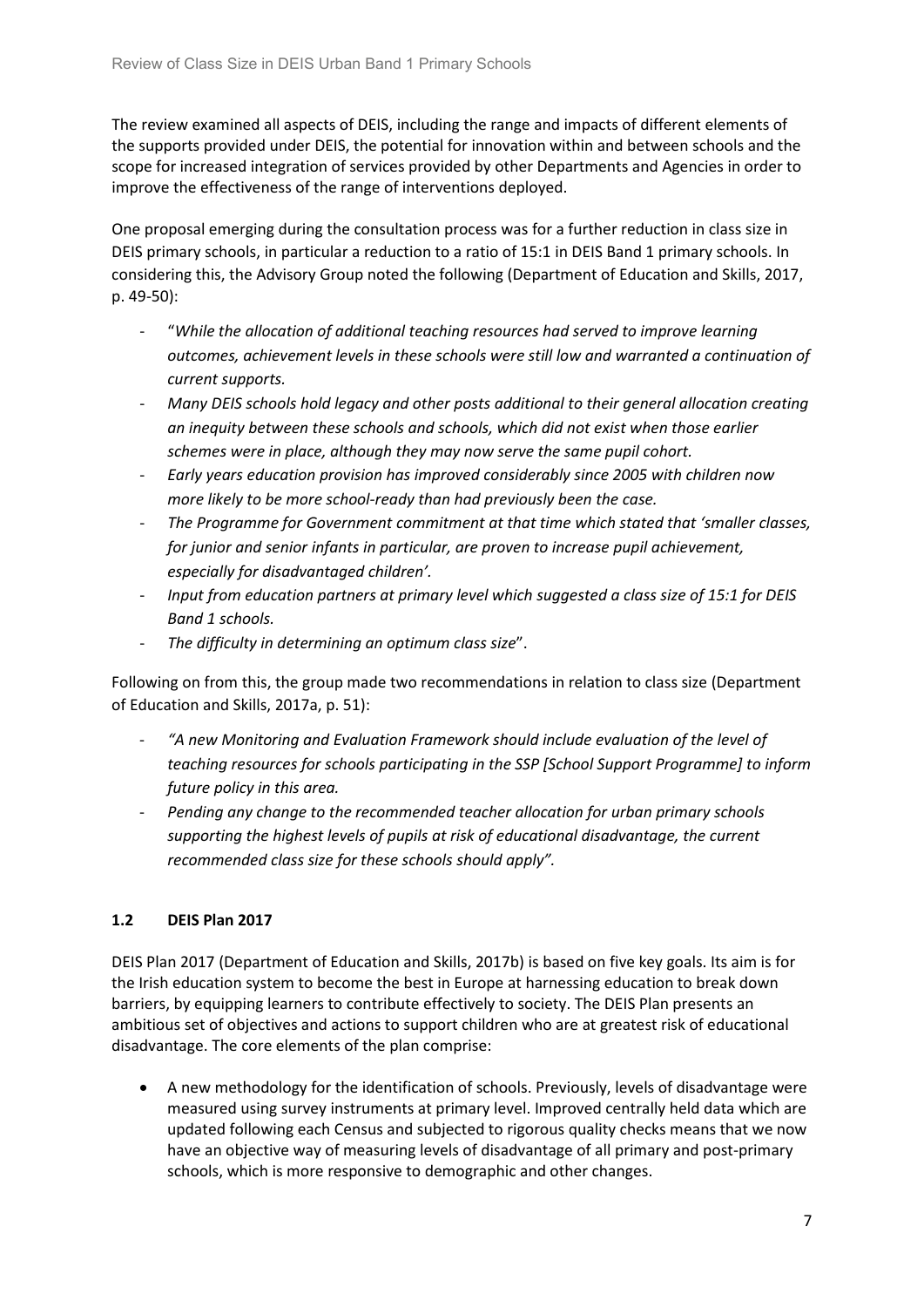• A new integrated School Support Programme (SSP) which brings together and builds upon existing interventions for schools and school clusters/communities with a concentrated level of educational disadvantage.

In the 2020/21 school<sup>[3](#page-7-0)</sup> year there were 887 schools in the DEIS Programme serving over 185,000 pupils. The breakdown is as follows:

| Number of DEIS School by DEIS Band for 2020/21 School Year |     |  |
|------------------------------------------------------------|-----|--|
| Primary DEIS Band 1                                        | 229 |  |
| Primary DEIS Band 2                                        | 104 |  |
| <b>Primary Rural</b>                                       | 356 |  |
| Post Primary                                               | 198 |  |

*Figure 1.1* Number of DEIS Schools by DEIS Band for the 2020/21 school year

The total Department annual spend on DEIS is over €150million. Additional funding of over €60 million is provided from the Department of Employment Affairs and Social Protection for the School Meals Programme. The full list of resources and supports provided to DEIS Schools is at Appendix 1.

### **1.3 Class Size Working Group**

Under the DEIS Plan, *Goal 2 – To improve the learning experience and outcomes of pupils in DEIS schools*, consideration is given to additional teaching resources. Action 27 (Department of Education and Skills 2017b. p33) states "Evaluation of the level of teaching resources for schools participating in the SSP to be undertaken within the Monitoring and Evaluation Framework to inform future policy in this area".

To facilitate this, a Class Size Working Group was established comprising representatives from the Irish National Teachers' Organisation (INTO), Irish Primary Principals' Network (IPPN), Catholic Primary School Management Association (CPSMA), An Foras Patrúnachta, the Educational Research Centre (ERC), the Inspectorate and other relevant units from within the Department of Education. Appendix 2 shows the Terms of Reference of the group, which met on four separate occasions with further work being undertaken by members outside of these meetings.

While the core work of the group was to consider the optimum class size for DEIS schools, it could not be considered in isolation given there are many other areas which require consideration in terms of contributing to effective learning and improved educational outcomes in the classroom. It is also the case that a reduced class size is just one of the many supports provided to DEIS Band 1 primary schools and thus, as referenced in the ESRI Report, Learning from the Evaluation of DEIS (Smyth et al. 2015, p.viii) "the provision of additional funding and multi-faceted supports makes it difficult to disentangle which elements of the programme work best. It is likely that any effects reflect the comprehensive package of supports put in place".

<span id="page-7-0"></span> <sup>3</sup> Data analysis carried out later in the report uses data from 2018/19 school year. Any difference in school numbers is due to closures/amalgamations.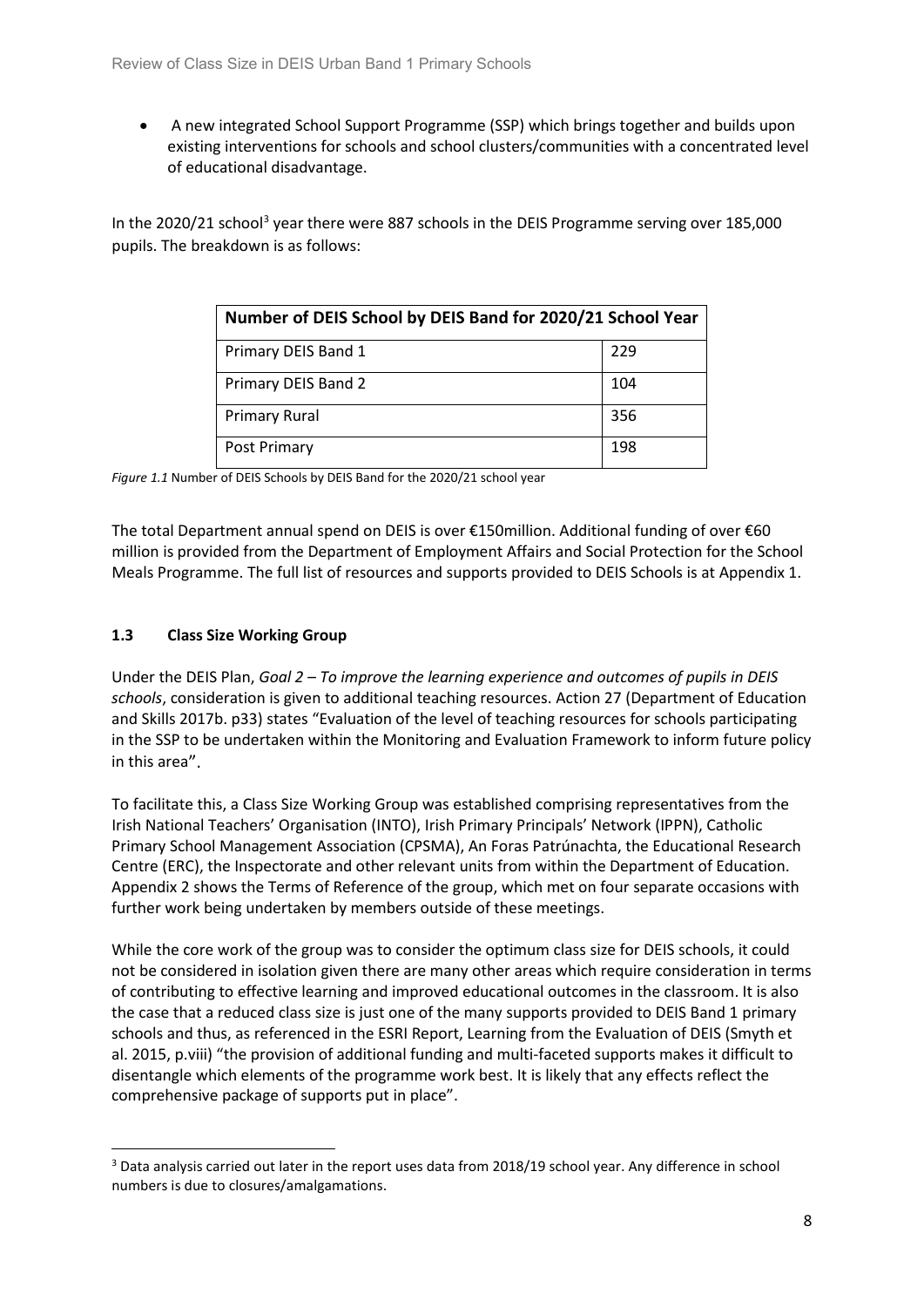In line with the Terms of Reference for the Class Size Working Group<sup>[4](#page-8-0)</sup>, the objective of this report is to look at the available evidence as to the optimum class size for DEIS schools, taking into account the current situation in DEIS schools and the education system in general and to make recommendations to the DEIS Steering Group based on this<sup>[5](#page-8-1)</sup>.

One point worth noting is that class size refers to the number of students ordinarily in a classroom, while pupil-teacher ratio indicates the number of students enrolled relative to total teaching posts, and this includes teaching staff not assigned to classrooms. Pupil-teacher ratio therefore reflects more than the class size: it also reflects overall staffing resources within a school and the level of professional input possible in students' learning.

The focus of this report is on **class size**, i.e. number of students ordinarily in a classroom.

**It is also important to note that the analysis for this report was carried out before the onset of the Covid19 pandemic and its subsequent effect on the delivery of education. Therefore there are no references to the utilisation of remote learning during school closures or the additional supports provided to schools in September 2020 to facilitate reopening.**

<span id="page-8-0"></span><sup>&</sup>lt;sup>4</sup> The terms of reference for the class size working group are detailed at Appendix 2.

<span id="page-8-1"></span><sup>5</sup> As previously referenced this report was prepared in early 2020 and does not take account of the additional resources and support provided in terms of supporting schools throughout the Covid-19 pandemic.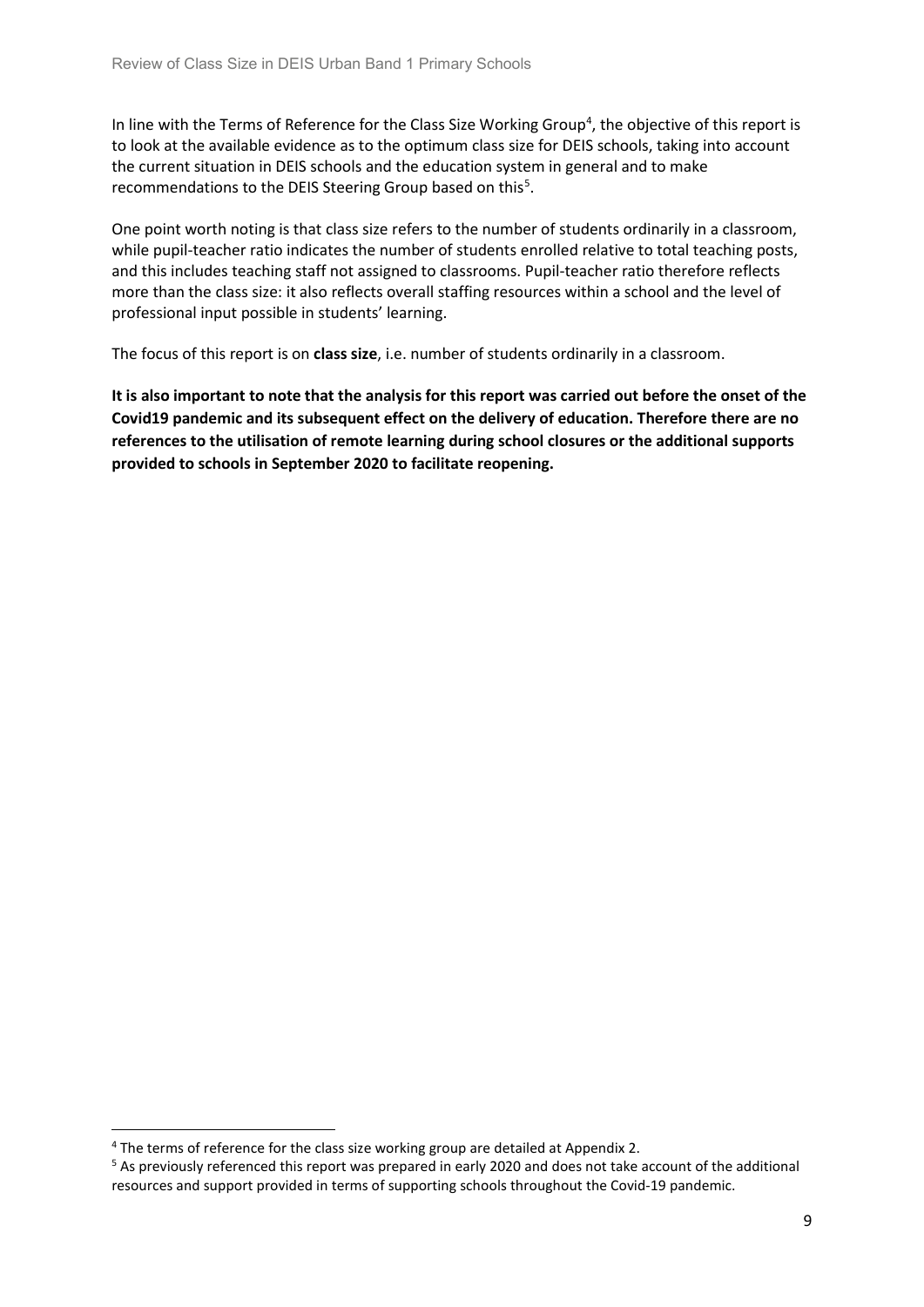# <span id="page-9-0"></span>**Section 2 – Research and Evidence on the effectiveness of class size reduction as a strategy to address educational disadvantage[6](#page-9-1)**

Measures to reduce class size are based on the premise that smaller classes create an advantage for students that can narrow achievement gaps via increased capacity on the part of the teacher to manage and engage the class overall (fewer disciplinary issues) and to provide tailored individual or small group teaching and learning. The issue of the impact of class size on pupil achievement is one of the most widely researched topics in education. Until the 1970s, studies of its effects tended to take the form of small-scale experimental studies and informal reviews. Eventually, the development of more sophisticated meta-analytic techniques permitted the results of a variety of early class size reduction studies to be synthesised. This led to several broad conclusions. First, reducing class size (to fewer than 20 pupils) was associated with modest increases in academic achievement. Second, the benefits were greater in earlier grades. Third, pupils from disadvantaged and minority backgrounds benefited most from small classes (Glass & Smith 1979; Robinson 1990). Also, according to more recent research (Hanushek & Woessmann 2017), the international evidence overall provides little confidence that quantitative measures of expenditure and class size are a major driver of student achievement, across and within countries.

Since the mid-1950s in Ireland, the issue of class size (*i.e*. the number of students ordinarily in a classroom<sup>[7](#page-9-2)</sup>) has been a regular feature on the educational agenda and reducing it a feature of educational policy (Weir et al. 2010).

Weir et al. (2017) review of the literature on reduced class size identified a body of research that indicated that, in some situations, reducing class size may be important in producing improvements in student achievement. The evidence indicated that smaller classes (fewer than 20 students) in the early grades may positively impact student outcomes, the effects can be long-term, and that effects are greatest for children from minority and disadvantaged backgrounds. Much of the evidence supporting the effectiveness of reduced class size has come from four large-scale evaluations of class size reduction programmes implemented in the United States during the 1980s and 1990s: Project STAR (Student-Teacher Achievement Ratio) in Tennessee; SAGE (Student Achievement Guarantee in Education) in Wisconsin; California's state-wide class size reduction initiative; and Florida's class size reduction programme.

Project STAR, implemented in the 1980s, has provided some of the most rigorous and widely cited evidence for the positive impacts of reduced class size on student outcomes. Findings from a randomised controlled trial of Project STAR demonstrate that students in small classes outperformed students in regular classes, that the benefits were greatest for students in the first four years of schooling, and for students from disadvantaged and minority backgrounds (Mosteller 1995). These findings are consistent with results from an earlier meta-analysis of the effects of reduced class size, conducted by Glass and Smith (1979).

<span id="page-9-2"></span><span id="page-9-1"></span><sup>&</sup>lt;sup>6</sup> This section draws heavily on the earlier reviews of Kelleher and Weir (2017) and Weir et al. (2017). 7 Class size is distinct from *student-teacher ratio,* which is a measure of the total number of students in a school at the end of the school year divided by the number of teaching posts in the school. Class size is the more accurate reflection of the everyday classroom context than is a student-teacher ratio. For example, in 2014/15, average class size in primary schools in Ireland (24.9) differed from student-teacher ratio (16.2) by 9 students (Department of Education and Skills 2015).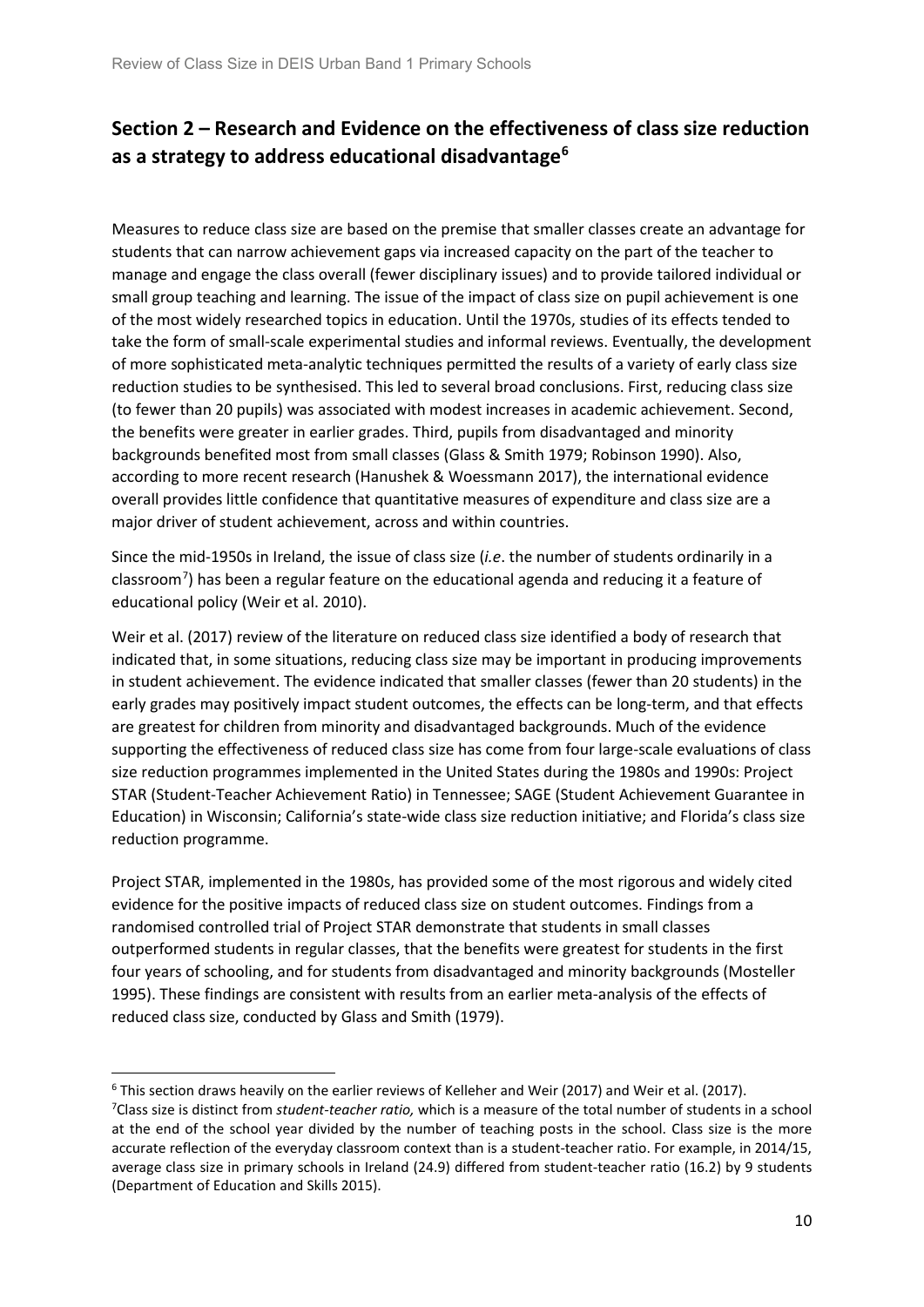Throughout the past decade, the body of research on reducing class size to tackle educational disadvantage has grown. However, while many small-scale studies have been conducted, no largescale randomised controlled trial has been undertaken since Project STAR. Nonetheless, secondary analyses of data from Project STAR have provided further insights, and, together with a series of smaller-scale studies conducted internationally, have served to enhance our understanding of class size effects. Recent reviews have evaluated the research evidence to draw together the key findings about the effects of a smaller class size on student achievement. For example, Zyngier (2014) conducted a systematic review of 112 studies undertaken internationally from 1979 to 2014, to assess the evidence for class size reduction effects, particularly for children from culturally, linguistically, and economically disadvantaged communities. In addition, Schanzenbach (2014) reviewed the academic literature on class size effects, focusing on Project *STAR* and various quasiexperimental studies conducted internationally, while Shin and Chung (2009) completed a metaanalysis involving 17 impact studies of class size effects conducted in the United States. These syntheses have produced findings consistent with the earlier review by Archer and Weir (2005), earlier work by Glass and Smith (1979), and findings from Project STAR.

### **2.1 Effects of Reduced Class Size**

The research evidence indicates that children perform better in smaller classes, especially in the earlier grades (Schanzenbach 2014; Shin & Chung 2009; Zyngier 2014), and that the number of students in a class should be fewer than 20 in order to maximise the beneficial effects (Glass & Smith 1979; Zyngier 2014). The achievement of students in small classes tends to be 0.15 to 0.20 standard deviations above the achievement of students in regular classes (Glass & Smith 1979; Molner et al*.* 1999; Mosteller 1995; Shin & Chung 2009). For example, in Project STAR, classes containing an average of 15 students had average mathematics and reading scores that were 0.15 to 0.20 standard deviations higher than in classes with an average of 22 students (Word et al. 1990).

Findings from the literature also indicate that the small class size effect decreases as grade level increases, indicating that reduced class size can be most effective in the early grades, and in particular, in the first four years of schooling (Shin & Chung 2009). The longer that children are exposed to small class sizes in the early grades, the greater the benefits in later grades (Zyngier 2014). Moreover, achievement gains made as a result of long-term exposure to small class size persist even when students are later exposed to standard class sizes (Zyngier 2014). For example, using data from Project STAR, Finn et al*.* (2001) demonstrated that, when returned to standard classes in later grades, students who were in small classes in the early grades performed better than students who had been in standard classes in the early grades. Enduring effects in later grades were observed for students who had been in small classes for three to four years, while the benefits were greatest for students who had attended small classes for the first four years. These students demonstrated achievement gains of almost a whole school year, when compared to their peers who had attended standard classes during the first four years. Findings from quasi-experimental studies have also indicated performance gains for students in smaller classes in later primary school (Angrist & Lavy 1999; Fredriksson et al 2013), especially for disadvantaged students (Angrist & Lavy 1999). However, more research is needed before definitive conclusions can be drawn about the impact on older primary level students (Schanzenbach 2014; Zyngier 2014).

While all students benefit from small class sizes in the early grades, research consistently indicates that students from disadvantaged and minority backgrounds benefit most (Glass & Smith 1979; Schanzenbach 2014; Zyngier 2014). Data from Project STAR demonstrate that the small class size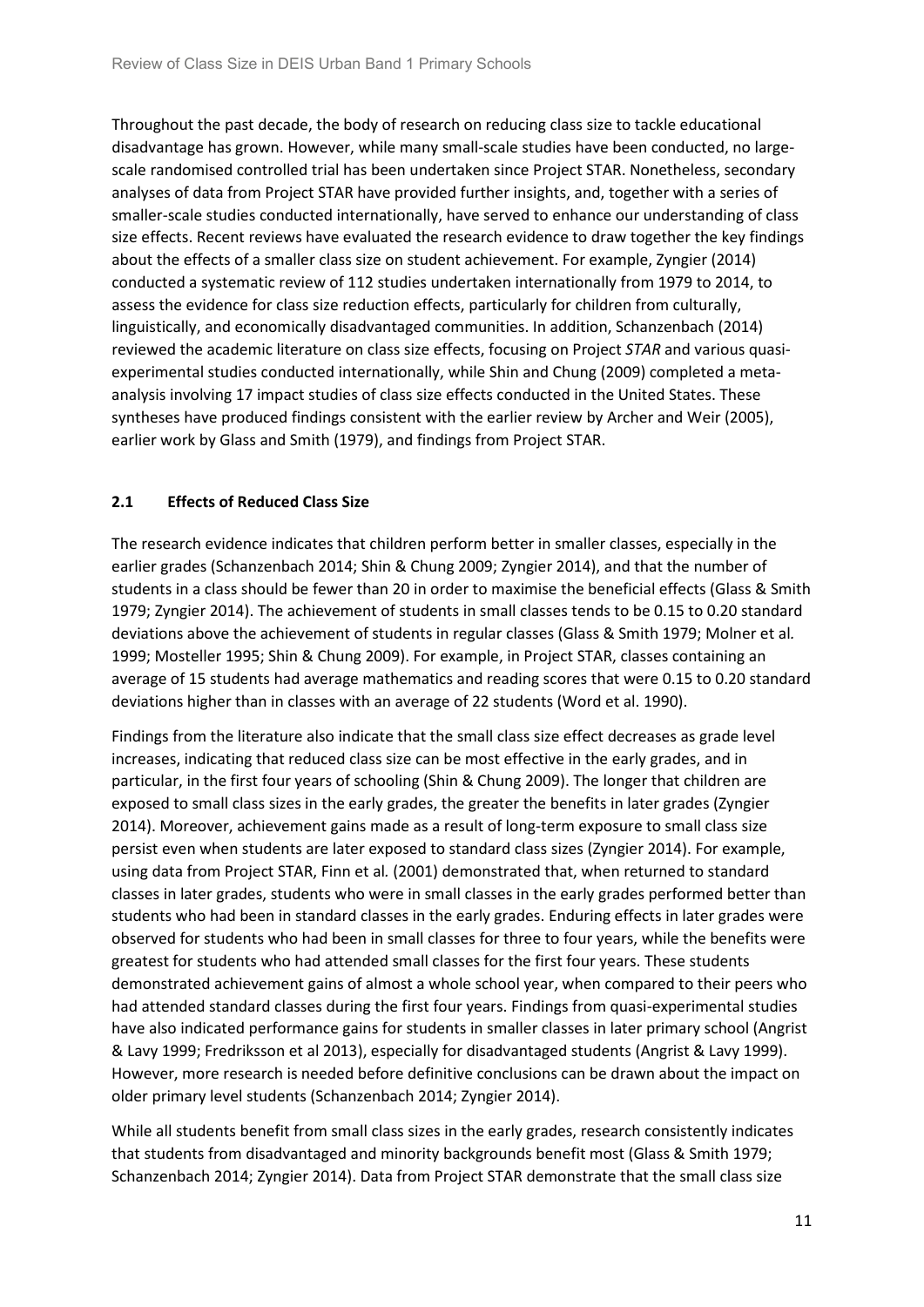advantage for students from minority backgrounds is about two to three times that for other students (Finn & Achilles 1999). Evidence further indicates that achievement gains made by students from disadvantaged and minority backgrounds placed in small classes in the early grades are retained over subsequent years (Zyngier 2014). For example, using data from Project STAR, Nye et al. (2004) demonstrated that for students from minority backgrounds, small classes in the first four years of schooling have a significant, positive effect on achievement over the following five years. Analyses of Project STAR data also demonstrate that for students from disadvantaged backgrounds especially, exposure to small classes in the early years increases the likelihood of high-school graduation (Finn et al. 2005) and college enrolment (Dynarski, et al. 2013).

An important issue that arises in discussions of class size reductions is whether or not there is an optimal class size for beneficial effects on student achievement. Reviews of the evidence suggest that class size should be fewer than 20 students in order to maximise the beneficial effects (Glass & Smith 1979; Zyngier 2014). While it is sometimes assumed that 20 is the upper threshold, Blatchford et al. (2011) pointed out that this is based on research such as Project STAR, in which 20 was simply the midpoint of the class sizes compared. In their study, Blatchford et al. (2011) were unable to determine specific class sizes above or below which beneficial effects were likely to occur. The authors concluded that class size thresholds must be considered alongside other important factors such as teachers' beliefs and practices, and their experiences of various class sizes. Zyngier (2014, p.16) concluded from his review that 'when it is planned thoughtfully and funded adequately, longterm exposure to small classes in the early grades generates substantial advantages for students and those extra gains are greater the longer students are exposed to those classes'.

### **2.2 Unintended consequences**

Poorly planned class size reduction interventions, however, can have unintended negative consequences (Chingos 2013; Ready 2008). First, universal class size reduction policies, such as California's state-wide class reduction initiative, can reduce the supply of quality teachers to disadvantaged schools by creating competition between schools for qualified teachers (Jepsen & Rivkin 2009). As a result, students in disadvantaged schools may be exposed to the least qualified and least experienced teachers, and so will not gain fully from a reduced class size (Jepsen & Rivkin 2009). Second, universal class size reduction policies inadvertently incentivise the use of multi-grade classes in schools, as schools may establish such classes in an attempt to reduce costs, while fulfilling class size reduction obligations (Sims 2008). In analysing the California policy, Sims (2008) identified that multi-grade classes produced negative effects on student achievement, which cancelled out any positive impacts of the reduced class size. Therefore, as a result of the policy, students were, in fact, 'worse off in achievement terms' (Sims 2008, p.477). In addition, Sims found evidence that schools serving greater concentrations of disadvantaged students were more severely impacted by multigrade classes, despite being no more likely than other schools to establish them. Third, as observed with both the California and Florida universal class size reduction programmes, such reductions in class size put pressure on resources such as space and facilities and can lead to overcrowding. These difficulties disproportionately impact low-income and racial minority students (Ready 2008).

### **2.3 Effective class size reduction**

The lessons learned from the California and Florida initiatives highlight that policy in the area of class size reduction must be viewed within the wider educational policy context. As Chingos (2013, p. 425)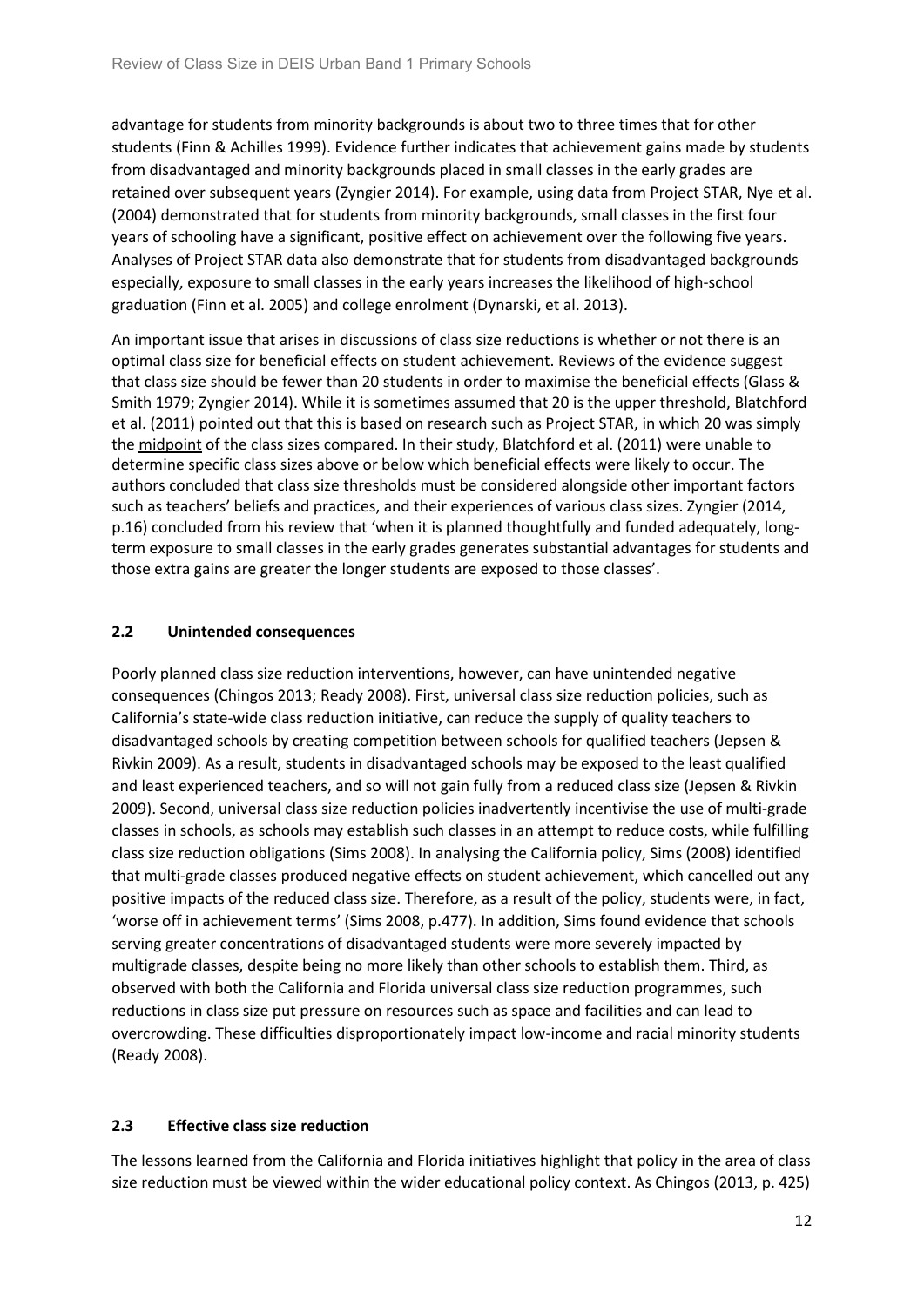noted, 'education initiatives do not operate in a vacuum. Policies designed to affect one dimension of a students' educational experience are likely to affect others as well' Therefore, to be effective, class size reduction needs to be planned carefully. Overall, according to Chingos (2013), the evidence supports the targeting of class size reduction policy to where it is most effective – at younger children in schools with high levels of disadvantage. Alongside this, he states that adequate support and development for teachers and adequate resourcing for schools must be provided to ensure the maximum benefits of class size reduction are achieved.

The effects of a reduced class size can be lasting and can be observed for a variety of life course outcomes (Schanzenbach 2014). Research indicates that students exposed to small classes fare better than their contemporaries exposed to regular classes on a variety of social, economic, and educational outcome indicators (Chetty et al. 2011; Dynarski et al 2013; Finn et al. 2005; Krueger 1999; Krueger & Whitmore 2001; Krueger & Whitmore 2002). In particular, long-term attendance in small classes impacts a range of educational outcomes beyond standardised test results (Zyngier 2014), such as levels of school completion and college enrolment.

Few studies have explicitly sought to address the question of why students perform better in small classes than in regular classes. However, the available research suggests that smaller class sizes may impact student achievement through such factors as increased individualised instruction, improved teacher-student interactions, better classroom management, and increased interaction among students (e.g. Blatchford et al. 2004; Graue et al. 2007). The evidence strongly implicates classroom behaviour and particularly student engagement behaviours as mediating the relationship between class size and student achievement (Zyngier 2014). Data from Project STAR indicate that students are more engaged in small classes and their behaviour is less disruptive (Finn et al. 2003). In addition, students spend more time on task, while teachers spend less time on classroom management and more time on teaching (Graue et al. 2007). Students in small classes also continue to have higher engagement in subsequent grades (Finn 1997).

However, the evidence suggests that teachers need to adopt teaching practices that are appropriate for small classes in order to maximise the beneficial effects of a reduced class size (Zyngier 2014). According to Hattie (2005, p.417), 'teaching practices that are conducive to successful student learning are more likely to occur in smaller, rather than larger classes'). Hattie's research noted that teachers are not necessarily equipped with these practices when assigned to smaller classes. A potential difficulty, therefore, arises where teachers fail to adapt their methods when moving from large to small classes, which may occur if teachers are ill-equipped, lack experience, or are unwilling to adapt. Evidence suggests that the performance of students is higher with more experienced teachers (Krueger 1999), while new teachers can reduce student achievement by about the same amount as class size reduction enhances it (Jepsen & Rivkin 2009). Schools with high concentrations of students from minority and disadvantaged backgrounds often have the least qualified and least experienced teachers, thus limiting their ability to maximise the benefits of a reduced class size (Jepsen & Rivkin 2009). Therefore, while class size reductions provide opportunities to use more effective teaching methods, teachers need both time and support to develop and implement new techniques (Bascia & Faubert 2012). However, in Ireland there is a very high standard of entrants to the teaching profession which is widely recognised and there is no specific evidence that the effectiveness of teaching methods is an issue in Ireland.

While expenditure and class size cannot account for the cross-country variation in educational achievement, several studies have found positive associations of student achievement with the quality of the instructional material and the quality of the teaching force. Hattie (2015b) also adopts the same view saying that typically expensive proposals such as lower class size, have minimal effect on improving student learning and what should be focused on is the variability in the effectiveness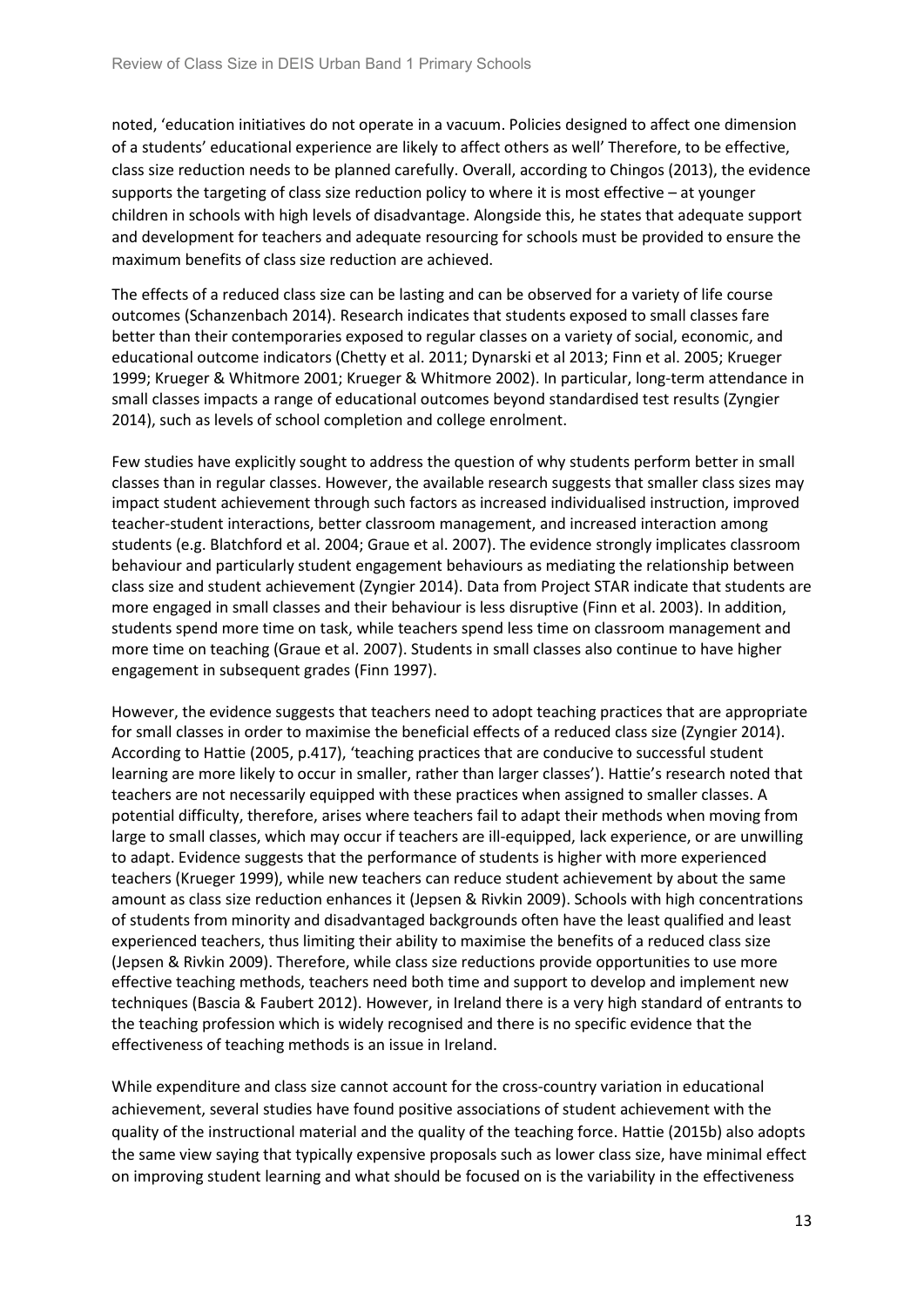of teachers and to reduce this by ensuring teachers and school leaders work together on common understandings about progress and high expectations for the impact of their teaching. He terms this the politics of collaborative expertise and believes all students deserve a year's progress from a year's input no matter where they start.

### **2.4 Teaching Methods and Class Size**

There is some evidence that class size makes a difference to the approach taken by teachers at primary level, with smaller class sizes allowing a greater focus on differentiated activities and group activities. In assessing the teaching approaches taken with classes of differing size, it is important to keep in mind that class size is correlated with other school characteristics, in particular DEIS status and school type (in terms of fee-paying status, language medium and gender mix). For example, the vast majority of children in DEIS Band 1 schools have class sizes of fewer than 25 pupils, whereas over three-quarters of children attending non-DEIS schools are in class sizes of greater than 25 pupils (with over one-third attending classes of greater than 30 pupils as set out in the next chapter).

Overall, the findings suggest that children in smaller class sizes may benefit in terms of the opportunity their teacher has to employ more active methods. The results point to the significance of class size for teaching approaches – with smaller classes allowing more active approaches while teachers of larger classes are more likely to take more traditional approaches, perhaps reflecting greater logistical and space constraints.

### **2.5 Research on Implementation of Reduced Class Size in DEIS Primary Schools**

As part of the Educational Research Centre's (ERC) independent evaluation of DEIS, periodic studies have been undertaken in order to assess the extent to which the recommended junior class sizes under DEIS have been implemented. Most recently, Kelleher & Weir (2017) sought to assess the extent to which the recommended junior class sizes were achieved in DEIS Band 1 schools in 2014/15. They also sought to determine whether there had been any change to the level of positive discrimination towards junior classes in DEIS Band 1 schools that had been found in an earlier study of class size in DEIS Band 1 schools in 2009/2010 (Weir & McAvinue 2012) *i.e.* have schools prioritised lower class size at the junior classes.

The ERC analysis revealed a high level of implementation of the maximum class size policy under DEIS in 2014/15 and also indicated a class size advantage for junior classes in DEIS Band 1 schools over junior classes in urban non-DEIS schools. However, while there was clear evidence of positive discrimination towards DEIS Band 1 schools in terms of junior class size in 2014/15, a comparison of the data between 2009/10 and 2014/15 revealed some erosion of this positive discrimination over time. Specifically, average junior class sizes in DEIS Band 1 schools increased by 4.4% (or 0.8 of a student) between 2009/10 and 2014/15, while the corresponding increase for junior classes in urban non-DEIS schools was 1% (or 0.3 of a student). Also, the percentage of smaller junior classes (20 or fewer students) decreased in all DEIS Band 1 schools over time, with the very junior classes, particularly first class, most affected. In 2009/10, 72% of junior classes in DEIS Band 1 schools had 20 or fewer students, compared to 64% in 2014/15. The percentage of junior classes of 22 or fewer also decreased over time in DEIS Band 1 schools (from 89% in 2009/10 to 82% in 2014/15), while the percentage of larger classes (25 or more students) increased (from 4% in 2009/10 to 8% in 2014/15). Urban non-DEIS schools, in comparison, experienced marginal decreases in the percentages of junior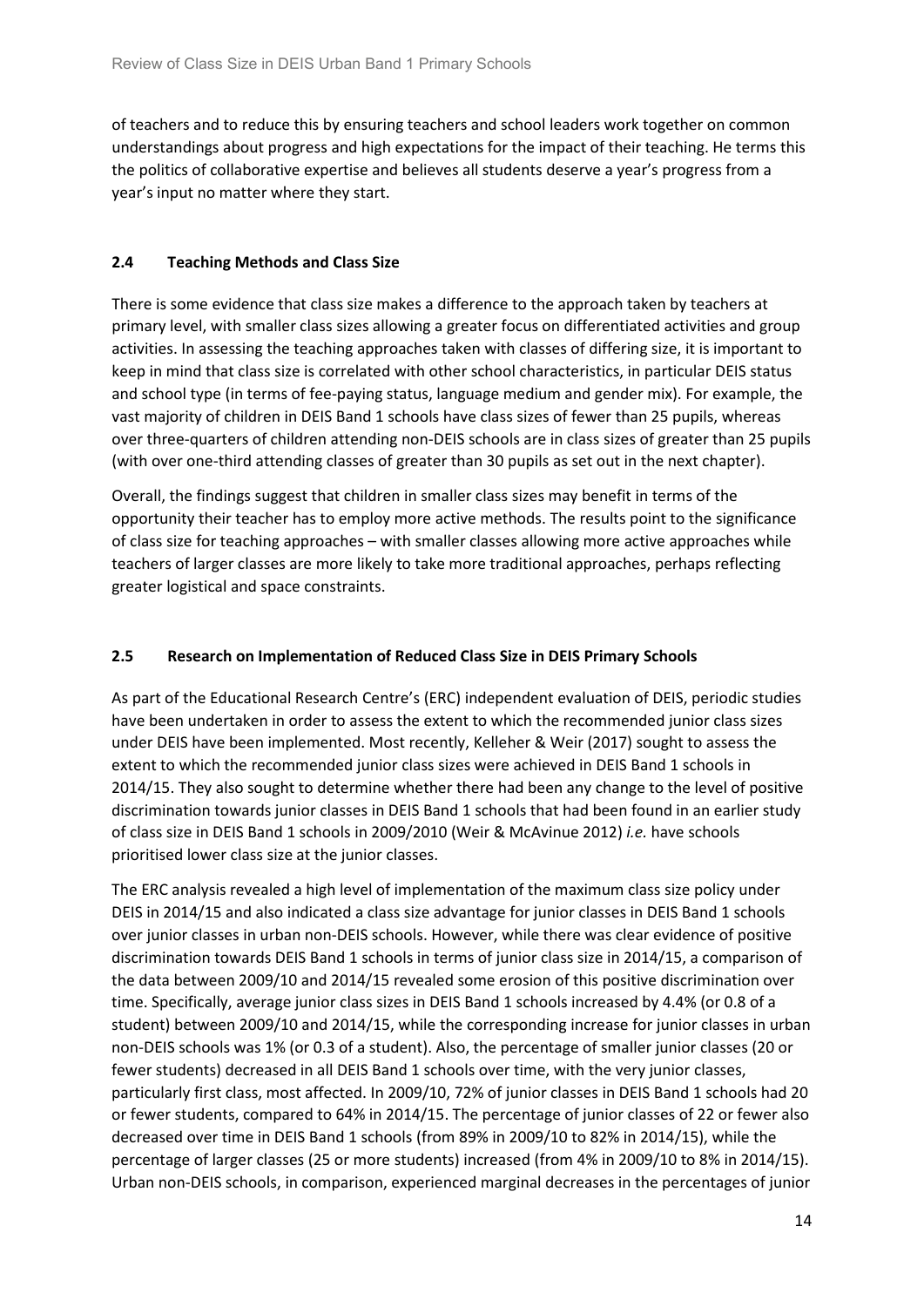classes of 20 or fewer students (from 8% to 6%) and 22 or fewer students (14% to 12%), and a small increase in the percentage of junior classes of 25 or more students (75% to 77%). These findings provide further evidence of some erosion of positive discrimination over time for DEIS Band 1 schools.

In conclusion, junior classes in DEIS Band 1 schools were substantially smaller than junior classes in non-DEIS schools in 2014/15, confirming the positive impact of class size policy under DEIS. However, there is evidence of some erosion of positive discrimination since comparable analyses were undertaken on the size of classes in DEIS Band 1 schools in 2009/10.

### **2.6 Conclusion**

The evidence suggests that class size reduction is an area where educational policy can have a definite positive impact on student outcomes if adequately resourced and implemented in a planned manner with junior classes prioritised. The recent literature is largely in agreement with the earlier literature in terms of conditions of effectiveness. Specifically, those most likely to benefit are children in the early grades and those from disadvantaged backgrounds. Reductions in class size must be viewed within the wider educational policy context, and benefits are greatest when teachers are enabled to exploit the opportunities provided by small classes and have the necessary expertise as well as high expectations for their students. It is important to note that while the existing research referred to in this chapter is extremely informative, much of it, such as the STAR project was conducted in the USA, in disadvantaged communities and therefore the overall context needs to be taken into account given the high quality of teachers in this country. Further targeted research in the Irish context is required. Further national research on class size needs to take into account other relevant factors, including the overall quality of teaching, teaching and learning strategies, context of the school community, characteristics of students, and leadership and management, in order to help to establish the optimum class size and other conditions for teaching and learning.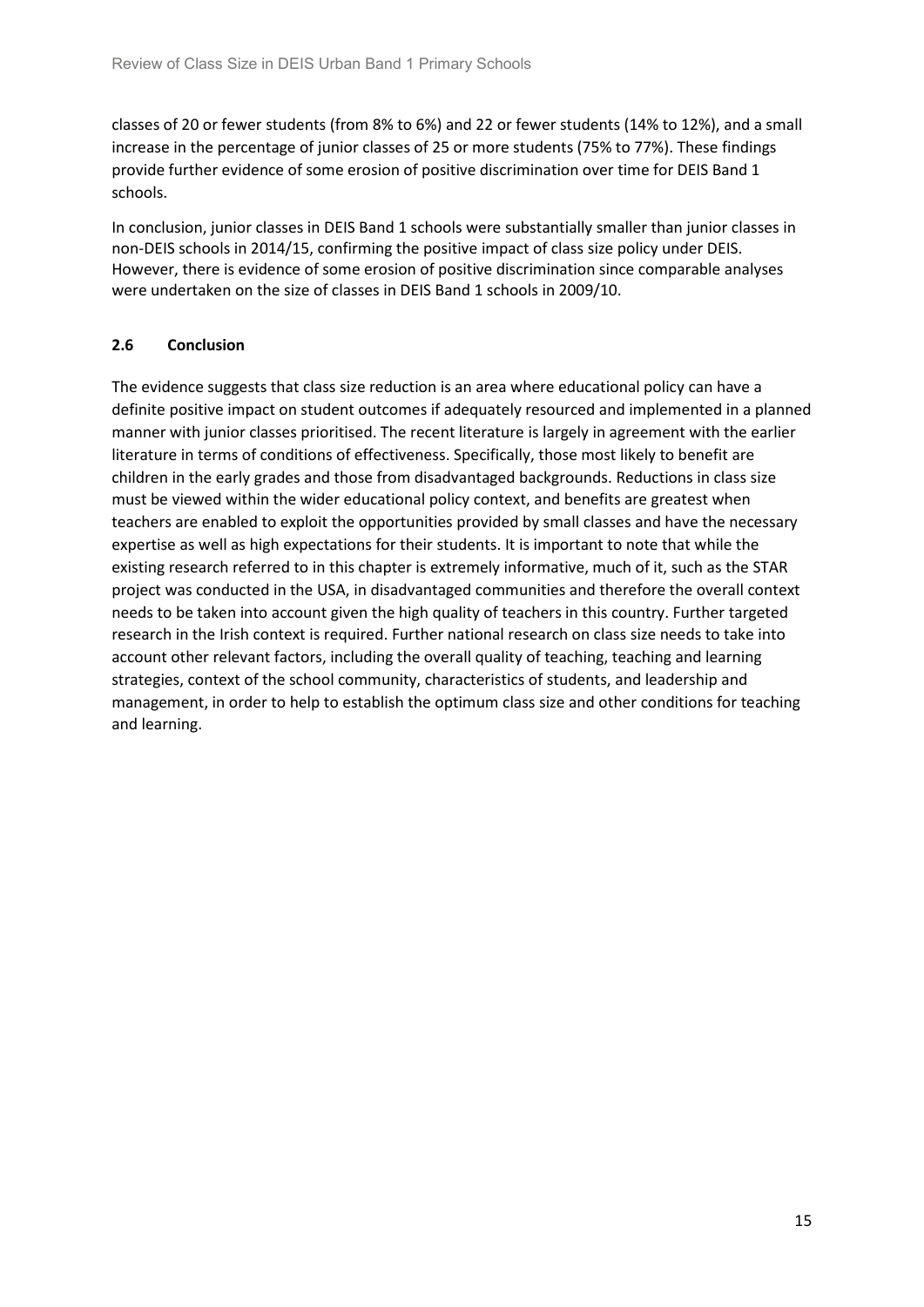# <span id="page-15-0"></span>**Section 3 – Statistics on Class Size in DEIS Primary Schools**

### **3.1 Allocation of Primary School Teachers by the Department of Education**

The key factor for determining the level of staffing resources provided at individual school level is the staffing schedule for the relevant school year and pupil enrolments on the previous  $30<sup>th</sup>$ September. The staffing schedule operates on the basis of enrolment bands.

The staffing schedule at primary level for ordinary schools currently operates on a general average of 26 pupils to every 1 teacher (26:1) as outlined in DoE Circular 0018/2020 (Department of Education 2020a). This is historically the lowest ever allocation ratio at primary level and delivers on a commitment made in the *Programme for Government: Our Shared Future* (Department of the Taoiseach 2020) to further reduce primary schools class size<sup>8</sup>.

| <b>Comparing Class Size in Ireland with International Markers</b> |         |                     |            |
|-------------------------------------------------------------------|---------|---------------------|------------|
|                                                                   | Ireland | <b>OECD Average</b> | EU Average |
| Average class size at<br>primary level                            | 24.5    | 21                  | 20         |
| Ratio of students to<br>teaching staff                            | 15.3    | 14.6                | 14         |

*Figure 3.1[9](#page-15-2)* International comparison of average class size and ratio of students to teaching staff using data from OECD report Education at a Glance 2020

Lower enrolment thresholds apply to DEIS Band 1 primary schools, 20:1, 24:1 and 22:1 for junior schools, senior schools and vertical schools respectively. It is important to note that the staffing schedule ratio is an overall classroom teacher allocation ratio and is not a reference to individual class size or average class size. The configuration of classes and the deployment of classroom teachers are done at local school level by the school principal.

School authorities are requested to ensure that the number of pupils in any class is kept as low as possible, taking all relevant contextual factors into account (*e.g.* classroom accommodation, fluctuating enrolment *etc.*). However, school authorities should, where possible, use their autonomy under the staffing schedule to implement smaller class sizes for junior classes. DEIS Band 1 vertical schools should implement the recommended 20:1 ratio at junior level and 24:1 at senior level.

One of the major concerns which arose throughout the discussions of the Class Size Working Group was the fact that while the mainstream allocation has reduced in recent times to 26:1, there has been no corresponding decrease in the allocation to DEIS Band 1 schools, thus resulting in a smaller gap in teacher allocations between DEIS and non-DEIS schools.

There will also be a 1 point reduction in the staffing schedule for Senior DEIS Band 1 schools, reducing to 23:1.

<span id="page-15-1"></span><sup>&</sup>lt;sup>8</sup> Budget 2021 announced a further 1 point reduction in the staffing schedule in mainstream schools to 25:1.

<span id="page-15-2"></span><sup>&</sup>lt;sup>9</sup> Based on OECD 2018 data (extract from Education at a Glance 2020, OECD: Available at https://www.gov.ie/en/publication/0a184-education-at-a-glance-oecd-indicators-2020/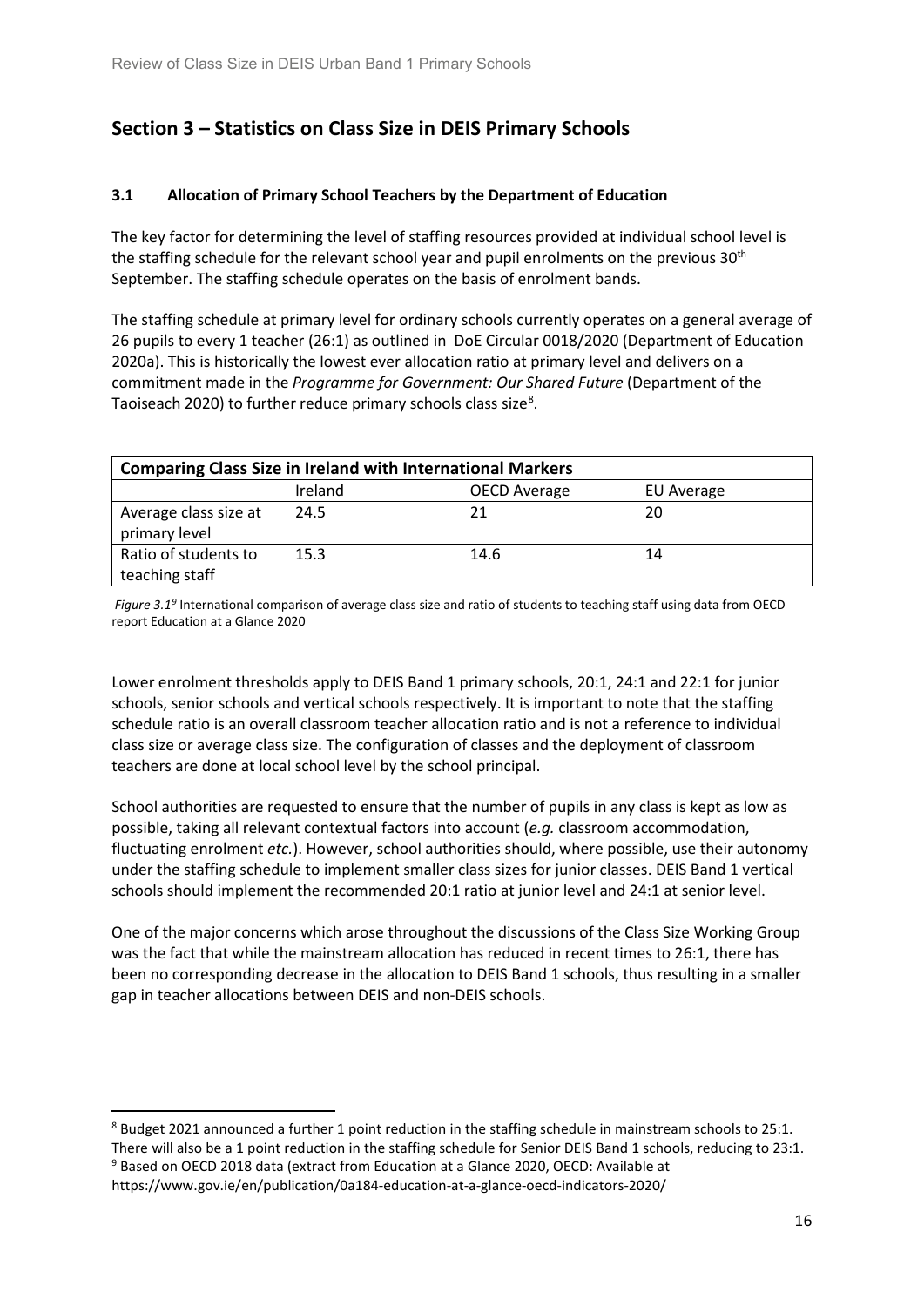### **3.2 Current Provision of Class Size in DEIS primary schools**

The policy to ensure DEIS Band 1 primary schools have a lower class size is a central element of the DEIS Programme. The original DEIS Plan contained a commitment to have maximum junior class sizes of 20 and maximum senior class sizes of 24 in urban primary schools with the highest concentrations of disadvantage. Urban Band 2 schools or rural schools did not receive any additional allocation to reduce class size and this is still the case. The fact that lower class sizes are not available in DEIS Band 2 schools arose in discussions of the Working Group as it was felt that many of these schools face similar pressures to those faced by DEIS Band 1 schools.

In order to streamline the teacher allocation process, a revised staffing schedule was introduced in 2012 for DEIS Band 1 schools. This provides for the application of the staffing schedule to accommodate class size of 20:1 at junior classes and 24:1 at senior (*i.e.* 20:1 in junior schools, 24:1 in senior schools and 22:1 in vertical schools). This is a lower enrolment threshold than the staffing schedule in other primary schools and there has been no change in the DEIS primary staffing schedule since 2012.

| <b>Staffing Schedule Ratio in DEIS Band 1 Primary Schools</b> |                   |                           |  |
|---------------------------------------------------------------|-------------------|---------------------------|--|
| <b>School Type</b>                                            | <b>Class Size</b> | Number of Schools 2018/19 |  |
| Junior                                                        | 20:1              | 32                        |  |
| Vertical                                                      | 22:1              | 174                       |  |
| Senior                                                        | 24:1              | 26                        |  |

*Figure 3.2 –* Staffing schedule ratio in Junior, Vertical and Senior DEIS Band 1 primary schools as per Circular 0018/2020

While the staffing schedule is as set out above, the actual class size of some DEIS schools may not be accurately reflected given the existence of posts such as legacy posts and other additional mainstream teaching posts*.* Analysis has been carried out using data from the Primary Online Database system (POD), combined with teacher allocations data for the individual schools from the Department's Primary Teachers Database. The Department's Primary Teachers Database provides information on all posts allocated to each primary school.

### **3.3 Average Class Sizes**

The Primary Online Database system provides information on class sizes, which is input directly by primary schools. The Department's Primary Teachers Database provides information on all posts allocated by the Department to each primary school.

The information provided by primary schools on the POD reports that 45% of class sizes in DEIS Band 1 schools are between 10 and 19 pupils with 43% of class sizes consisting of between 20 and 24 pupils. This figure includes mainstream classroom teachers only.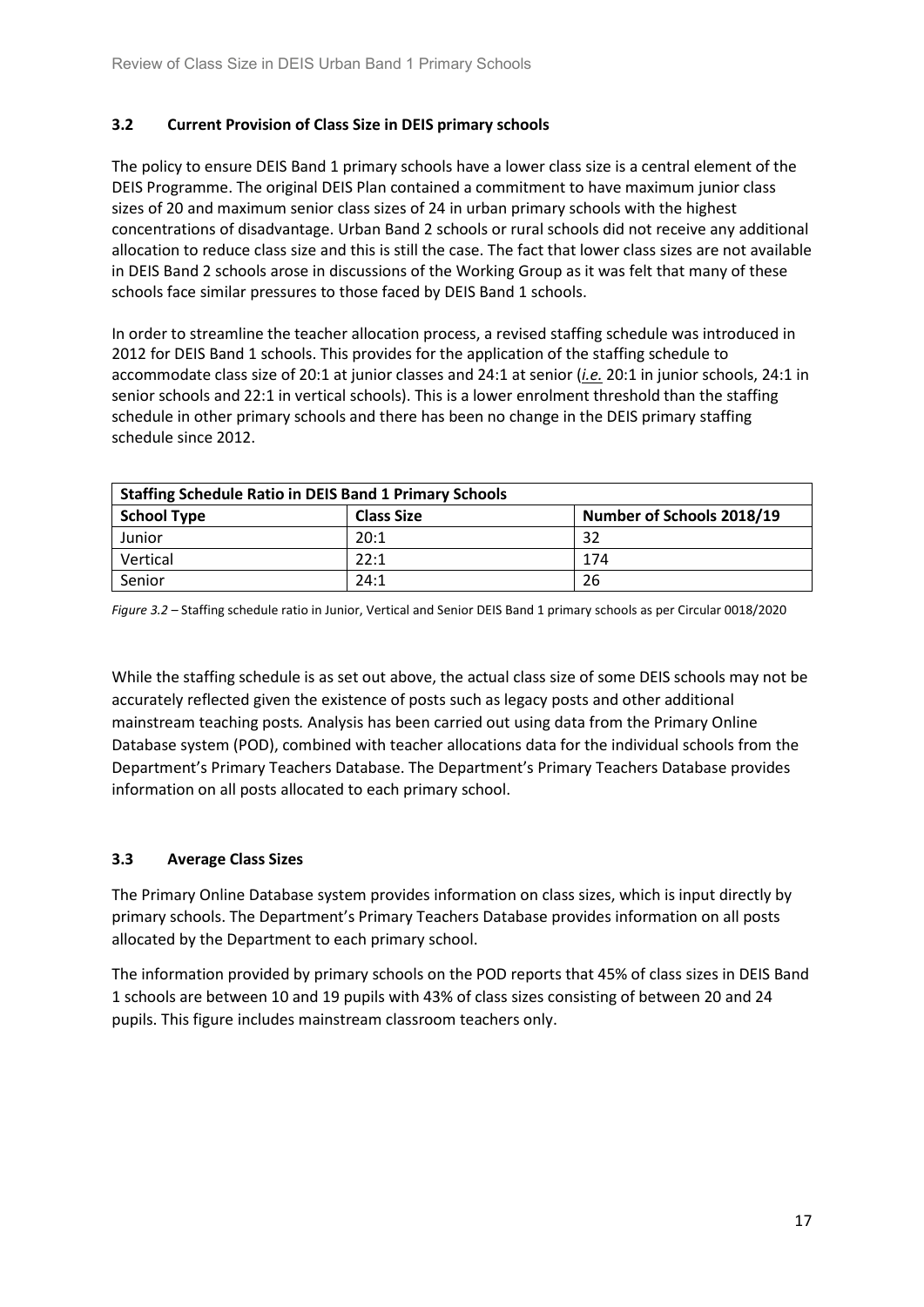| <b>Primary Class sizes 2018/19</b> |                 |              |                    |                    |                    |
|------------------------------------|-----------------|--------------|--------------------|--------------------|--------------------|
|                                    |                 | <b>DEIS</b>  |                    |                    |                    |
| <b>Class Size</b>                  | <b>Non-DEIS</b> | <b>Rural</b> | <b>DEIS Band 1</b> | <b>DEIS Band 2</b> | <b>All Schools</b> |
| $0 - 9$                            | 0.7%            | 6.5%         | 0.5%               | 0.1%               | 1.0%               |
| $10 - 19$                          | 11.8%           | 30.4%        | 45.0%              | 17.3%              | 16.9%              |
| $20 - 24$                          | 25.4%           | 27.0%        | 42.0%              | 36.0%              | 28.0%              |
| $25 - 29$                          | 43.8%           | 26.2%        | 11.1%              | 36.9%              | 38.8%              |
| 30-34                              | 17.5%           | 9.1%         | 1.3%               | 8.8%               | 14.7%              |
| 35-39                              | 0.7%            | 0.6%         | 0.1%               | 0.8%               | 0.7%               |
| Over 40                            | 0.0%            | 0.2%         | 0.0%               | 0.1%               | 0.0%               |

*Figure 3.3 –*Average class sizes in both DEIS and non-DEIS primary schools using POD data

When the staffing schedule data from the Department's Primary Teachers Database is analysed to include legacy and teaching principal posts, together with the mainstream class teacher posts the effective staffing schedule (i.e. pupil teacher ratio) in 98% of DEIS Band 1 schools is less than 24:1.



**Overall Effective Staffing Schedule DEIS Band 1 2018/2019[10](#page-17-0)**

*Figure 3.4 –* Effective staffing schedule in DEIS Band 1 schools (including legacy and teaching principal posts) using Primary Teacher Database data

<span id="page-17-0"></span><sup>&</sup>lt;sup>10</sup> Overall staffing schedule calculated on mainstream class teacher, legacy posts and teaching principal post allocated 2018/19 school year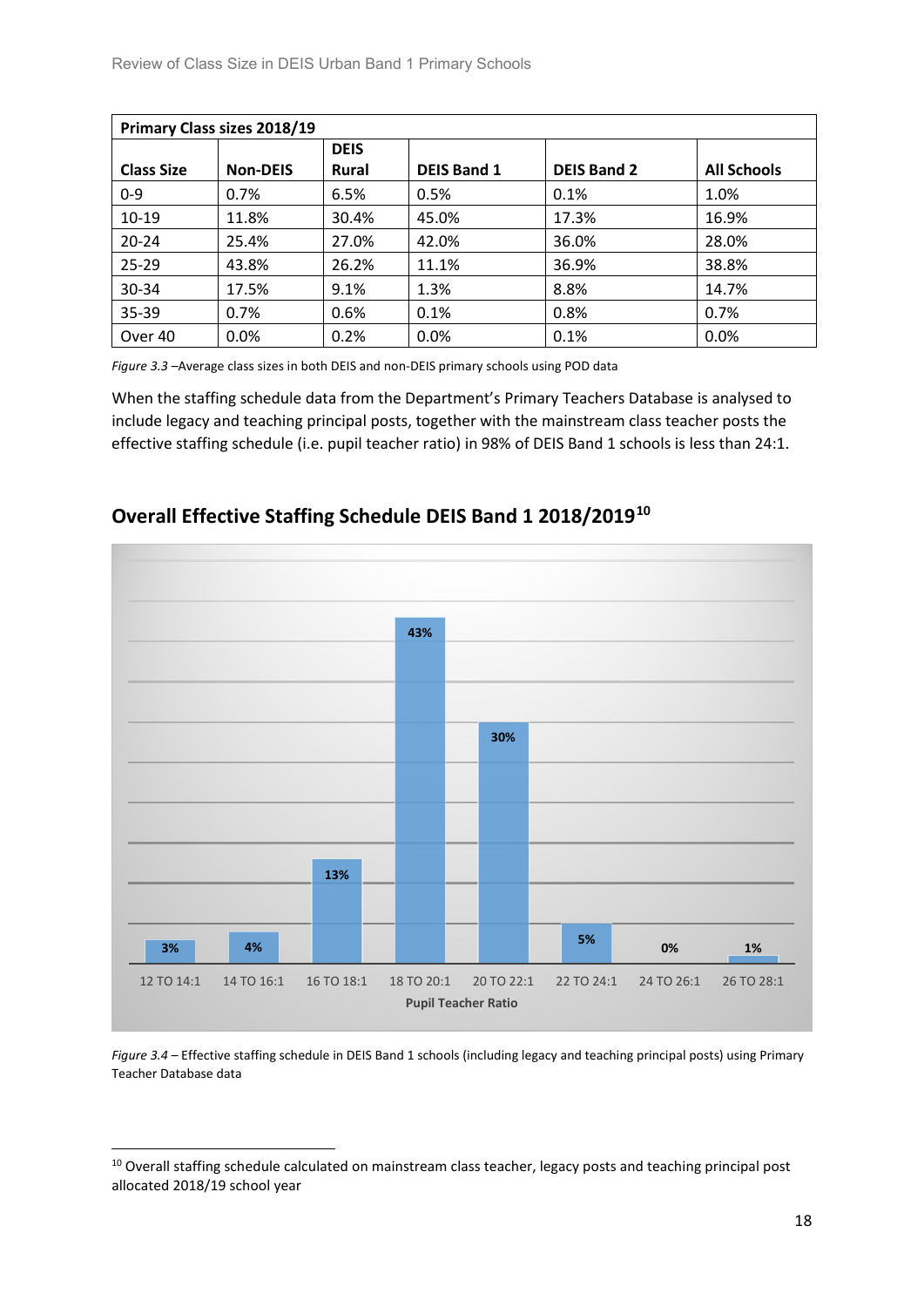Further analysis of this data indicates that of the 232 DEIS Band 1 schools in 2018/19, 226 were operating within the recommended staffing schedule. The majority of schools were operating with a schedule of two points or lower than the recommended schedule providing the opportunity for lower class sizes. Further analysis will be required on the six instances which were above the recommended and provided for allocation.

| <b>DEIS Band 1 Staffing Schedule Analysis 2018/19</b> |        |          |                |       |
|-------------------------------------------------------|--------|----------|----------------|-------|
| Effective class size                                  | Junior | Vertical | Senior         | Total |
| band                                                  |        |          |                |       |
| 12 to 14:1                                            | 4      |          |                | 6     |
| 14 to 16:1                                            | 6      | 4        |                | 10    |
| 16 to 18:1                                            | 5      | 24       |                | 31    |
| 18 to 20:1                                            | 16     | 81       | $\mathfrak{p}$ | 99    |
| 20 to 22:1                                            |        | 57       | 12             | 70    |
| 22 to 24:1                                            |        | 2        | 10             | 12    |
| 24 to 26:1                                            |        |          |                |       |
| 26 to 28:1                                            |        | 3        |                | 3     |

*Figure 3.5 -* Effective staffing schedule in DEIS Band 1 schools (including legacy and teaching principal posts) using Primary Teacher Database data

It is important to note that DEIS Band 1 schools also had an overall combined allocation of:

- over 1,200 resource posts under the new SEN model
- 156 special class teacher Posts
- 142 EAL posts
- over 1,200 special needs assistants.

Details in relation to class size of DEIS Band 2 schools, who operate under the mainstream staffing schedule, is attached at Appendix 3.

### **3.4 Junior Infant Classes**

Evidence points to the fact that smaller class size is more effective in junior classes. Therefore, the current situation in relation to Junior Infants classes has been examined. Data reported on POD from DEIS primary schools reports that Junior Infant classes in DEIS Band 1 schools are smaller than the average class size across both schools in the other DEIS bands and non DEIS schools. 64% of DEIS Band 1 schools have Junior Infant classes with less than 20 pupils. In comparison, non-DEIS schools and DEIS Urban Band 2 schools have class sizes of 25 to 29 pupils at Junior Infants in over a quarter of their Junior Infant classes. While this data reflects the class sizes based on the mainstream classroom teacher per class, it does not account for any other posts which were allocated to the school and may be used to support the main classroom teacher and as already referred to, this should also be taken into consideration as it constitutes an additional support to the mainstream teacher and the school in general.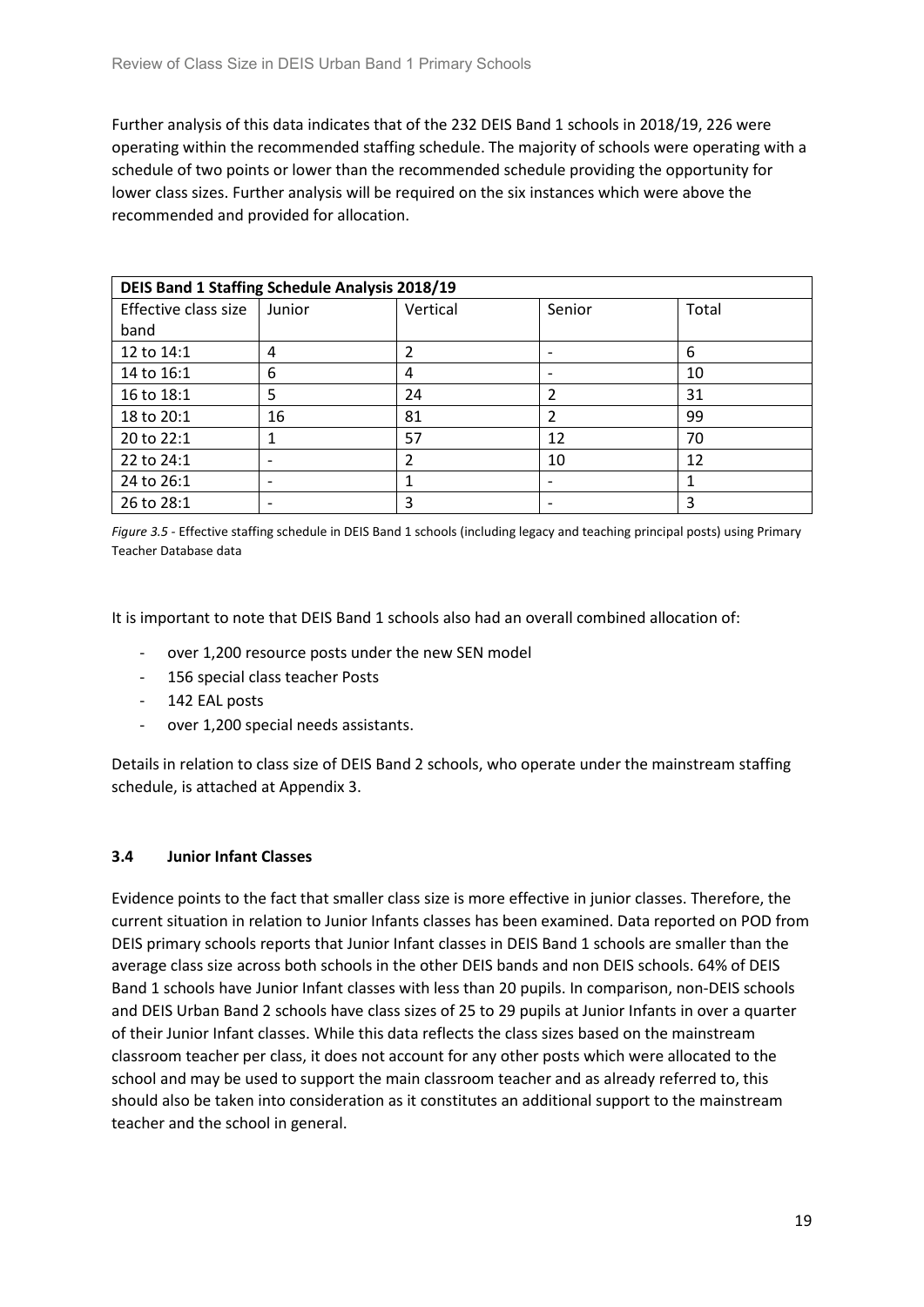The teacher allocation for each primary school provides for a class size within the recommended ratios and school authorities are requested to ensure that the number of pupils in any class is kept as low as possible. The provision of a lower class size at the early stages of primary school is evident.

Data from the POD reports that pupils in DEIS Band 1 schools, on average enrol in primary school at a younger age than pupils in other categories of school. 60% of all junior infant pupils in DEIS Band 1 schools were aged four in September 2018. This reduces to just over 40% for pupils in DEIS Rural and non-DEIS schools, where the majority of junior infant pupils are five years old.

| Junior Infant Class Sizes 2018/19<br><b>DEIS</b> |                 |              |                    |                    |                    |
|--------------------------------------------------|-----------------|--------------|--------------------|--------------------|--------------------|
| <b>Class Size</b>                                | <b>Non-DEIS</b> | <b>Rural</b> | <b>DEIS Band 1</b> | <b>DEIS Band 2</b> | <b>All Schools</b> |
| $0 - 9$                                          | 1.76%           | 11.05%       | 0.54%              | 0.00%              | 2.38%              |
| 10-19                                            | 27.14%          | 44.19%       | 64.23%             | 25.70%             | 32.02%             |
| $20 - 24$                                        | 33.38%          | 26.16%       | 32.79%             | 47.49%             | 33.33%             |
| 25-29                                            | 31.19%          | 14.83%       | 2.17%              | 25.70%             | 26.81%             |
| 30-34                                            | 6.34%           | 3.20%        | 0.27%              | 1.12%              | 5.26%              |
| 35-39                                            | 0.20%           | 0.58%        | 0.00%              | 0.00%              | 0.20%              |

*Figure 3.6 –* Junior infant class sizes in DEIS and non-DEIS schools using 2018/19 POD data



*Figure 3.7* – The age of pupils in Junior Infants at 30<sup>th</sup> Sept 2018 using 2018/19 POD data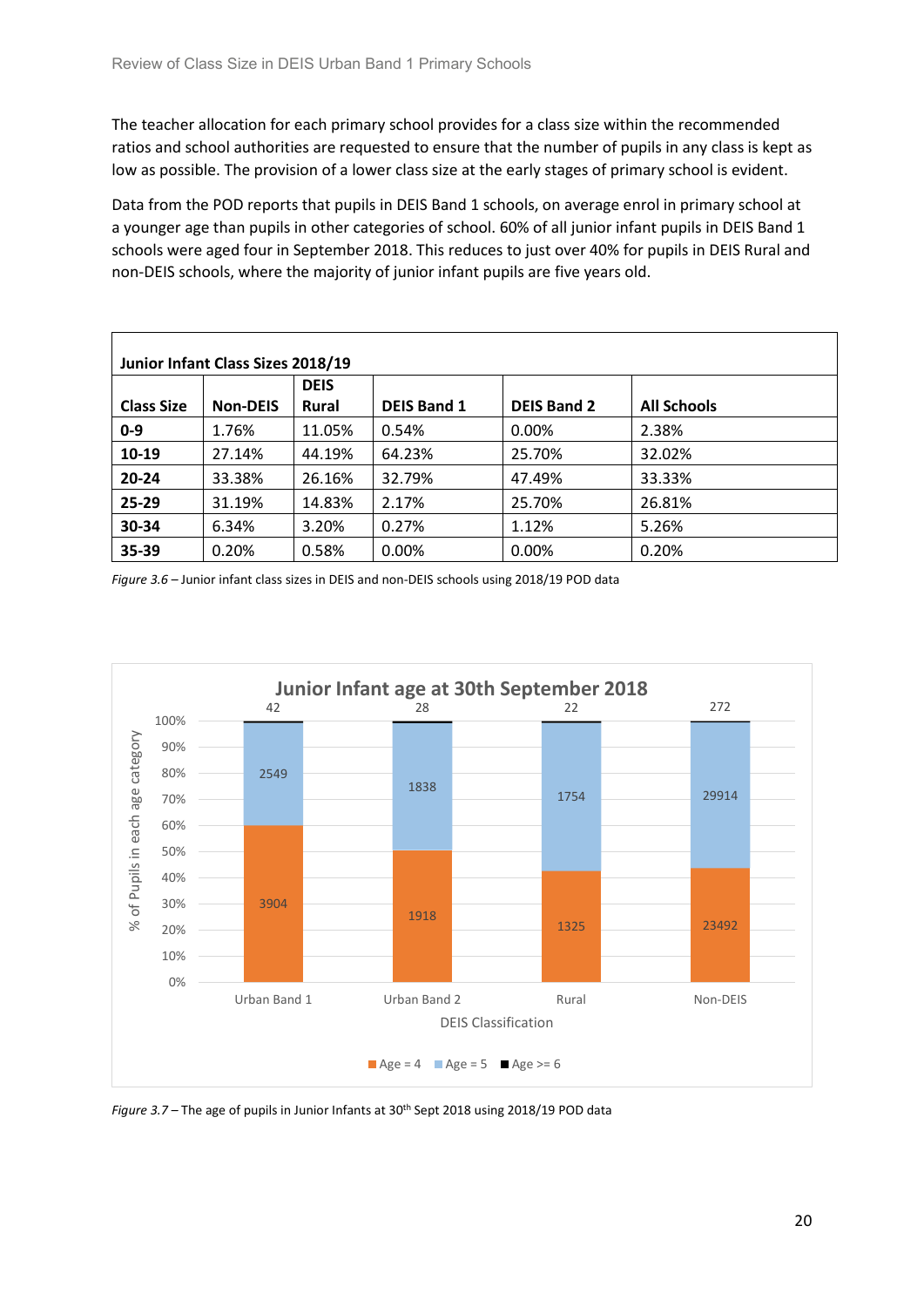### **3.5 Class Size across Primary School Classes**

Using the POD data DEIS Band 1 schools report class sizes of 5 to 6 pupils smaller than the national average across the different stages, accounting for class size increases as pupils progress through primary school grades. POD data also provides evidence of the preferential class size provided to DEIS Band 1 schools in comparison with primary schools in the other categories. Schools in all categories report a slight increase in class size as pupils progress through the primary school classes.



**Class Sizes across Primary School Classes in DEIS schools**

### **3.6 Class Sizes by the Total Enrolment of School**

The POD data reports that when schools of similar total enrolment are compared, a similar pattern of class size differentiation is reported. In junior classes, DEIS Band 1 schools report a lower average in all cases. DEIS Band 1 schools report an average class size in junior classes of 20 or less when overall school enrolment is 500 pupils or less.

| Average Class Size by Total Enrolment of Primary School - Junior Classes 2018/19 |                           |                    |                   |                 |  |
|----------------------------------------------------------------------------------|---------------------------|--------------------|-------------------|-----------------|--|
| <b>Total Enrolment</b>                                                           | <b>Average Class Size</b> |                    |                   |                 |  |
|                                                                                  | <b>DEIS Band 1</b>        | <b>DEIS Band 2</b> | <b>DEIS Rural</b> | <b>Non-DEIS</b> |  |
| $0 - 99$                                                                         | 17                        | 22                 | 16                | 18              |  |
| 100-199                                                                          | 18                        | 23                 | 24                | 25              |  |
| 200-299                                                                          | 19                        | 22                 | 26                | 26              |  |
| 300-399                                                                          | 20                        | 22                 | 26                | 25              |  |
| 400-499                                                                          | 19                        | 24                 | 23                | 26              |  |
| 500-599                                                                          | 21                        | 23                 |                   | 26              |  |
| 600-699                                                                          |                           |                    |                   | 26              |  |
| 700-799                                                                          | 22                        |                    |                   | 27              |  |
| 800-899                                                                          | 21                        | 26                 |                   | 27              |  |
| 900-999                                                                          |                           | 25                 |                   | 29              |  |
| 1000-1100                                                                        |                           |                    |                   | 28              |  |

*Figure 3.9* Average class size by the total enrolment of DEIS primary school using 2018/19 POD data – Junior classes only

*Figure 3.8* Average class sizes across all primary schools class by DEIS Band using 2018/19 POD data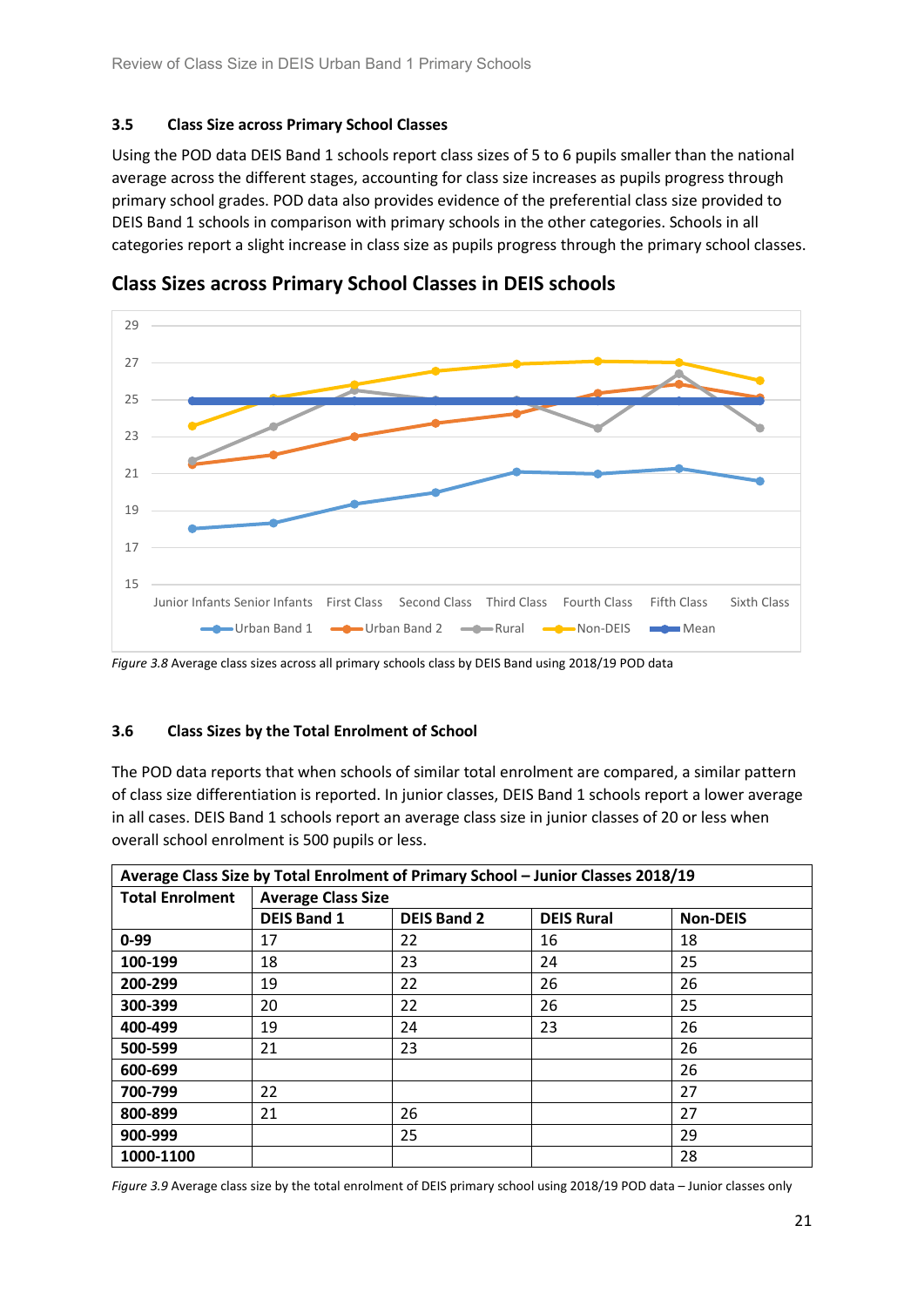At the senior grade classes, the trend for a lower average in DEIS Band 1 schools continues when compared with schools of similar size across the other categories. Data from POD shows us that, in general, class sizes increase at the senior grades and the gap in average class size between DEIS Band 1 schools and the other categories remains similar, regardless of the overall enrolment of the school.

| Average Class Size by Total Enrolment of Primary School - Senior Classes 2018/19 |                           |                    |                   |                 |  |
|----------------------------------------------------------------------------------|---------------------------|--------------------|-------------------|-----------------|--|
| <b>Total Enrolment</b>                                                           | <b>Average Class Size</b> |                    |                   |                 |  |
|                                                                                  | <b>DEIS Band 1</b>        | <b>DEIS Band 2</b> | <b>DEIS Rural</b> | <b>Non-DEIS</b> |  |
| $0 - 99$                                                                         | 18                        | 22                 | 18                | 20              |  |
| 100-199                                                                          | 20                        | 24                 | 26                | 26              |  |
| 200-299                                                                          | 21                        | 26                 | 27                | 27              |  |
| 300-399                                                                          | 22                        | 26                 | 25                | 27              |  |
| 400-499                                                                          | 23                        | 26                 | 28                | 28              |  |
| 500-599                                                                          | 22                        | 24                 |                   | 27              |  |
| 600-699                                                                          |                           |                    |                   | 27              |  |
| 700-799                                                                          | 23                        |                    |                   | 28              |  |
| 800-899                                                                          | 24                        | 27                 |                   | 27              |  |
| 900-999                                                                          | -                         | 27                 | -                 | 28              |  |
| 1000-1100                                                                        | $\overline{\phantom{a}}$  |                    |                   | 27              |  |

*Figure 3.10* Average class size by the total enrolment of DEIS primary school using 2018/19 POD data – Senior classes only

### **3.7 Legacy Posts**

### **Background**

Teaching posts referred to as "legacy posts" are posts that were allocated to schools under pre-DEIS programmes aimed at tackling educational disadvantage such as Breaking the Cycle, Giving Children an Even Break and the Disadvantaged Areas Scheme. Following the introduction of DEIS in 2006, these posts were retained in a number of schools in addition to the general staffing allocations to all DEIS schools.

Budget 2012 provided for the phased withdrawal of approximately 428 of these legacy posts, which were spread across 173 DEIS Band 1 and Band 2 primary schools, 163 post primary schools, 16 rural DEIS primary schools and 17 Non-DEIS schools. Following representations made by, and on behalf of schools and their representatives, the impact of the withdrawal of these legacy posts from DEIS Band 1 and DEIS Band 2 primary schools was examined and a report was published by the Department of Education in February 2012.

On the basis of this report, the Government agreed on a concessionary basis that 140 DEIS Band 1 and DEIS Band 2 primary schools would retain their entitlement to implement more favourable pupil teacher ratios from the previous disadvantage schemes for the 2012/13 school year. However, the retention of these posts was on the basis that they would be subsumed into schools staffing complements as and when enrolments rose.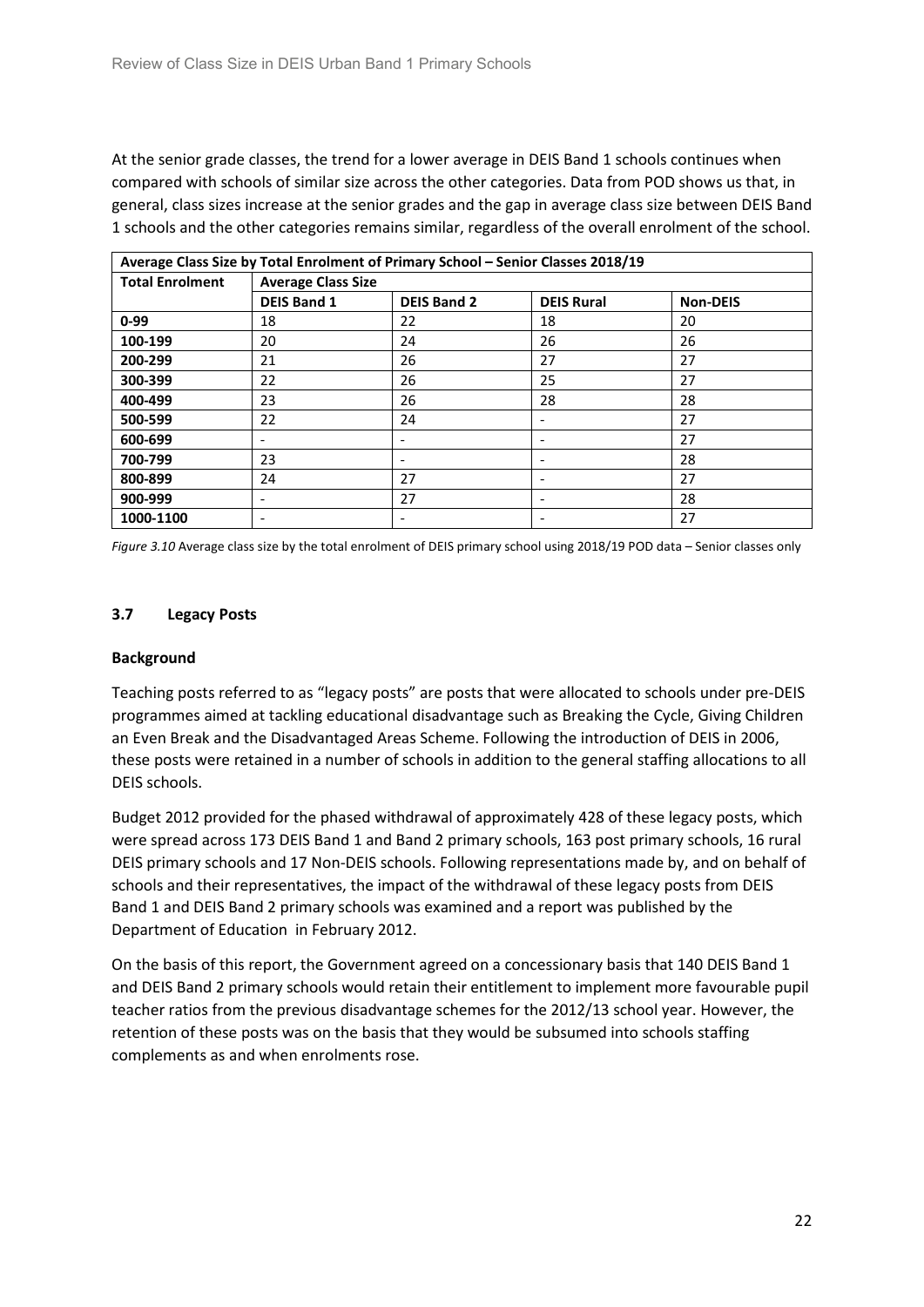### **Current Situation**

 Following the announcement of the review of the DEIS programme in 2015, the Minister for Education and Skills decided to pause the process of subsuming these posts until the review was complete. This situation is still the case and no legacy posts have been subsumed into the mainstream allocation in any school since that time.

Consequently, there are currently 144 legacy posts in the system at a total cost of €8.65 million per annum<sup>11</sup>. These posts are spread across 88 schools (73 posts in 47 DEIS Band 1 and 71 posts in 41 DEIS Band 2). In terms of DEIS Band 1 Schools, the number of legacy posts held in individual schools ranges from 1 post to 7 posts. The number of legacy posts held by individual DEIS Band 2 schools ranges from 1 post to 4 posts. In the majority of cases, these posts are being used to reduce overall class size.

| <b>Legacy Teaching Posts in DEIS Band 1 schools</b> |                              |  |  |
|-----------------------------------------------------|------------------------------|--|--|
| <b>Number of schools</b>                            | <b>Number of Legacy post</b> |  |  |
| 29                                                  |                              |  |  |
| 14                                                  | 2                            |  |  |
| 3                                                   | 3                            |  |  |
|                                                     |                              |  |  |
| Total - 47                                          | Total Legacy Posts - 73      |  |  |

*Figure 3.11* Number of DEIS Band 1 schools with Legacy Teaching Posts 2019/20 school year

| <b>Legacy Teaching Posts in DEIS Band 1 schools</b> |                                |  |
|-----------------------------------------------------|--------------------------------|--|
| <b>Number of schools</b>                            | <b>Number of Legacy post</b>   |  |
| 21                                                  | 1                              |  |
| 13                                                  | $\overline{2}$                 |  |
| 4                                                   | 3                              |  |
| 3                                                   | 4                              |  |
| Total - 41                                          | <b>Total Legacy Posts - 71</b> |  |

*Figure 3.12* Number of DEIS Band 1 schools with Legacy Teaching Posts 2019/20 school year

The situation with regards to legacy posts presents a tension between overall equity on one hand, and maintaining stability in existing resources for those schools which have these legacy posts, on

<span id="page-22-0"></span><sup>&</sup>lt;sup>11</sup> Refers to school year 2019/20 school year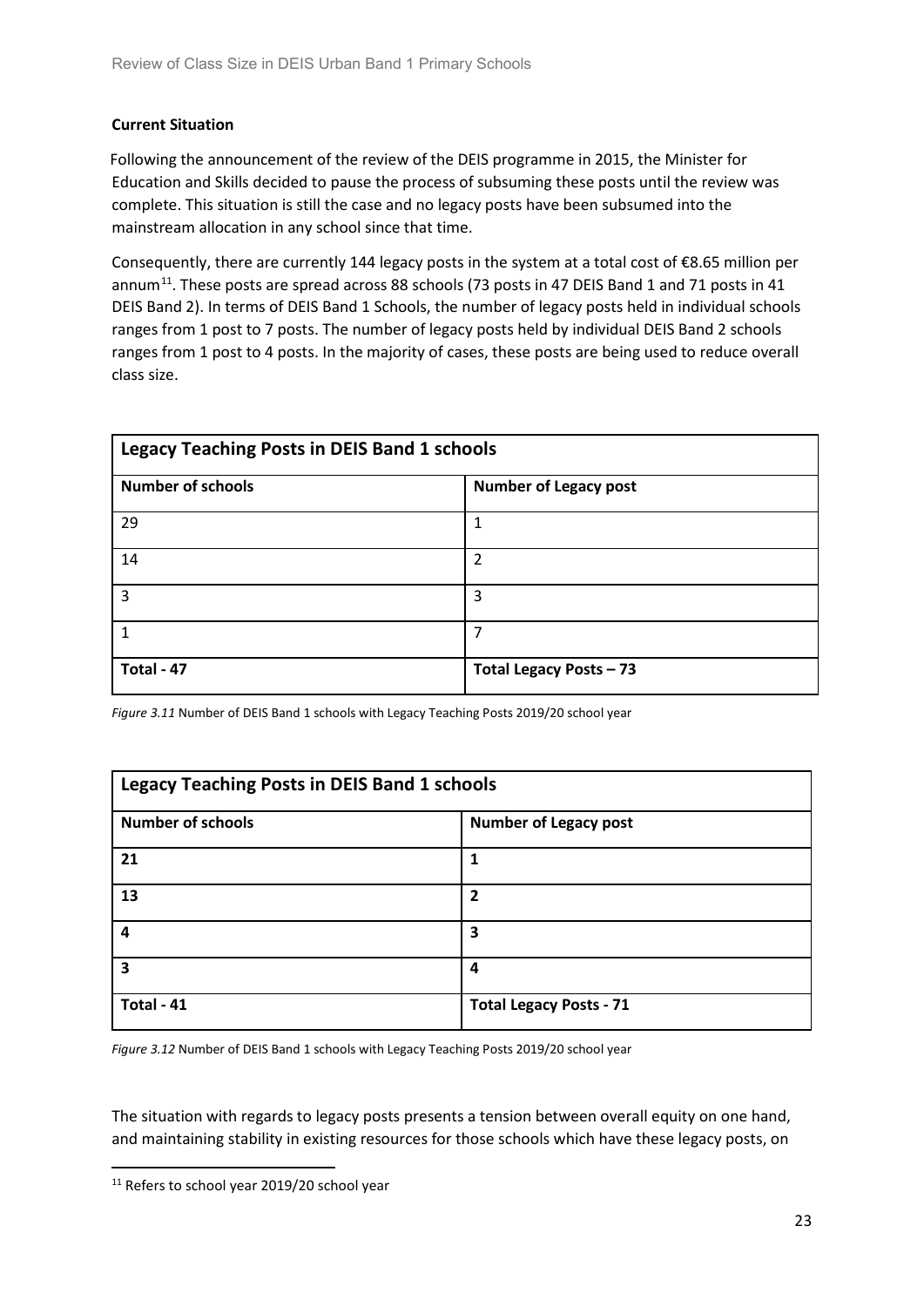the other. As referenced in the Report on the Review of DEIS (Department of Education and Skills 2017a), the equity of how these legacy posts are allocated needs to be considered given that schools, which did not exist when those earlier schemes were in place, but may now serve the same pupil cohort, do not have access to this support.

On the other hand, the importance of these posts to the schools involved and the value they bring was stressed by members of the Working Group and a strong preference was given by some members that these posts should remain in place.

### **3.8 Support Teacher Posts**

In 1995, the Support Teacher Project was established in order to assist primary schools with children who were experiencing emotional and behavioural difficulties. These are stand-alone posts which were introduced to provide a behaviour support service to primary schools and provide support to combat challenging behaviour and for the social, emotional and personal development of the targeted children in a holistic manner.

There are currently 41 Support Teacher Posts operating in 48 schools at a cost of €2.46 million per annum. While individual posts are managed within schools, there is currently no formal national management structure to support this service. Given the developments in relation to schools' supports in this area overall, the Inspectorate has conducted evaluations in a number of primary schools in Dublin and Cork which have support teachers. A composite report on the quality of work of support teachers was published by the DoE Inspectorate in December 2020 (Department of Education and Skills 2020b). This report recommends the retention of the Support Teacher Projects to be used as an integrated support, within the special education framework, targeted at serving the most disadvantaged communities.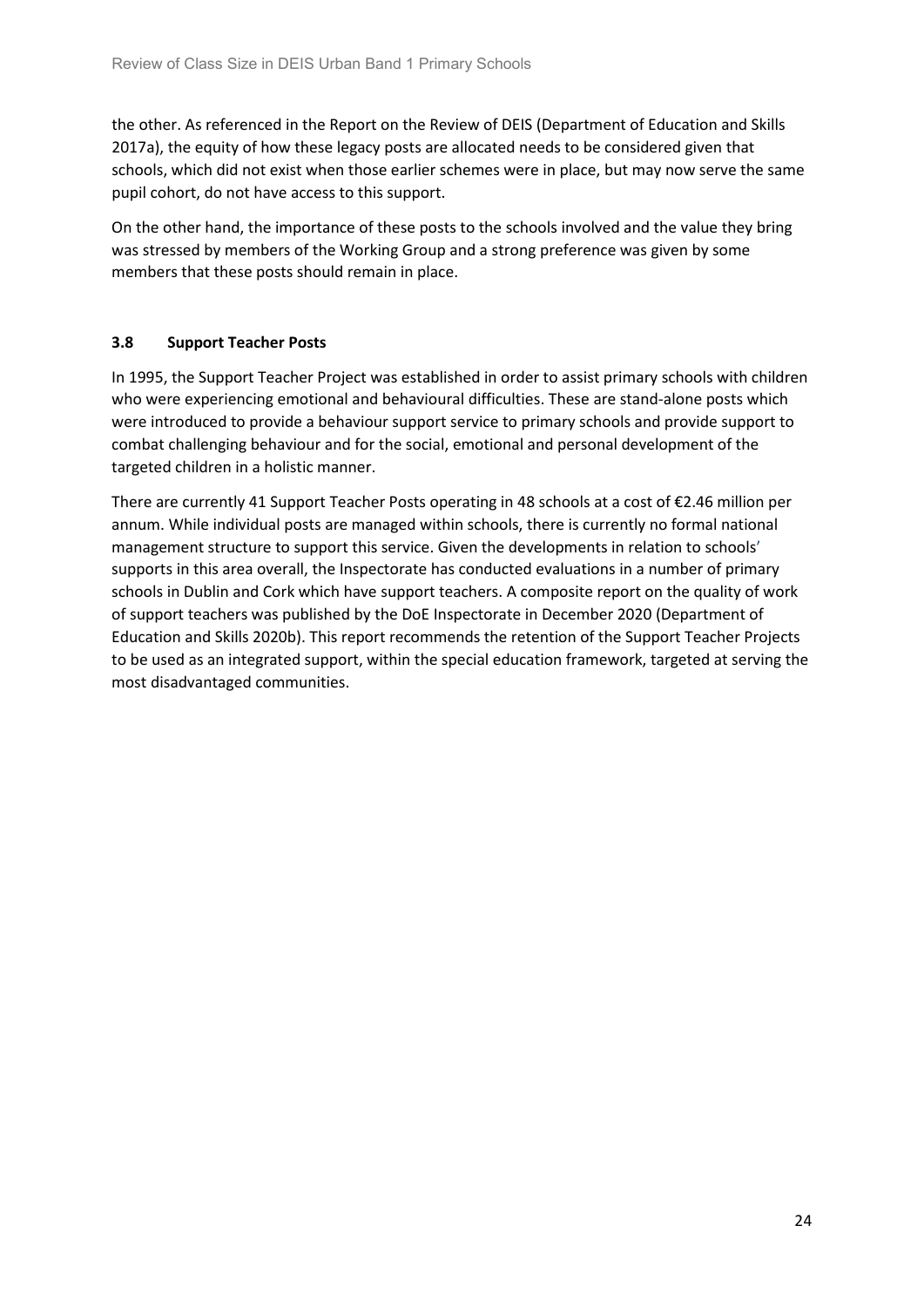# <span id="page-24-0"></span>**Section 4 - Additional Resources and supports to schools**

### **4.1 Allocation of Special Education Teachers to Schools**

While this report's objective is to consider class size, the indicator of class size is a very partial reflection of the level of overall supports available to an individual school and so should not be considered in isolation. Moreover, the research evidence confirms that the efficacy of reduced class sizes is related to teaching and learning strategies and school leadership. As well as the other supports provided to DEIS schools under the SSP, they avail of support under the new model for allocation of special education teachers, which was introduced for mainstream schools in September 2017 $^{12}$  $^{12}$  $^{12}$ . This model is designed to distribute special education teaching resources fairly to schools, taking into account their profiled needs. Based on policy advice received from the National Council for Special Education (NCSE), the new allocation model was developed to create a profile for each school which is needs-based and gives schools autonomy to decide how to deploy the resources they have, based on the needs of pupils.

The Special Education Teaching allocation model provides a single unified allocation for special educational support teaching needs to each school, based on each school's educational profile, which takes account of:

- A baseline component provided to every mainstream school based on the number of enrolments that each school has. This is designed to support inclusion, prevention of learning difficulties and early intervention.
- A school educational profile component, which includes:
	- The number of pupils with complex needs.
	- The learning support needs in schools as evidenced by attainment levels in standardised test results.
	- The social context of the school including disadvantage and gender.

The profiled allocations initially made to schools in 2017 have now been revised to take account of more up to date profiling data, including updated enrolments and the revised allocations have taken effect from September 2019. While the allocation of special education teachers is not included in a school's class size, it does form an important part of the overall teaching resources provided to a school. Since it was first introduced in 2017, there has been in excess of an additional 1,000 special education teachers provided for. The total number of special education teachers has increased by 39% since 2011, from 9,740 in 2011, to over 13,600 at present.

The number of special education teachers currently allocated to schools represents an average ratio of **1 special education teacher for every 4 mainstream teachers at primary school level, or approximately 1 special education teacher for every 100 pupils.** However, as special education teachers are allocated to schools based on the profiled needs of each school, taking account of the number of pupils with complex needs, the learning support needs in schools, and the social context of the school, many DEIS schools receive allocations of special education teaching support, which are above the average ratios already referenced. In fact initial analysis shows that for the **2019/20 school year, there are almost 60,000 special education teaching hours, which is the equivalent of 2,400 posts, allocated to DEIS schools and over half of these hours are allocated to DEIS Band 1 schools.[13](#page-24-2)**

<span id="page-24-1"></span> <sup>12</sup> <https://www.education.ie/en/Press-Events/Press-Releases/2017-Press-Releases/PR2017-01-18.html>

<span id="page-24-2"></span><sup>&</sup>lt;sup>13</sup> A similar allocation of special education teachers was provided for the 2018/19 school year which forms the basis for the analysis in Chapter 3.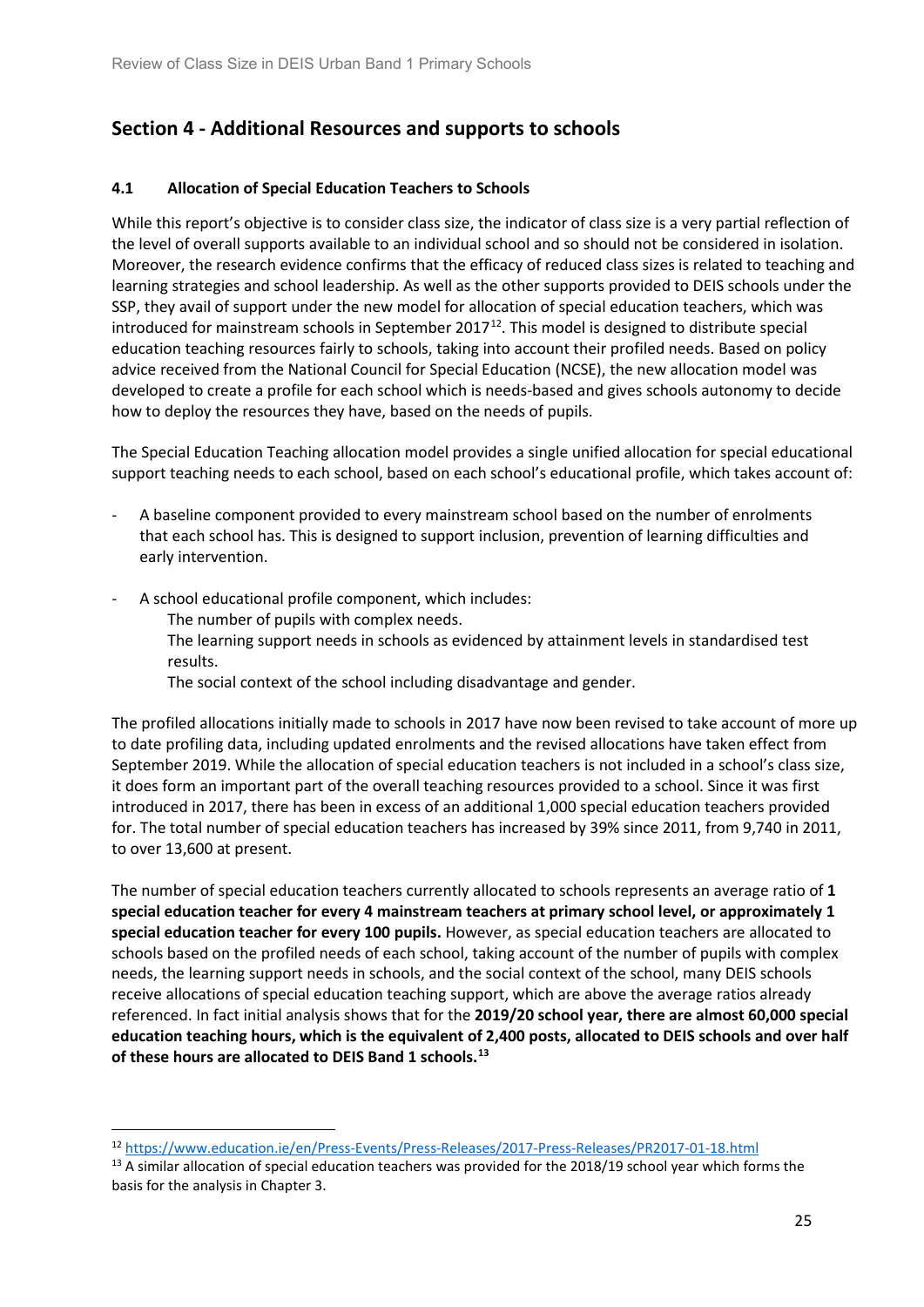In deploying special education teachers, schools are advised that special education teaching support can be provided in a variety of ways. The special education teacher may work in the classroom with the class teacher or withdraw pupils in small groups and/or individually for a period of time (depending upon the nature of pupils needs) for intensive teaching of key skills. The range of teaching supports should include team-teaching, small group teaching and, where necessary, individualised teaching to address specific learning needs.

Whereas special education teachers are not mainstream class teachers, and should not be used as such, the provision of additional special education teachers to schools has a significant impact on class sizes, as these teachers may work in the class along with the class teacher for part of the day, or provide additional support for groups of pupils who would otherwise have been attending a mainstream class for the entirety of the school day.

It is the Department's view that the total number of special education teachers allocated to DEIS schools should therefore be taken account of when considering issues regarding class size in DEIS primary schools, and/or with regard to the overall ratio of teachers to pupils in these schools.

Further consideration is required in relation to how best to progress Action 29 in DEIS Plan, which states that "Teacher allocation for urban primary schools supporting the highest levels of pupils at risk of educational disadvantage to be reviewed in context of improved school data and development of SEN Resource Allocation Model" (Department of Education and Skills 2017b p33).

### **4.2 In School and Pre School Therapy Services Demonstration Project**

A demonstration project to provide in-school and pre-school therapy services was put in place over the course of the 2018/19 school year. The project has been developed by the Department of Education, Department of Children, Equality, Disability, Integration and Youth, Department of Health, and the Health Service Executive and is being managed and co-ordinated by the National Council for Special Education (NCSE).

The purpose of the project is to test a model of tailored therapeutic supports by providing speech and language and occupational therapy within 'educational settings'. This innovative pilot will complement existing HSE funded provision of essential therapy services. The project is taking place in the Health Service Executive (HSE) Community Healthcare Organisation (CHO) 7 Region of South West Dublin, Kildare and West Wicklow and 75 schools, including a representative sample of primary, post primary, and special schools have been taking part. 75 Pre-school settings associated with primary schools participating in the project have also been included.

Children who are attending pilot schools and who receive therapy supports from the HSE will continue to access such services. The in-school therapy model is designed to supplement, not to replace existing services. It provides for a clinical Speech and Language Therapy service delivery model of specialist, targeted and universal supports in line with best practice which see pupils receiving supports along a continuum of provision depending on the extent or severity of needs of the child/pupil.

The project was evaluated over the course of the 2018/19 school year<sup>[14](#page-25-0)</sup>. Although initially designed as a one year pilot, a Government decision of 12th February, 2019, in relation to the Review of the Special Needs Assistant Scheme, also agreed to the establishment of a pilot of a new School Inclusion Model for

<span id="page-25-0"></span><sup>&</sup>lt;sup>14</sup> This evaluation report is available at https://ncse.ie/wp-content/uploads/2020/11/Demo-projectevaluation-fInal-for-web-upload.pdf .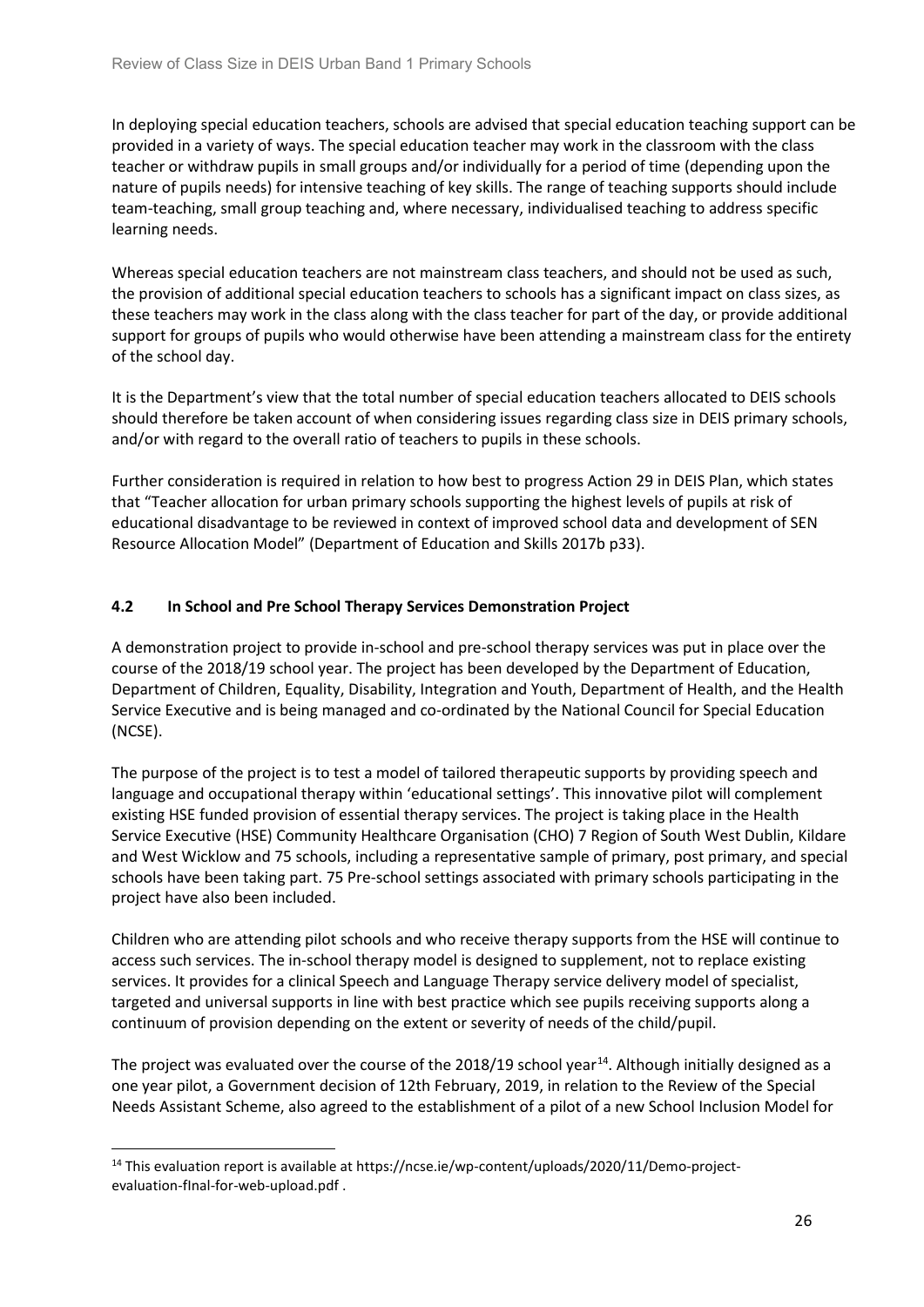children with special educational and additional care needs involving up to 75 participating schools in the CHO 7 region over the course of the 2019/20 school year.

### **4.3 School Inclusion Model**

As part of its decision to provide for additional Special Needs Assistant (SNA) posts in July 2015, the Government agreed that a review of the scheme would be undertaken to examine whether the scheme continued to meet its objectives and that resources were being utilised efficiently and effectively given the very significant amount of money allocated to the scheme on an annual basis.

The NCSE published Policy Advice Paper No. 6 – *Comprehensive Review of the Special Needs Assistant Scheme: A New School Inclusion Model to Deliver the Right Supports at the Right Time to Students with Additional Care Needs[15](#page-26-0)* in March 2018. The NCSE review found that the SNA scheme, as currently configured, works well in meeting the needs of younger children and students for whom it was originally designed. The scheme is greatly valued by parents, students and schools and there is evidence of an enduring loyalty and a strong attachment between many schools, students, parents and the SNAs.

The NCSE concluded that a better model of support was required. They considered that what is needed is the right support at the right time provided by a range of personnel with relevant qualifications and skillsets. In February 2019, following engagement with the relevant Departments with a proposed implementation plan, to include a governance framework and detailed costing of proposals having due regard to the significant amount of State investment in this area, the Government approved the trialling of a new School Inclusion Model for the 2019/20 school year comprising the :

- establishment of a pilot of a new service model for children with special educational and additional care needs involving up to 75 participating schools in the Community Healthcare Organisation area (CHO 7). The pilot is planned to cover the 2019/20 school year. The new service model will have the following elements:
	- (i) the introduction of a new frontloaded allocation model of SNAs to be allocated in line with profiled need having regard to the approach taken by the New Allocation Model for Special Education Teachers,
	- (ii) the expansion of the National Educational Psychological Service (NEPS) to support pilot schools, and,
	- (iii) continuation of the pre-school and in-school demonstration project in the pilot area to ensure a wrap-around service for the pilot schools;
- establishment, on a pilot basis, of an NCSE Regional Support Team in the Community Healthcare Organisation area (CHO 7) in which the pilot is to take place, to include specialists in relevant disciplines, in order to inform teacher continuing professional development and best practice in schools in that area;
	- development of a National Training Programme for SNAs and a pilot roll-out;
	- provision of a nursing service for children with complex medical needs in schools to complement existing HSE-supported nursing provision; and
	- trialling in the NCSE of a new functional operation model in order to better reflect the establishment of the NCSE Support Service and regional teams, and to more fully integrate supports for the piloting of the new model.

<span id="page-26-0"></span> <sup>15</sup> <https://ncse.ie/comprehensive-review-of-the-special-needs-assistant-scheme>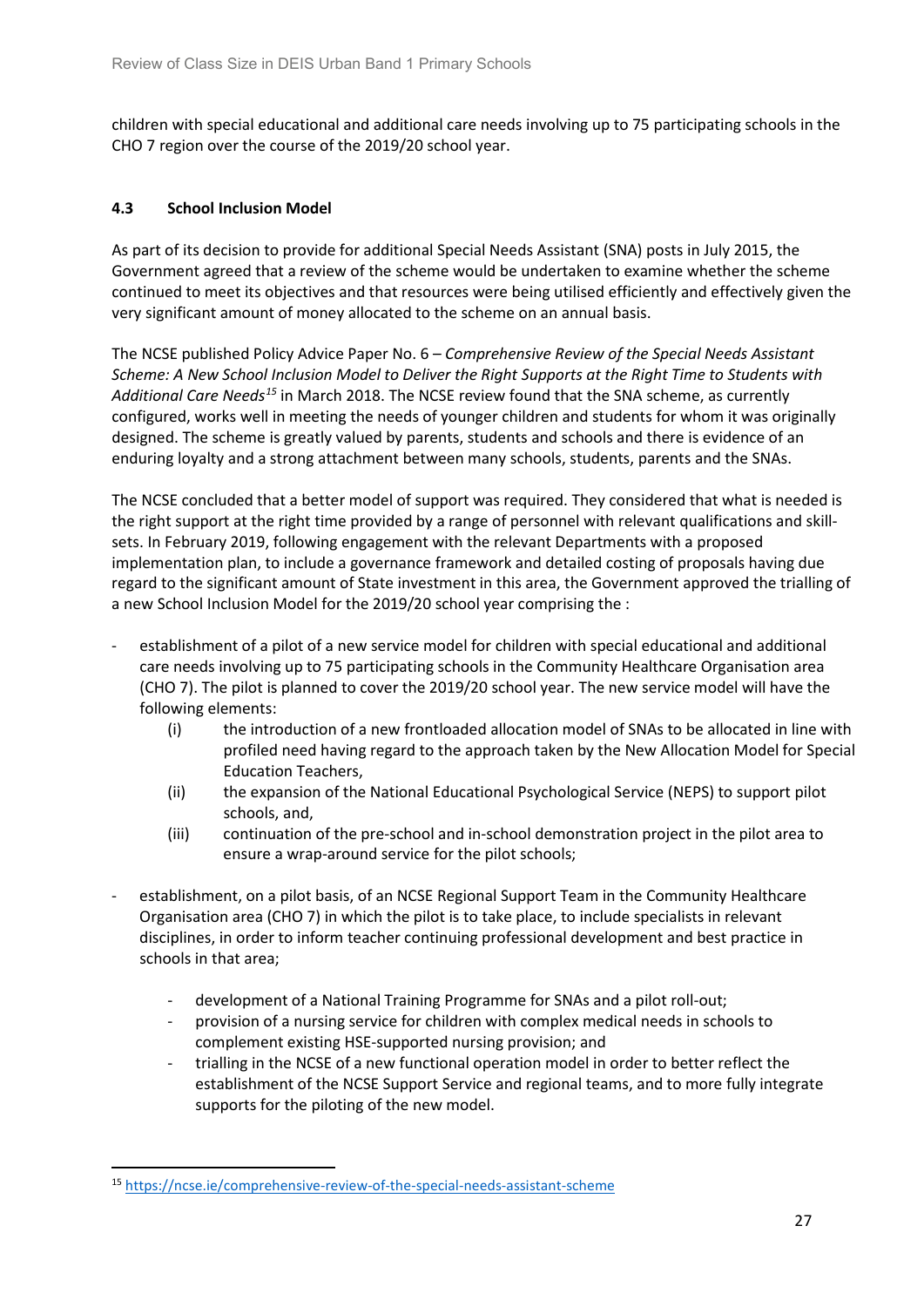More details on the School Inclusion Model are attached in Appendix 4 including the main features of the implementation plan. The fact that it provides in-school therapy support would be extremely beneficial for many of the issues encountered in DEIS schools and its progress will be monitored and evaluated carefully by the Department. The pilot commenced in September 2019. However, as all schools closed from 12th March, 2020, due to the COVID crisis, it was not possible to fully complete the pilot of the School Inclusion Model over the course of the 2019/20 school year.

Approval has been granted to the NCSE to directly recruit therapists to continue the Pilot of the School Inclusion Model, over the course of the 2020/21 school year, and recruitment of therapists is currently underway.

Arrangements are in place for the independent evaluation of the SIM. The ESRI has been appointed following a public tendering process. The evaluation is required to determine the impact of the SIM on the students, SNAs, parents and schools involved, including the outcomes attained.

It was also announced that as part of the 2021 Budget measures, that funding is being made available next year to extent the School Inclusion Model (SIM), which includes therapy provision, to two other pilot areas in 2021.

### **4.4 Supports available to DEIS schools under the School Support Programme**

In terms of supporting teachers and principals in DEIS schools, there are various Actions contained in DEIS Plan 2017 with this objective. For example, Action 35 sets out that DEIS schools applying for the range of supports available from the Centre for School Leadership (CSL) and the Professional Development Service for Teachers will receive priority over other schools within the current capacity. The CSL will give priority to DEIS Principals who wish to access the coaching service and, for the post-graduate diploma in school leadership, a number of places have been reserved for teachers from DEIS Schools.

All teachers in DEIS schools can now access both the Incredible Years Teacher Programme and the Friends Programme which are supported by the NEPS. Teachers in all DEIS schools have been invited to apply for places on these programmes, which are being delivered through the Education Centre Network. The Incredible Years Teacher Programme is an evidence-based programme for teachers, partnering with parents, which reduces behavioural difficulties and strengthens social and emotional competence in primary school-age children. The Friends programme reduces anxiety and promotes coping and resilience in children and young people from 4-18 years and can be delivered by teachers universally or to targeted smaller groups of pupils.

All DEIS urban primary schools and all DEIS post primary schools have access to a Home School Community Liaison Coordinator (HSCL) who provide a vital support in developing real partnerships between parents, teachers and communities with the objective of combating educational disadvantage. HSCL's, as agents of change, work in an integrated way with all other support services to implement a whole-school approach to improving attendance, participation and retention in education for the most marginalised and educationally disadvantaged pupils.

Circular 0016/2019 (Department of Education and Skills, 2019a), which issued in February 2019, on the role of the HSCL Co-ordinator, has emphasised the importance of the HSCL role in transitions across the education continuum, from early years, through the school system and on to further and higher education. HSCLs play a key role in effecting these successful transitions with a renewed focus on the transition from pre-school to primary school and this results in better relations with parents and teachers in general, with greater parental involvement in school life and in the education of their children.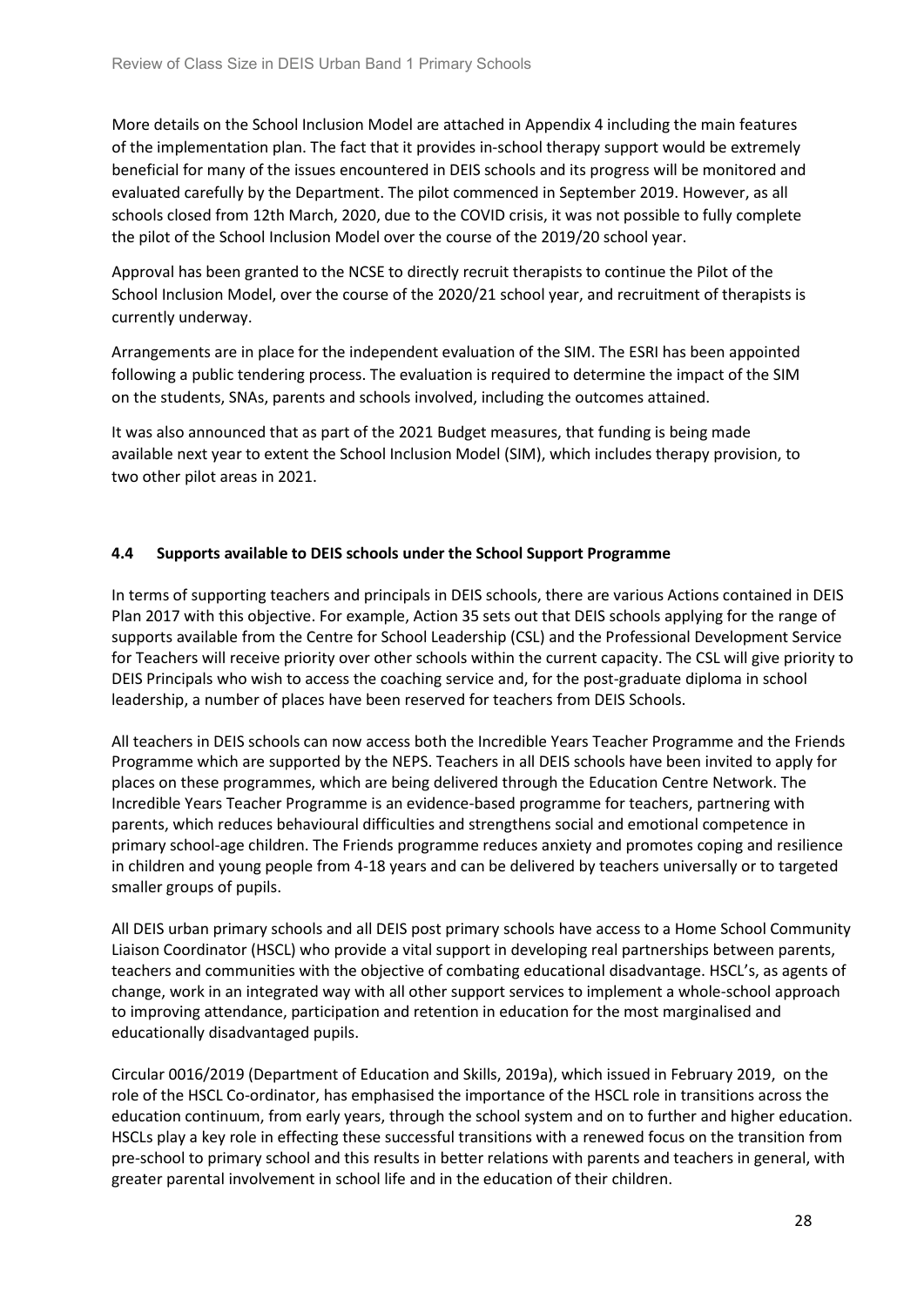### **4.5 School Planning**

DEIS Plan 2017 has a renewed focus on target and goal setting linking deployment of additional resources to outputs and outcomes. *Looking at Our School 2016: A Quality Framework for Primary Schools*  (Department of Education and Skills 2016) provides a unified and coherent set of standards for two dimensions of the work of schools:

- teaching and learning
- leadership and management.

It is designed for teachers and for school leaders to use in implementing the most effective and engaging teaching and learning approaches and in enhancing the quality of leadership in their schools. Through the provision of a set of standards describing 'effective practice' and 'highly effective practice', the framework helps schools to identify their strengths and areas for development and enables them to take ownership of their own development and improvement. In this way, the quality framework seeks to assist schools to embed self-evaluation, reflective practice and responsiveness to the needs of learners in their classrooms and other learning settings.

The quality framework provides a comprehensive picture of quality teaching and learning and quality leadership and management. It is designed to provide the widest possible scope to teachers, school leaders and others to identify and achieve excellence in teaching and learning and leadership and management. In summary, the framework allows for selection of what is most relevant to suit the specific purpose of individual teachers or schools. As set out in section 2.3 and 2.4, this is vital for improving educational outcomes regardless of class size.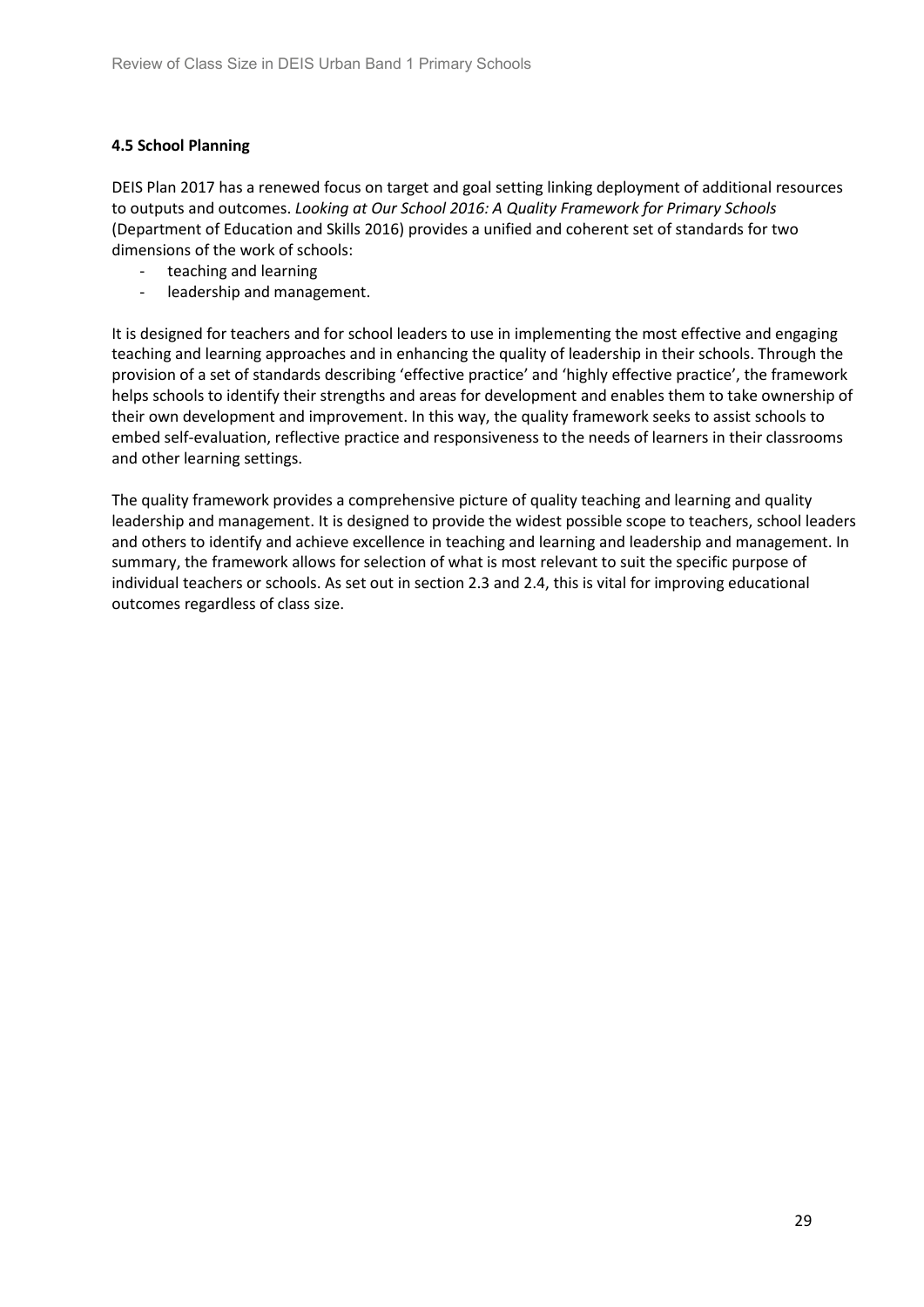# <span id="page-29-0"></span>**Section 5 - Issues to be considered in terms of any proposed change to Class Size**

### **5.1 Projections of school enrolments**

At the time the analysis for this report was conducted in late 2019, the projected enrolments (Department of Education and Skills 2019b) for primary school showed enrolments are expected to have peaked in 2018 with 567,772 pupils enrolled in September 2018. Under the M2F2 scenario<sup>16</sup>, which predicts medium migration and a decrease in the fertility rate, enrolments are projected to fall by 134,000 pupils over the coming years to reach 433,795 by 2036. Annual falls will average 11,000 pupils per year between 2021 and 2028, and enrolments are projected to decline below the previous low point of 439,560 in 2034.



*Figure 5.1* Actual and projected enrolments in DEIS primary schools 1998-2036 using the M2F2 scenario from Department of Education Project of full time enrolment Primary and Second Level 2019-2036.

<span id="page-29-1"></span><sup>&</sup>lt;sup>16</sup> M2F2 is a scenario which assumes a moderate level of inward migration, and a decline in the Total Fertility Rate (TFR) from 1.8 to 1.6 between 2016 and 2031.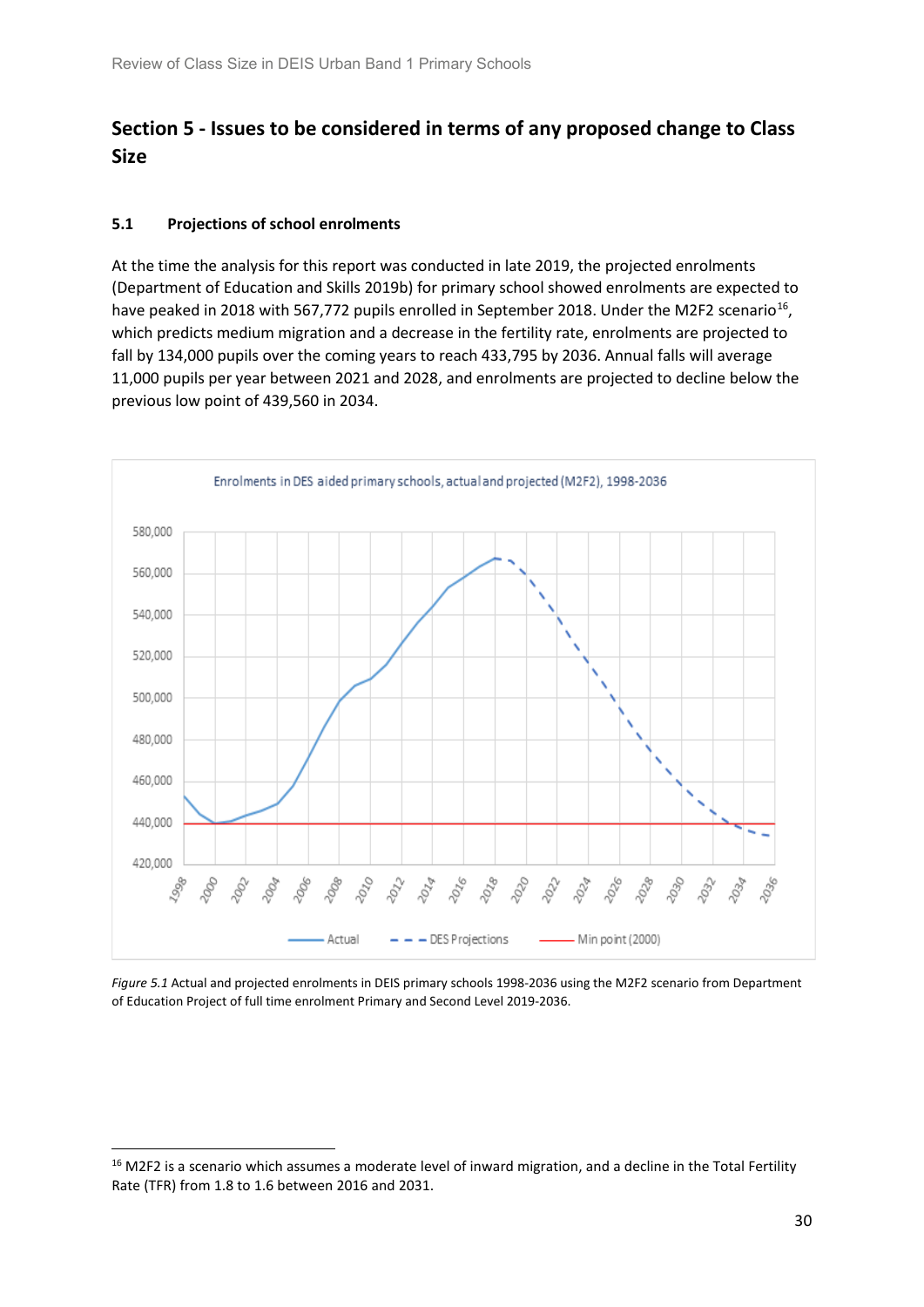Looking further out, the number of children aged 5 to 12 is projected to begin increasing again from 2038 onwards, although under the M2F2 scenario enrolments are unlikely to return to current levels.



*Figure 5.2* Projected enrolments of children aged 5-12 years old in primary schools 2030-2050 using the M2F2 scenario from Department of Education Project of full time enrolment Primary and Second Level 2019-2036

### **5.2 Teacher Supply**

Management bodies and schools have, in recent years, reported difficulties for some schools in recruiting teachers. At primary level this relates mainly to the recruitment of substitute teachers.

The Steering Group on Teacher Supply, chaired by the Secretary General of the Department, is overseeing the implementation of the Teacher Supply Action Plan (Department of Education and Skills 2018), which was launched by the Minister in November 2018. The Teacher Supply Action Plan identifies 22 actions under four policy headings:

- data/research requirements;
- initial teacher education policy, provision, funding and support;
- policies and arrangements for schools and teachers that impact on teacher mobility/supply;
- promotion of the teaching profession.

A number of actions following from the plan support the supply of teachers in primary schools, including:

- **Campaign to promote the teaching profession**: A campaign to promote the teaching profession and encourage applications to initial teacher education programmes has been ongoing since the end of 2018.
- **Substitute teacher recruitment portal**: The Irish Primary Principals' Network (IPPN) and the National Association of Principals and Deputy Principals (NAPD) have created *Sub Seeker,* an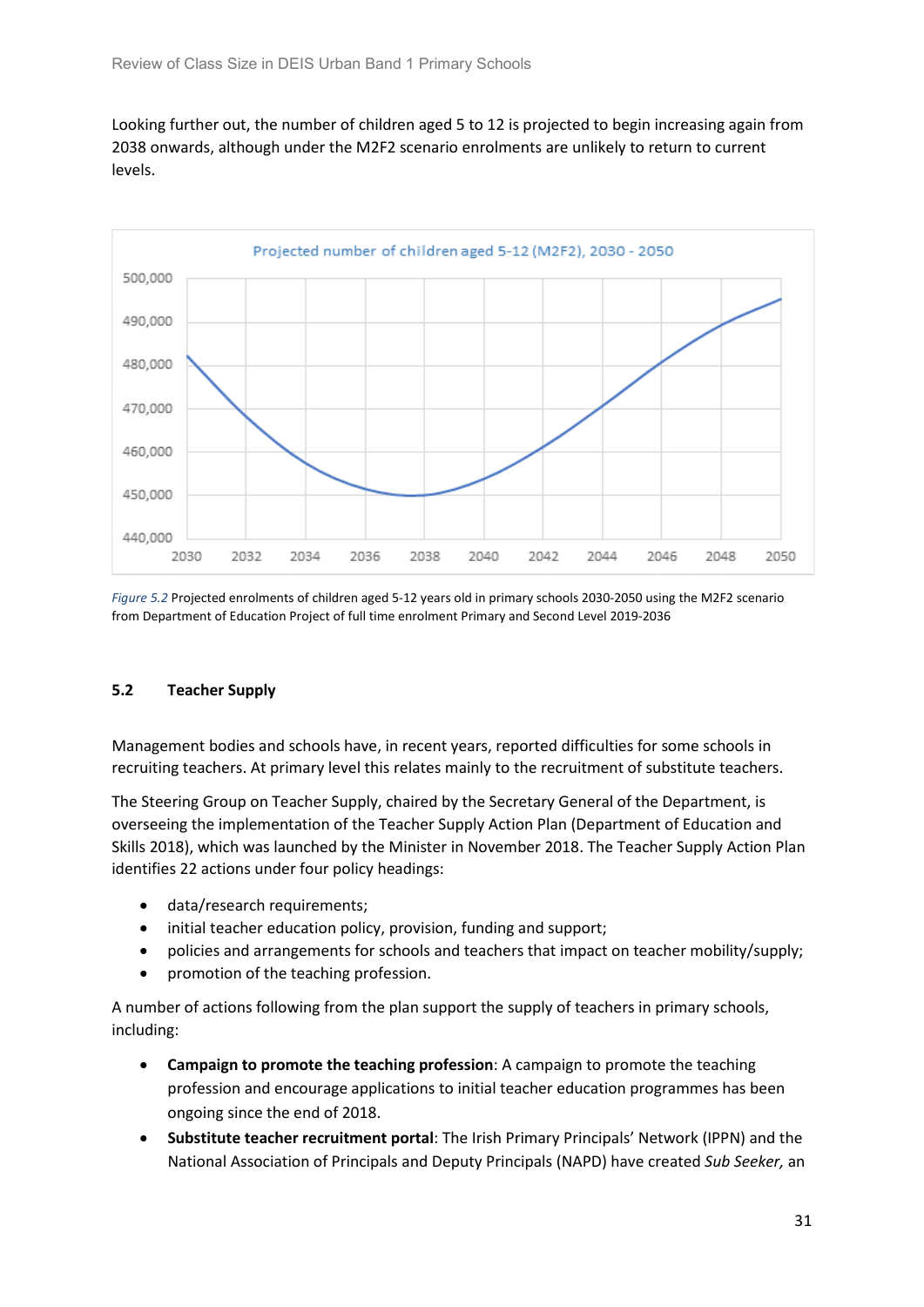online service to match available teachers with short term substitute vacancies in schools. The portal was launched in December 2019 and is available for use free of charge to all schools and teachers.

- **Substitute teacher supply panels:** following the successful pilot scheme in 2019/20, substitute teacher supply panels for primary schools have been expanded nationwide in the 2020/21 school year to 115 additional locations, incorporating 2,300 schools approximately and with more than 328 full time additional teaching posts allocated.
- **Teachers on career break**: In recent years, teachers on career break have been allowed to take up employment without a restriction on days/hours worked. This initiative was in place for the 2018/19, 2019/20 and 2020/2021 school years. The measure is reviewed on an annual basis and is dependent on the requirements of the system in any given year.
- **Arrangements for job-sharing teachers**: For the 2020/21 school year, teachers who are job sharing are for the first time allowed to work additional hours.

It may be noted that although the above actions are clearly relevant and necessary, from a comparative EU perspective, Ireland has a relatively strong profile in teacher supply and planning (Directorate-General for Education, Youth, Sport and Culture 2019).

### **5.3 Costs Associated with a Reduction in Class Size**

The current level of funding provided to DEIS schools highlights the Government's and the Department's commitment to ensuring education becomes a proven pathway to better opportunities for all learners, especially those at risk of not maximising the benefits of education.

As with all proposals and recommendations, there is an associated cost and the Department operates within a given financial envelope. Any proposed reduction in class size of DEIS Band 1 schools would obviously have an immediate cost in terms of teacher salary, additional classrooms and other associated costs.

Analysis of the Primary Teacher Database indicates that a one point reduction in the current DEIS Band 1 staffing schedule would require approximately 50 additional posts. **This would result in an immediate cost of in the region of €2.5million for each one point reduction.** 

There has been ongoing calls for a reduction of class size in all DEIS Band 1 schools to 15:1 in junior classes and 18:1 in senior classes by the INTO and during the consultation process in the review of the DEIS programme. **Based on an initial assessment of the current DEIS Band 1 schools this would result in over 300 additional posts at a full year cost of over €15 million.** 

Such a level of a reduction in class size would likely result in the requirement of additional classrooms; the estimated current cost of permanent classroom provision is just over €200,000 per classroom. All of this needs to be considered in terms of the data as set out in 5.1 regarding future enrolments and the overall budgetary position of the Government.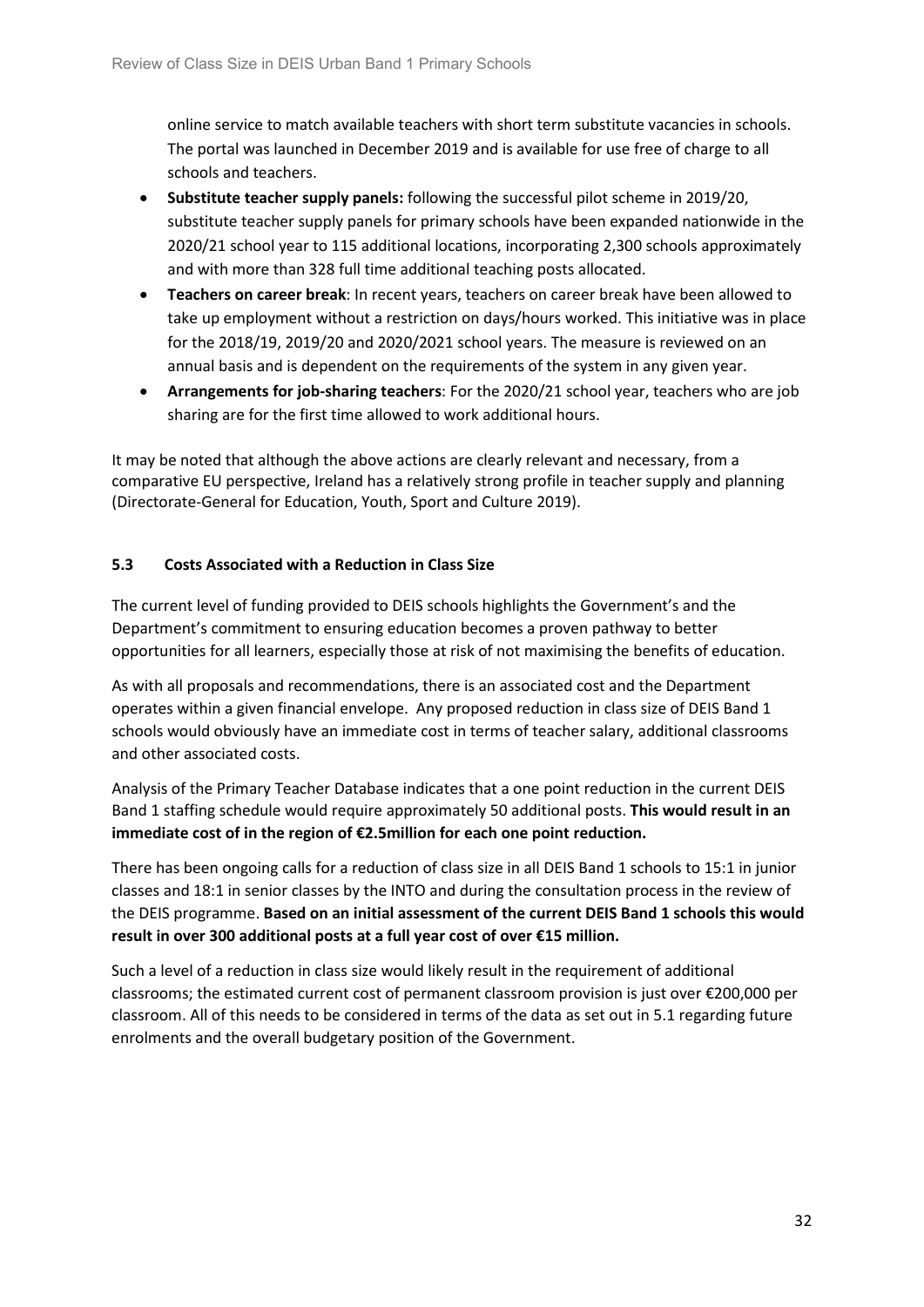# <span id="page-32-0"></span>**Section 6 – Key Areas of Consideration by Class Size Working Group and Recommendations**

### **Summary**

This report has emerged from a review of DEIS, focusing on a key concern which emerged from the consultation process following the review, namely, the issue of class size. A condensed review of the literature on class size indicates that gains in learning are more likely when reductions in class size are targeted at younger children (junior classes) and more educationally disadvantaged groups. The literature also confirms that the efficacy of class size reductions is mediated by teaching and learning strategies and the effectiveness of school leadership and management. The report then considered recent and current trends in class size, drawing from international and national data sources, and focusing comparisons between DEIS and non-DEIS schools. An overview of other supports to schools, and in particular special education teacher and SNA supports, as well as supports under the SSP, was provided, to give a fuller context to a consideration of class size. Next, the report considered auxiliary but highly relevant data and sources of information which should be used to inform decision-making about class size, namely population projections, implications for number of classrooms, and teacher supply issues.

This final section now synthesises the information presented in previous sections and provides overall conclusions and recommendation.

Areas for further consideration as raised at meetings of the **Class Size Working Group**:

- **Urban Band 2 schools have the same staffing schedule as non-DEIS schools.** Some members of the Working Group felt that this should be addressed in some way and should be looked at in terms of the development of the new DEIS resource allocation model. The assignment of an Administrative Principal at a lower enrolment was also suggested by some members as a means to providing further supports to Urban Band 2 schools.
- Another area for consideration in terms of the development of a new resource allocation model for DEIS is the targeting of additional resources at those schools with the absolute highest levels of disadvantage
- A reduction in class size is not the answer to all the difficulties encountered in DEIS schools. Other areas that arose in the context of discussion in the Group included enhanced access to behavioural supports, art and play therapy, DEIS specific continuous professional development and whether the National Behaviour Support Service (now part of the NCSE Support Service) could be extended to primary schools.

### **6.1 Conclusions**

- Call for more research. There is a **need for further, targeted research** on the topic of class size within Ireland with a focus needed on longitudinal research and on the combination of factors which may be relevant to achieving optimal learning outcomes for all students.
- One of the key findings of the evaluation of DEIS (Smyth et al. 2015) is **the importance of school climate** and the need to ensure that schools provide an environment which is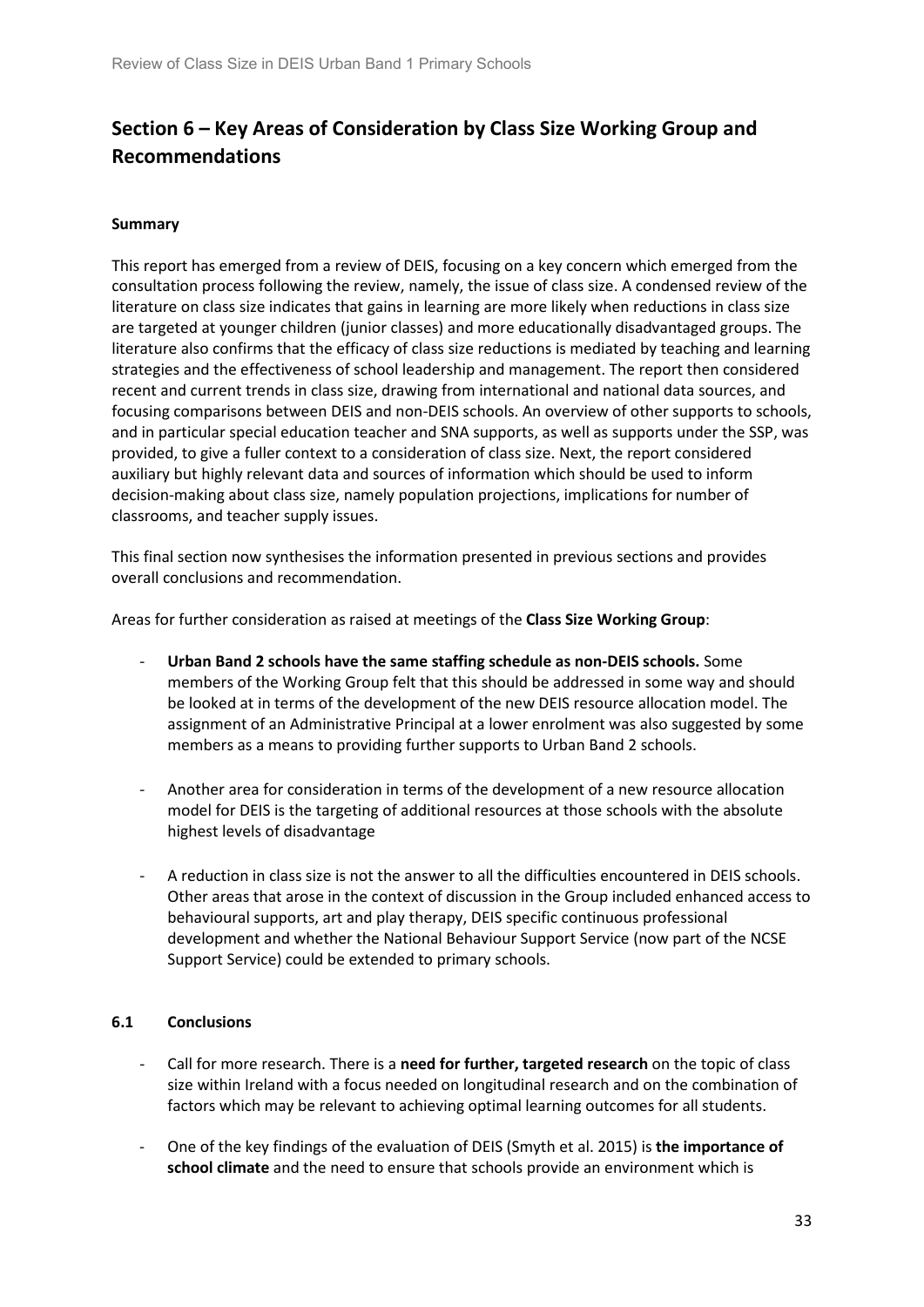conducive to successful engagement with education. This is where a whole school approach is vital to ensuring a positive school climate where everyone has a role. Particular emphasis is given to this approach in Ireland, which is recognised internationally, and the implementation of the DoE Wellbeing policy (DES 2019c) enables schools to respond to new and complex challenges linked to an increasingly diverse society.

- Under DEIS Plan 2017, Goal 3 is focused on developing leadership capacity, strengthening teaching and learning as well as the importance of quality Initial Teacher Education (ITE) and continuous professional development. All of this needs to take account of the extra challenges faced by teachers in DEIS schools. Student teachers need to be fully informed on DEIS and given a foundation on which to build so that they can face the challenges and issues they may encounter in DEIS schools.
- Increased participation of under-represented groups such as those students from DEIS schools in Initial Teacher Education (ITE) is being addressed under the Programme for Access to Higher Education (PATH) Fund with specific PATH funding to access ITE. Under this programme, partnerships have been forged with local DEIS schools to provide young people with an opportunity and a space to explore teaching as a career.
- The potential for school leaders and teachers in DEIS schools to share their expertise and knowledge and provide support to each other should be further facilitated. This is backed up by Hattie (2015b), who puts forward the need for communities to promote and share professional development aimed at improving teacher effectiveness and expertise. There are a number of Principals Networks established throughout the country.
- In determining an optimum class size, consideration should also be given as to what is the minimum a class size should be for a student to optimise their educational outcomes and have appropriate social interaction and engagement with their peers.

### **6.2 Recommendations**

A challenge in the examination and evaluation of any programme is to assess not only the outcomes but also the degree to which any change in outcomes is attributable to the support itself, in this case the impact of lower class size in DEIS schools on educational outcomes. As already set out in the ESRI's Learning from the Evaluation of DEIS (Smyth et al. 2015), since schools receive a suite of additional resources and supports under DEIS it is extremely difficult to disaggregate out which support is responsible for the improvements in retention, attendance and educational outcomes seen in DEIS schools in recent times.

A detailed examination of the existing evidence and research is contained in Section 2. To summarise, it indicates that:

- reducing class size results in modest increases in academic achievement, the benefits are greater in the earlier grades,
- where there are benefits, the effects are greatest for children from minority and/or disadvantaged backgrounds.

The literature also indicates that the benefits of smaller class size decrease as grade level increases indicating that it is not as effective in improving educational outcomes as pupils progress to the more senior grades. While smaller classes are often seen as beneficial, with some evidence smaller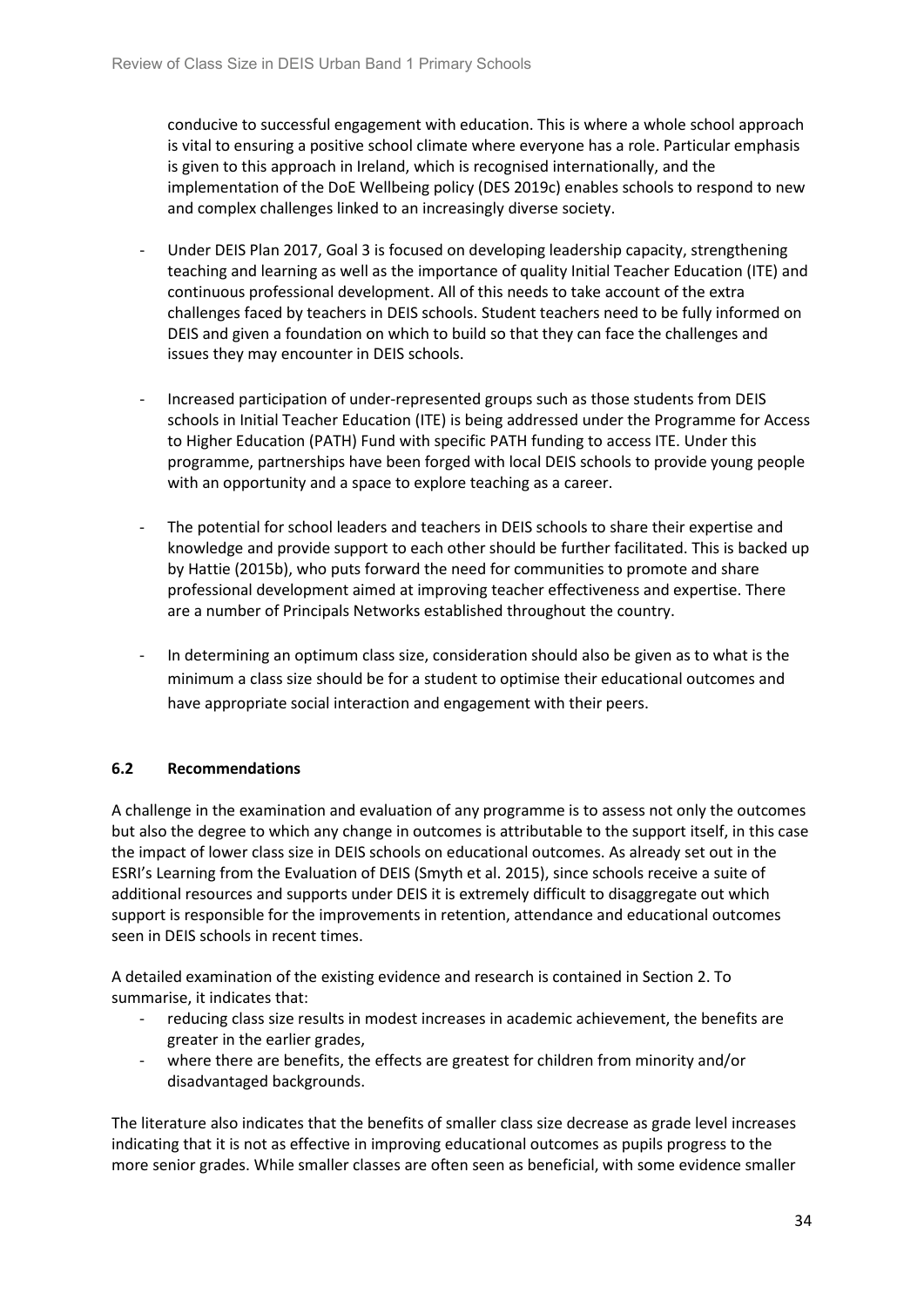classes may benefit specific groups of students such as those from disadvantaged backgrounds, overall evidence of effect on class size on student performance is mixed (Frediksson et al. 2013).

What is lacking in the evidence is a specific number for the optimum class size for beneficial effects on student achievement with Blatchford et al*.* (2003) unable to determine specific class sizes above or below which beneficial effects were likely to occur. Class size thresholds need to be considered alongside other important factors, which have been referenced throughout this report. These include teacher expertise, adjustment of teaching practice, access to other necessary supports and effective school leadership. Hattie (2015a) claims that the greatest influence on student progression in learning is having highly expert, inspired and passionate teachers and school leaders working together to maximise the effect of their teaching on all students. Improvements in student achievement requires a collective effort from the student themselves, school leaders, teachers, parents and policy makers. Ireland is fortunate to have a highly skilled and dedicated teaching profession and this should be recognised, in particular given the challenges faced in DEIS schools. The DEIS Plan has placed a renewed focus on supporting and fostering best practice in schools through inter-agency collaboration and numerous initiatives are underway to support this.

Class size should also not be considered on its own, as it does not take into account the additional supports available to an individual school. Consideration of class size must be set in the context of the overall supports available to schools including the allocation of special education teachers and other potential supports such as the school inclusion model.

Time and again, the issue of school climate and teacher expectations has been raised both anecdotally and in international research. Hattie (2015b) also points out that a major influence on learning is the expectations of the students and the teachers and that research shows that "a teacher typically has high, medium or low expectations for all the students in their class, with the students of high-expectation teachers being very successful in achieving their teachers' expectations and the students of teachers with low expectations being similarly successful at making lower gains".

The INTO has proposed a 15:1 class size in DEIS Band 1 schools for junior classes and 18:1 for senior classes. As set out in Section 5.3, this would have high financial implications as well as a requirement for over 300 additional teachers.

Following on from the consultation process to inform the development of the refined DEIS identification methodology, the Department will build on the DEIS identification model to refine the resource allocation model under DEIS. The overall objective is to match resources to identified need.

The DEIS identification model is based on HP deprivation indices derived from the latest census data available (Census 2016) and on 2018/19 school enrolments. Comprehensive analysis has been undertaken on this. While it is intended to implement any change in resources on a phased basis, the initial step will involve a communications and consultation process with the relevant stakeholders on the refined identification methodology, which has commenced. This is to ensure a full understanding of the methodology to be applied and to discuss any potential issues which may arise as well as providing any clarifications sought. The objective of the refined model is to ensure the provision of supports is prioritised to those schools with the highest levels of concentrated disadvantage.

Subsequent to this first phase, it is envisaged that the process to develop a resource allocation model will commence. The development of a resource allocation model will involve consultation with stakeholders and the input of the education partners will be sought as part of the overall consultation process.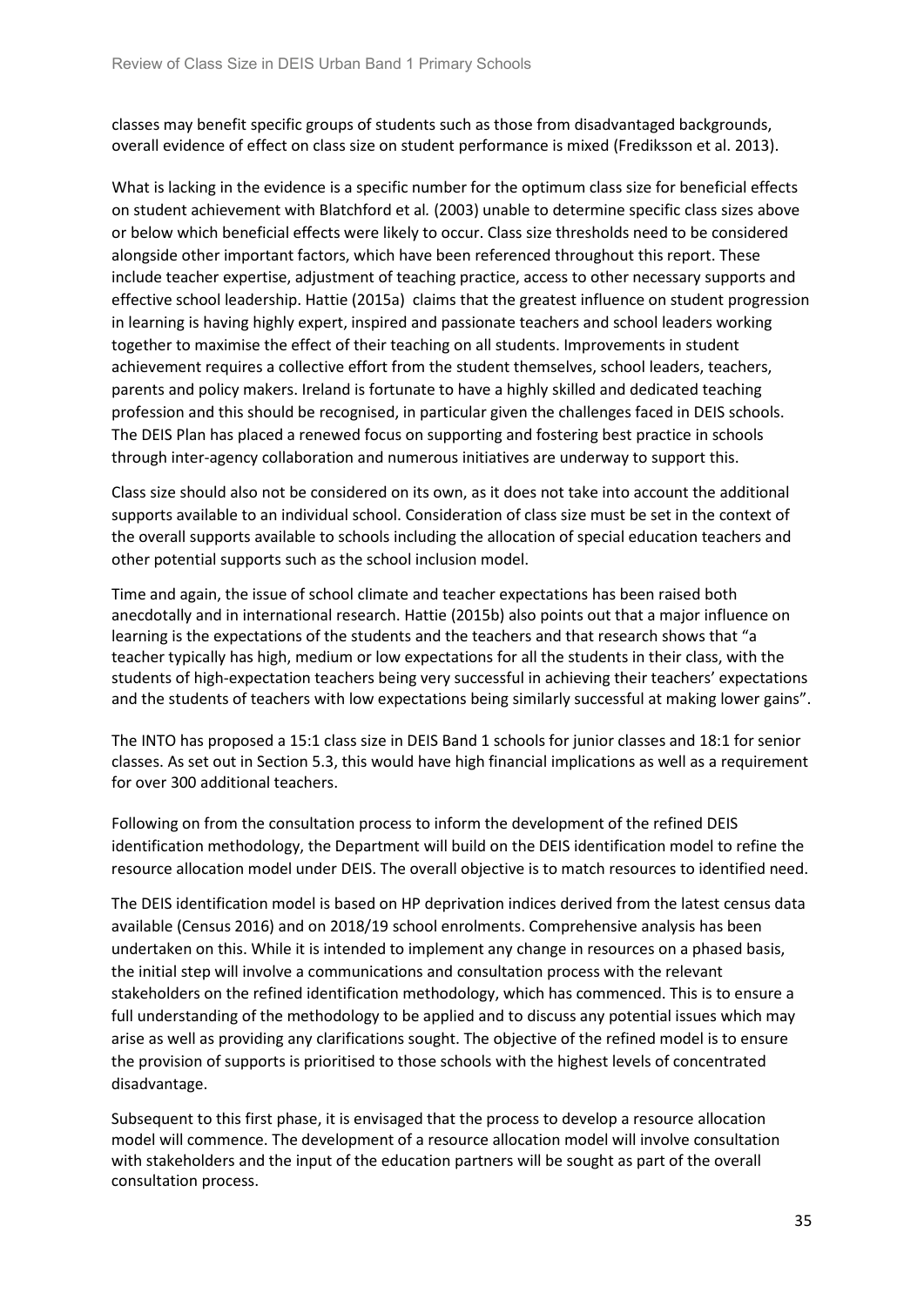**Given the evidence as set out in this report in Section 2, it is proposed that, within the context of the resources available and in line with the principle of aligning resources for DEIS schools with overall need, consideration should be given to a possible reduction in class size for DEIS Band 1 schools with a focus on the junior classes (the first four years) as a further support for those schools with the highest concentrations of disadvantage.** The details regarding the revised staffing schedule, the extent of any proposed reduction and the number of schools it could potentially be applied to would need to be considered in the context of other inclusion supports (e.g. DEIS, special educational needs) and the overall allocation of the suite of supports provided under the DEIS programme within the available financial envelope. A lower class size for those schools with the highest concentrations of disadvantage may form part of the overall consultation on DEIS and be informed by the findings of this Report.

In relation to legacy posts, these posts are being retained for the 2021/22 school year with a view to them being taken into consideration in the context of the application of any resource allocation model to be applied under DEIS. Any proposed changes would be introduced on a phased basis following consultation with relevant stakeholders. Overall the intention is that the application of the identification and resource allocation model will operate on the following principles:

- 1. Prioritising the provision of supports to children with the highest levels of disadvantage.
- 2. Permitting DEIS to be administered at the level of the school and prioritise schools with the highest concentrations of disadvantage.
- 3. Being consistent with the allocation of resources on a sliding scale that reflects the relative need of each school.

Research shows that a lower class size is not effective without the necessary teacher expertise and adjustment of approach to teaching a smaller class and that the quality of teaching is more important than class size. While it is widely recognised that we have a skilled and dedicated teaching profession, a reduction in class size should be aligned with appropriate continuous professional development in teacher expertise to ensure and to build upon approaches to teach differently and more effectively in smaller classes and consideration may be given to an examination of this within the Department to ensure sufficient support is available.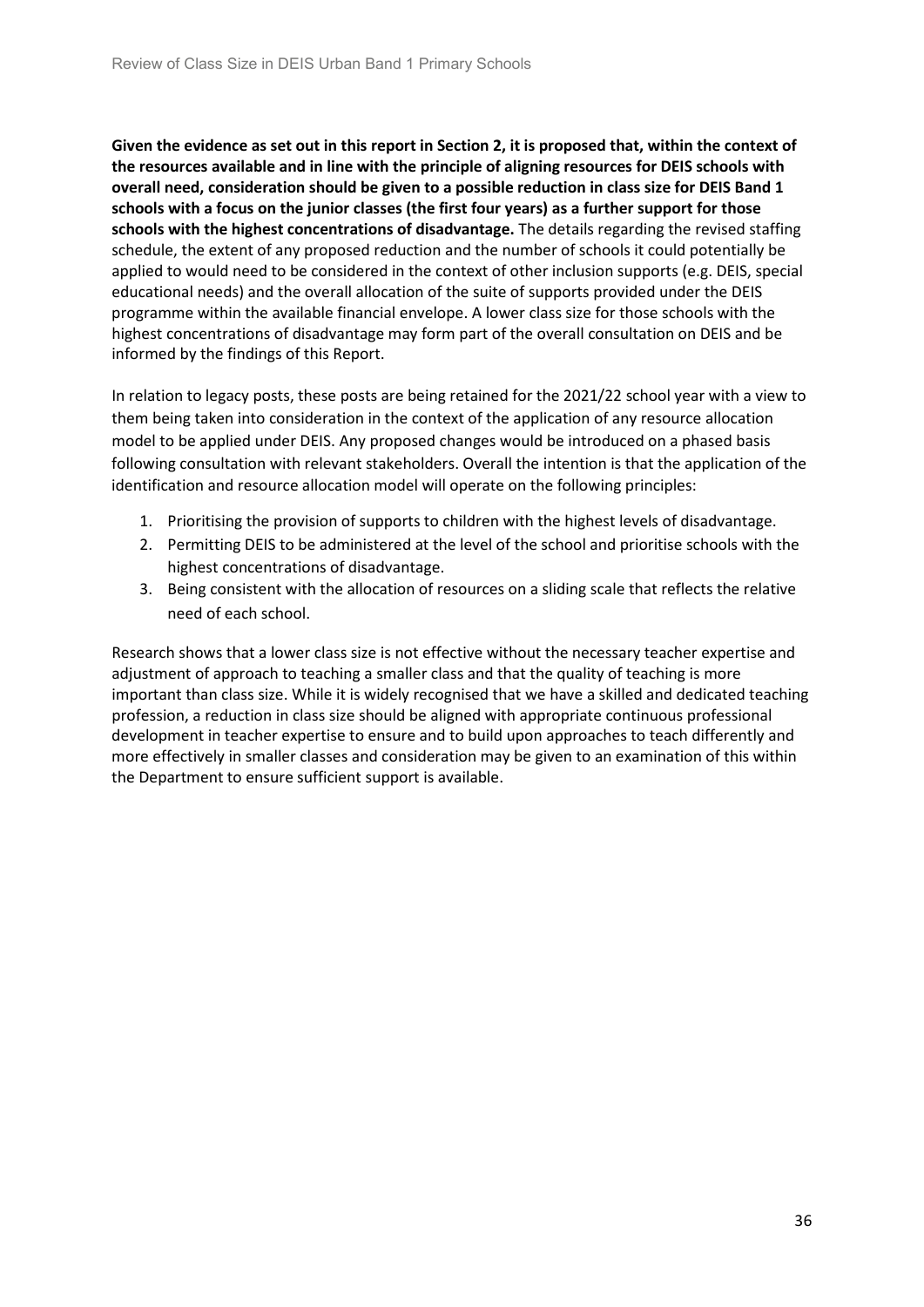# <span id="page-36-0"></span>**Appendices**

### <span id="page-36-1"></span>**Appendix 1 Supports provided under DEIS** *Resources for DEIS Urban Primary schools:*

- Reduced class sizes application of a staffing schedule to DEIS Band 1 schools to accommodate class size of 20:1 at junior classes and 24:1 at senior classes,
- Allocation of Administrative Principal on lower enrolment and staffing figures than apply in Primary schools generally (116 in DEIS Band 1),
- Additional grant aid based on level of disadvantage,
- Enhanced rate of funding under the School Books Grant Scheme
- Access to Home School Community Liaison (HSCL) Services,
- Priority access to Schools Meals Programme,
- Access to a range of supports under School Completion Programme,
- Access to literacy / numeracy support service to specific literacy / numeracy measures,
- Priority access to Centre for School Leadership,
- Expansion of NEPS provision in DEIS schools,
- Roll out of Incredible Years Teacher Classroom Management Programme and Friends Programme to all DEIS school,
- Priority access to a range of professional development supports.

### *Resources for DEIS Rural primary schools:*

- Additional grant aid based on level of disadvantage,
- Enhanced rate of funding under the School Books Grant Scheme,
- Priority access to Schools Meals Programme,
- Access to a range of supports under School Completion Programme,
- Access to literacy / numeracy support service to specific literacy / numeracy measures,
- Priority access to Centre for School Leadership,
- Expansion of NEPS provision in DEIS schools,
- Roll out of Incredible Years Teacher Classroom Management Programme and Friends Programme to all DEIS schools,
- Priority access to a range of professional development supports.

### *Resources for DEIS Post-primary schools:*

- Additional grant based on level of disadvantage,
- Enhanced guidance allocation of 1.15 of the Pupil Teacher Ratio (non-DEIS allocation is 0.4),
- Enhanced rate of funding under the School Books Grant Scheme,
- Access to Home School Community Liaison (HSCL) services,
- Priority access to Schools Meals Programme,
- Access to a range of supports under School Completion Programme,
- Access to Junior Certificate Schools Programme,
- Access to Leaving Certificate Applied Programme,
- Priority access to Centre for School Leadership,
- Priority access to a range of professional development supports,
- Expansion of NEPS provision in DEIS schools,
- Roll out of Friends Programme to all DEIS schools.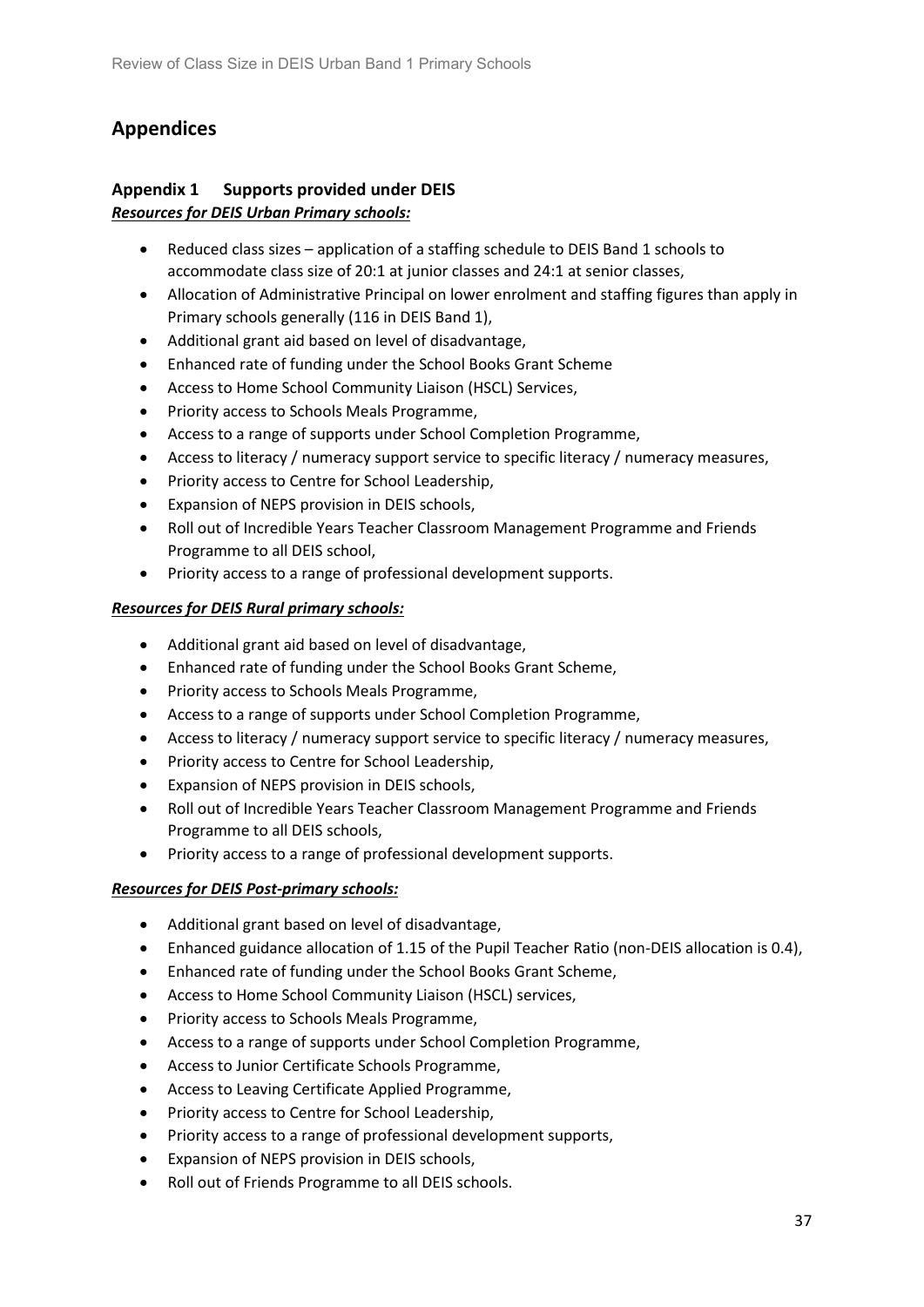### <span id="page-37-0"></span>**Appendix 2 Class Size Working Group Terms of Reference Introduction**

Action 27 in DEIS Plan 2017 commits to undertake an evaluation of the level of teaching resources participating in the School Support Programme to inform future policy in this area.

The ultimate task of the Working Group therefore is to report to the Steering Committee on the Optimum Class Size in DEIS Primary schools and to make a recommendation based on the findings of the group having considered the matter fully, taking into account all evidenced based research and available information

### **Terms of Reference**

- To consider the current situation in DEIS Schools
- To consider best practice in the context of international research
- To consider the issue of legacy posts currently in the system
- To consider the impact of behavioural and other issues which impinge on class teaching and climate and how schools might be supported
- To consider the effect of frontloading the system with teachers at a time when enrolments are at a peak and will begin to decline.
- To consider the cost of any proposed recommendations.
- To prepare and present a report to the Steering Group and make recommendations as to the optimum class size in DEIS Primary School
- To consider how any recommendations will be communicated to schools

### **Membership**

INTO: D. Ni Craith; S. Loftus

IPPN: M. Doyle

CPSMA: F. Kelly

ETBI: T. Lowe

An Foras Pátrúnachta: L. Ní Mhaoláin

ERC: L. Kavanagh (to February 2018); L. Gilleece (from February 2018)

Department of Education:

- Statistics Unit: E. Ellis
- Social Inclusion Unit: C. O'Brien; M. Cregg; S. Mulhall
- Special Education Unit: T. Reynolds
- Inspectorate: F. Rushe
- Teacher Allocations: G. Martin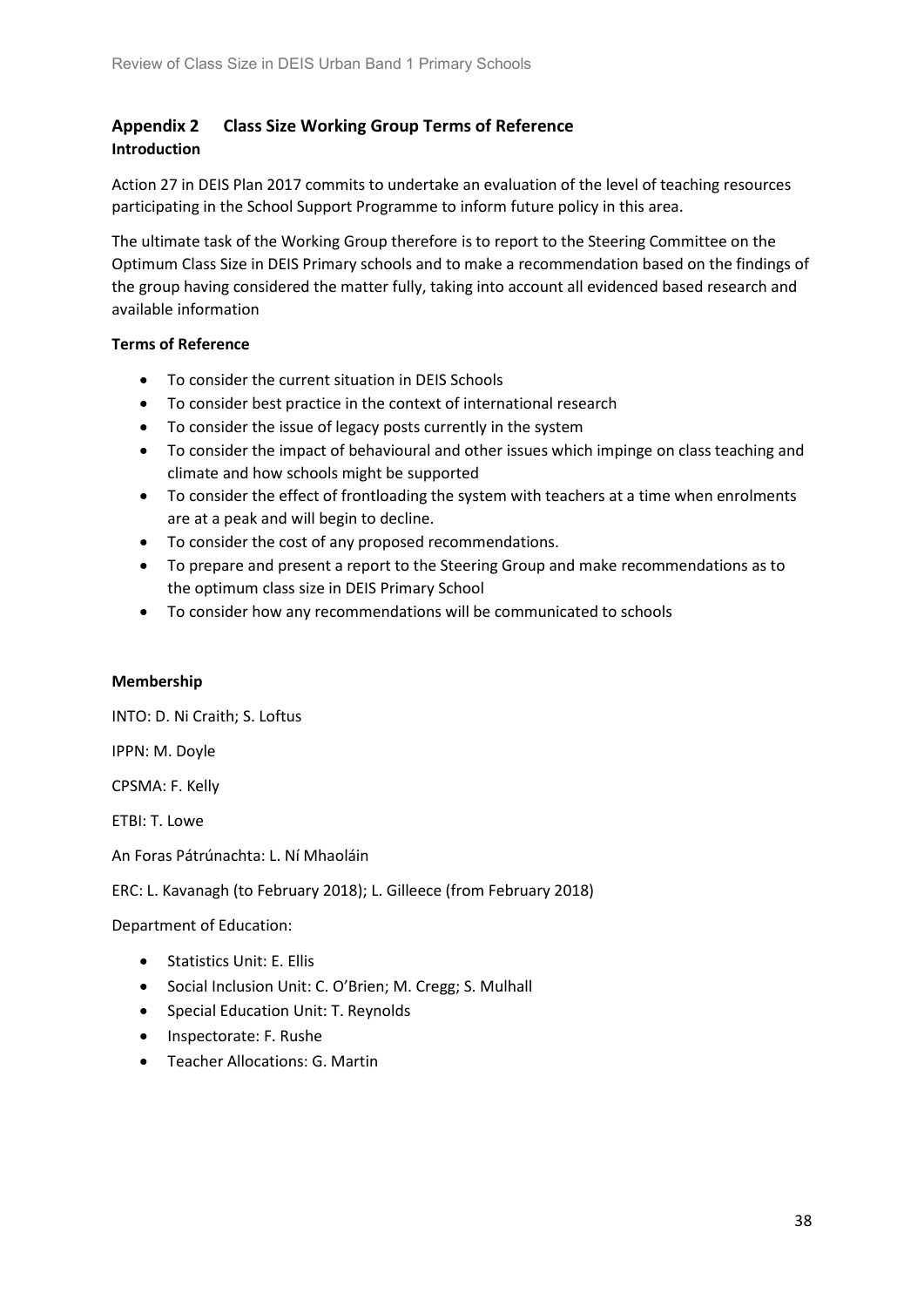### <span id="page-38-0"></span>**Appendix 3 DEIS Band 2 Class Size Statistics**

# **DEIS BAND 2**

**Overall PTR** *(Provisional)* **calculated on Mainstream Class Teacher, Legacy, Teaching Principal Posts school Allocated 2018/19**



### Effective PTR in DEIS Band 2 Schools 2018/19;

| PTR $17 - 20.99:1$ | 6 Schools  |
|--------------------|------------|
| PTR $21 - 24.99:1$ | 38 Schools |
| PTR $25 - 27.99:1$ | 56 Schools |
| PTR $28 - 34:1$    | 7 Schools  |

These schools also have access to 611 special education resource posts, 111 special class teacher posts, 99 English as an Additional Language (EAL) posts and 630 Special Needs Assistants.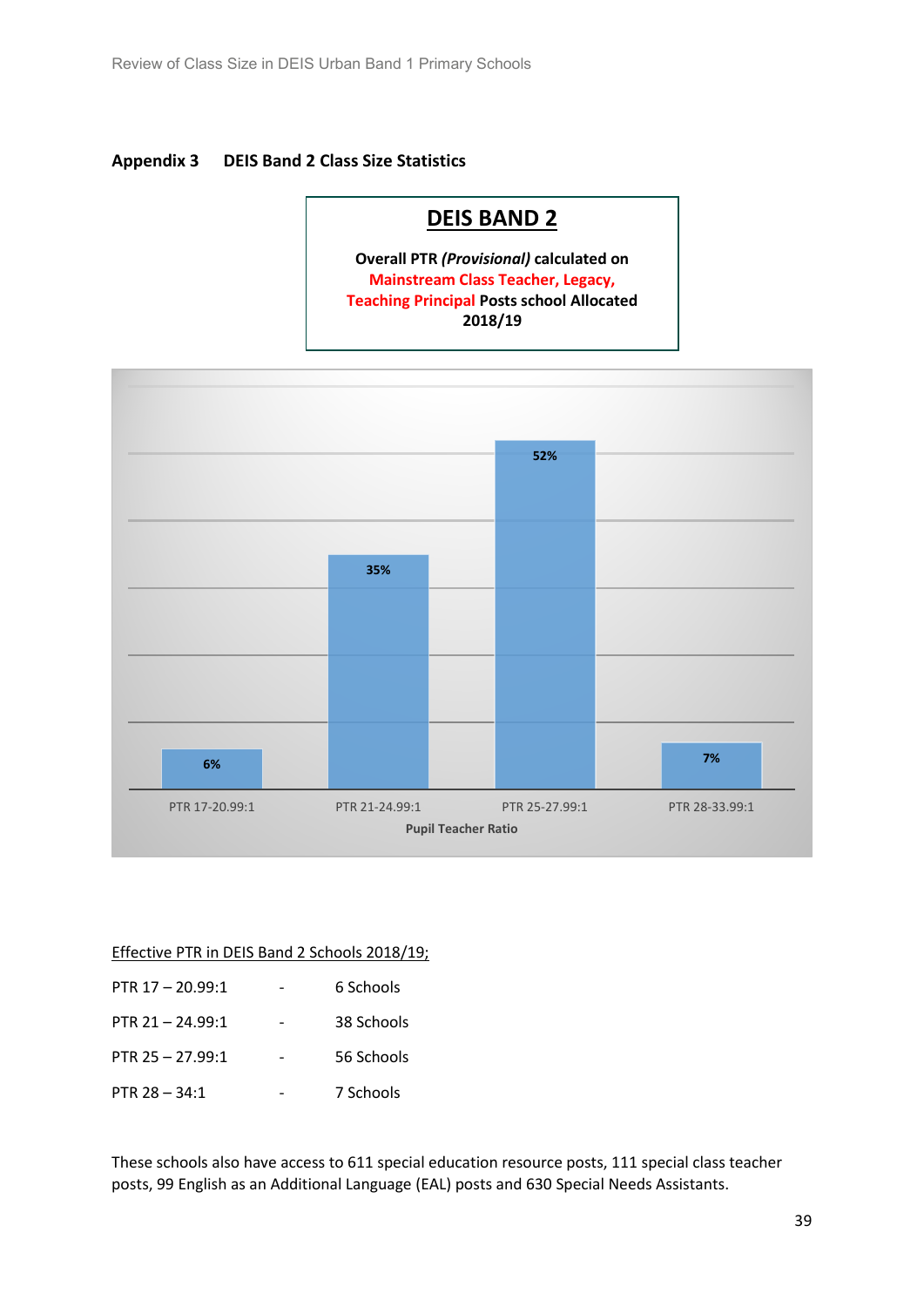### <span id="page-39-0"></span>**Appendix 4 Main features of implementation plan for operationalising the NCSE policy recommendations**

The key features are:

Completion and evaluation of the pre-school and in-school therapy demonstration project In-school therapy support is an essential part of the tiered model of support for schools and students. The availability of this service alongside other elements of the Model will ensure that students have access to therapy supports on a tiered, consistent, equitable and timely basis as required. The evaluation of the current multi agency pilot already underway in HSE area CHO7 will inform this development.

### Development of an SNA allocation model

The front loading of SNAs in line with the School Profile commenced in the 2019/20 school year in the HSE area CHO7. This is a key element of the new service model. Front loading of SNAs eliminates the need for an individual assessment for each student and will reduce the delays in making supports available to students. The School Profile methodology was introduced in 2017 for the making of Special Education Teacher allocations to schools and has worked well, being accepted by the school system and helping to improve practice in individual schools by giving greater autonomy to principals regarding the deployment of teaching supports. A key feature to building confidence in the teacher allocation model was that no school lost resources in the initial stages.

### Establishment of NCSE Regional Teams

The NCSE's current Support Service and regional teams will trial a new functional operating model with local teams across five regions comprising teachers, SENOs and visiting teachers. Currently, these personnel work closely with schools, teachers and families and actively collaborate with other services, for example, the National Educational Psychological Service (NEPs).

Other experts and practitioners may be added to these teams depending on the outcome of the new service pilot and its evaluation. In this regard, the NCSE Regional Team for the pilot area will include speech and language therapists, occupational therapists and behaviour practitioners to support the new service model by leveraging teaching skills and better informing practice.

### Expansion of the NEPS service

A further feature of the Model is to ensure that NEPS is adequately resourced to provide a psychological service for students with complex educational needs, including those enrolled in special schools and special classes. The service has been expanded for the duration of the pilot with further expansion to be considered following completion of the pilot of the new service model.

### Design and delivery of training for SNAs and schools

The design and roll out, on a pilot basis, of a national training programme for SNAs is an urgent priority. There is risk in having complex medical and care procedures carried out by untrained personnel. This is one of the recommendations of the NCSE that is being prioritised.

### Develop a nursing scheme for children with most complex needs

Another key recommendation of the NCSE relates to the provision of nursing support for children with the most complex medical needs while at school. This is an urgent priority given the significant duty of care obligations owed to these children having regard to their needs. A Working Group has been established to progress this recommendation and work is underway in this regard.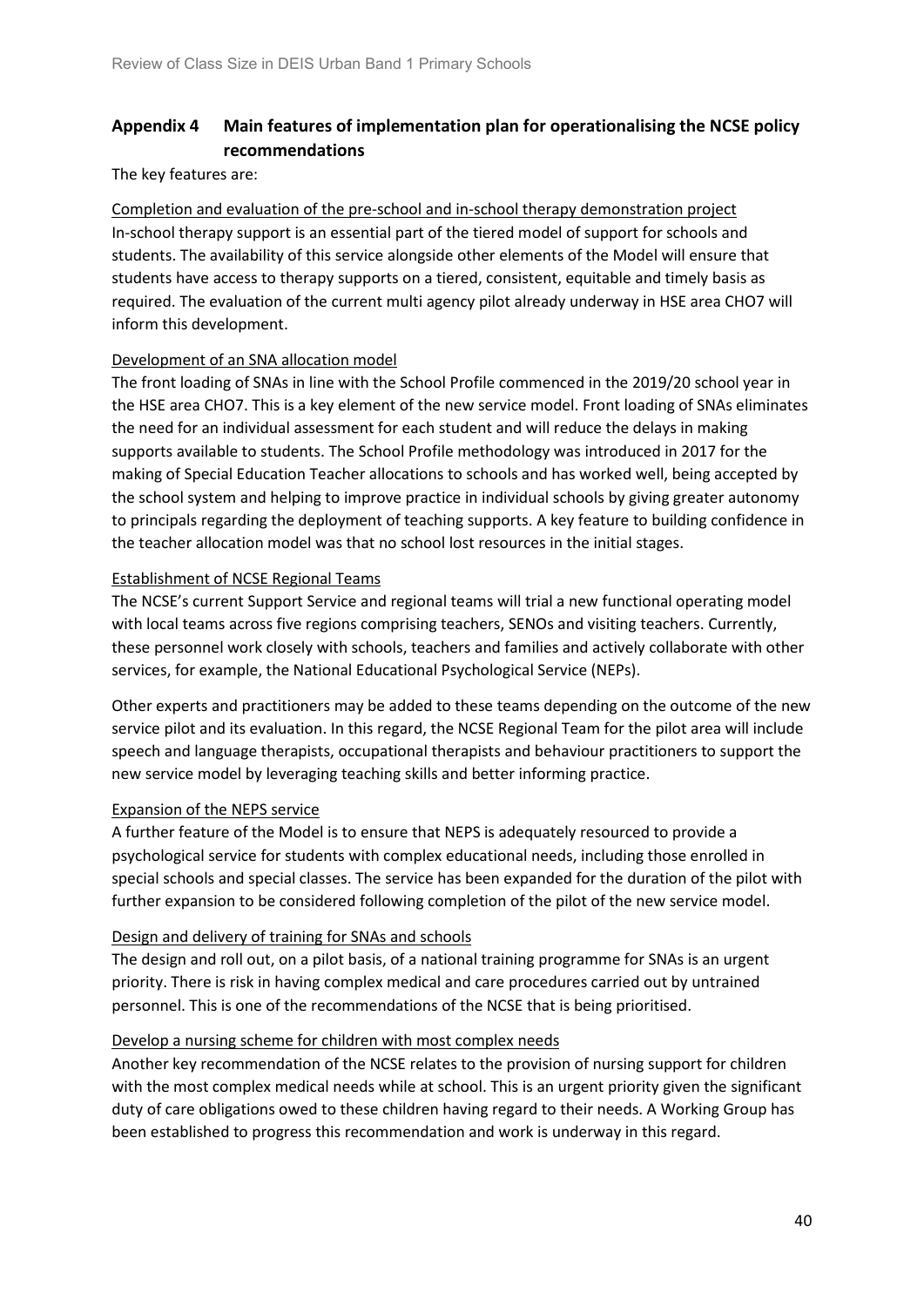Developing appropriate professional oversight and management structures within NCSE Appropriate oversight and management arrangements are essential to ensure high quality service and standards. During the period of the pilot, current management and professional and clinical oversight processes and structures will be streamlined. The regional team structure and associated organisational, governance and reporting arrangements is trialling a new functional operating model introduced to better support the existing NCSE Support Service and regional teams, and the pilot model.

### Piloting and evaluation of new service Model

The Model is comprised of a number of component parts which are interlinked and designed to deliver an integrated and holistic suite of supports for schools and students. A comprehensive independent evaluation of the pilot will be undertaken to test its effectiveness and to provide guidance on issues to consider in any potential mainstreaming of the Model.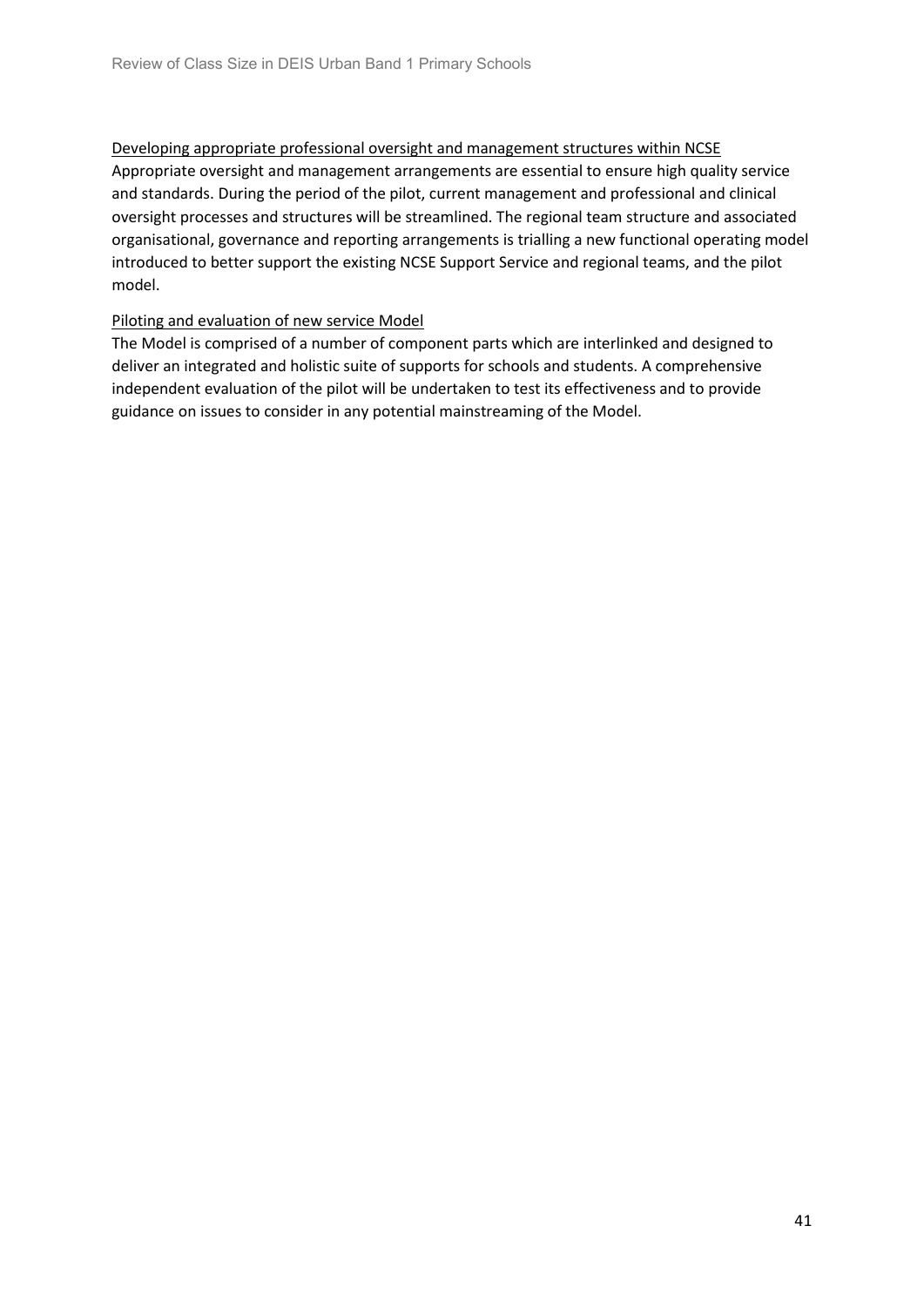### <span id="page-41-0"></span>**References**

Angrist, J.D. & Lavy, V. (1999). Using Maimonides' rule to estimate the effect of class size on scholastic achievement. *Quarterly Journal of Economics, 114*(2), pp.533-575.

Archer, P., & Weir, S. (2005). *Addressing disadvantage: A review of the international literature and of strategy in Ireland.* Report to the Educational Disadvantage Committee. Dublin: Department of Education and Science / Educational Disadvantage Committee.

Bascia, N. & Faubert, B. (2012). Primary class size reduction: How policy space, physical space, and spatiality shape what happens in real schools. *Leadership and Policy in Schools, 11*, pp.344- 364.

Blatchford, P., Bassett, P., & Brown, P. (2011). Examining the effect of class size on classroom engagement and teacher pupil interaction: Differences in relation to pupil prior attainment and primary vs. secondary schools. *Learning and Instruction, 21*, pp.715-730.

Blatchford, P., Bassett, P., Brown, P., Martin, C., & Russell, A. (2004). *The effects of class size on attainment and classroom processes in English primary schools (years 4-6) 2000-2003.* London: Institute of Education, University of London.

Blatchford, P., Bassett, P., Goldstein, H., & Martin. C. (2003). Are class size differences related to pupils' educational progress and classroom processes? Findings from the Institute of Education Class Size Study of children aged 5-7 Years. In S. Gorrard, C. Taylor, & K. Roberts (guest eds.), special issue, *In Praise of Educational Research, in British Educational Research Journal, 29*(5), pp.709–730.

Chetty, R., Friedman, J. N., Hilger, N., Saez, E., Schanzenbach, D.W., & Yagan, D. (2011). How does your kindergarten classroom effect your earnings? Evidence from Project STAR. *Quarterly Journal of Economics, 126*(4), pp.1593-1660.

Chingos, M.M. (2013). Class size and student outcomes: Research and policy implications. *Journal of Policy Analysis and Management, 32*(2), pp.411-438.

Department of Education and Skills (2005). *DEIS (Delivering Equality of Opportunity in Schools) An Action Plan for Educational Inclusion.* Available from: [https://www.education.ie/en/Publications/Policy-](https://www.education.ie/en/Publications/Policy-Reports/deis_action_plan_on_educational_inclusion.pdf)[Reports/deis\\_action\\_plan\\_on\\_educational\\_inclusion.pdf](https://www.education.ie/en/Publications/Policy-Reports/deis_action_plan_on_educational_inclusion.pdf)

Department of Education and Skills (2012). Report for the Minister of Education and Skills on The Impact in Terms of Post of Budget Measures in relation to The Withdrawal from DEIS Band 1 and Band 2 Urban Primary Schools of Posts from Disadvantage Schemes pre-dating DEIS. Available from: https://www.education.ie/en/Schools-Colleges/Services/DEIS-Delivering-Equality-of-Opportunity-in-Schools-/DEIS-Supporting-Information/deis\_legacy\_posts\_report\_2012.pdf

Department of Education and Skills (2016). Looking at Our School 2016: A Quality Framework for Primary Schools. Available from https://www.gov.ie/en/publication/743565-looking-at-ourschool-2016/

Department of Education and Skills (2017a). Report on the Review of DEIS. Available from: [https://www.education.ie/en/Schools-Colleges/Services/DEIS-Delivering-Equality-of-](https://www.education.ie/en/Schools-Colleges/Services/DEIS-Delivering-Equality-of-Opportunity-in-Schools-/DEIS-Review-Report.pdf)[Opportunity-in-Schools-/DEIS-Review-Report.pdf](https://www.education.ie/en/Schools-Colleges/Services/DEIS-Delivering-Equality-of-Opportunity-in-Schools-/DEIS-Review-Report.pdf)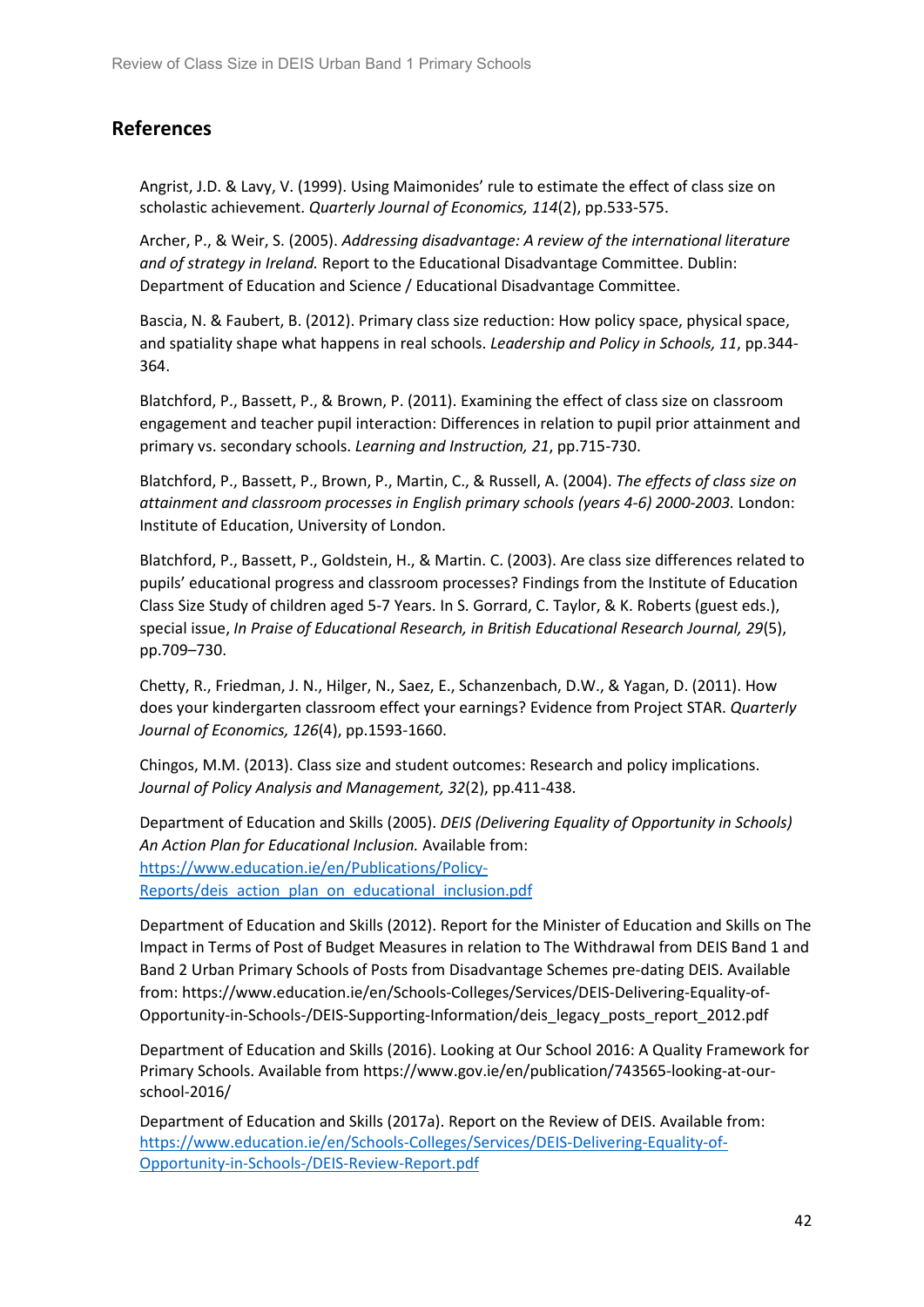Department of Education and Skills (2017b). DEIS Plan 2017, Available from: ttps://www.education.ie/en/publications/policy-reports/deis-plan-2017.pdf

Department of Education and Skills (2018) Teacher Supply Action Plan. Available from <https://www.gov.ie/en/publication/9e39b3-teacher-supply-action-plan/>

Department of Education and Skills (2019a). *Home School Community Liaison Scheme: Assignment of Home School Community Liaison Coordinators within DEIS Schools* Circular 0016/2019. Available from[: https://www.education.ie/en/Circulars-and-Forms/Active-](https://www.education.ie/en/Circulars-and-Forms/Active-Circulars/cl0016_2019.pdf)[Circulars/cl0016\\_2019.pdf](https://www.education.ie/en/Circulars-and-Forms/Active-Circulars/cl0016_2019.pdf)

Department of Education and Skills (2019b). *Regional Projections of Full-time enrolments Primary & Second Level 2019-2036.* Available from:

[https://www.education.ie/en/Publications/Statistics/projections/regional-projections-of-full](https://www.education.ie/en/Publications/Statistics/projections/regional-projections-of-full-time-enrolment-primary-and-second-level-2019-2036.pdf)[time-enrolment-primary-and-second-level-2019-2036.pdf](https://www.education.ie/en/Publications/Statistics/projections/regional-projections-of-full-time-enrolment-primary-and-second-level-2019-2036.pdf)

Department of Education and Skills (2019c) Revised October 2019. *Wellbeing Policy Statement and Framework for Practice 2018-2023.* Available

from[:https://www.education.ie/en/Publications/Policy-Reports/wellbeing-policy-statement](https://www.education.ie/en/Publications/Policy-Reports/wellbeing-policy-statement-and-framework-for-practice-2018%E2%80%932023.pdf)[and-framework-for-practice-2018–2023.pdf](https://www.education.ie/en/Publications/Policy-Reports/wellbeing-policy-statement-and-framework-for-practice-2018%E2%80%932023.pdf)

Department of Education (2020a). *Staffing arrangements in Primary Schools for the 2020/21 school year* - Circular 0018/2020. Available from [https://www.gov.ie/en/circular/b5b2a2](https://www.gov.ie/en/circular/b5b2a2-staffing-arrangements-in-primary-schools-for-the-202021-school-year/) [staffing-arrangements-in-primary-schools-for-the-202021-school-year/](https://www.gov.ie/en/circular/b5b2a2-staffing-arrangements-in-primary-schools-for-the-202021-school-year/)

Department of Education (2020b). *Evaluation of the Support Teacher Project*. Available from [https://www.education.ie/en/Publications/Inspection-Reports-Publications/Evaluation-Reports-](https://www.education.ie/en/Publications/Inspection-Reports-Publications/Evaluation-Reports-Guidelines/evaluation-of-the-support-teacher-project.pdf)[Guidelines/evaluation-of-the-support-teacher-project.pdf](https://www.education.ie/en/Publications/Inspection-Reports-Publications/Evaluation-Reports-Guidelines/evaluation-of-the-support-teacher-project.pdf)

Department of the Taoiseach (2020) *Programme for Government: Our Shared Future*. Available from <https://www.gov.ie/en/publication/7e05d-programme-for-government-our-shared-future/>

Directorate-General for Education, Youth, Sport and Culture (2019). *European Commission Education and Training Monitor 2019 – Ireland.* Luxembourg: Publications Office of the European Union

Dynarski, S., Hyman, J., & Schanzenbach, D.W. (2013). Experimental evidence on the effect of childhood investments on postsecondary attainment and degree completion. *Journal of Policy Analysis and Management*, *32*(4), pp.692-717.

Finn, J.D. (1997). Class size: What does research tell us? *Spotlight on Student Success* #207.

Finn, J.D. & Achilles, C.M. (1999). Tennessee's class size study: Findings, implications, misconceptions. *Educational Evaluation and Policy Analysis, 21*(2): pp.97–109.

Finn, J.D., Gerber, S.B., Achilles, C.M., & Boyd-Zaharias, J. (2001). The enduring effects of small classes. *Teachers College Record, 103*(2), pp.145-183.

Finn, J.D., Panozzo, G.M., & Achilles, C.M. (2003). The "Why's" of class size: Student behaviour in small classes. *Review of Educational Research, 73*(3), pp.321-368.

Finn, J., Gerber, S., & Boyd-Zaharias, J. (2005). Small classes in the early grades, academic achievement, and graduating from high school. *Journal of Educational Psychology, 97*(2), pp.214- 223.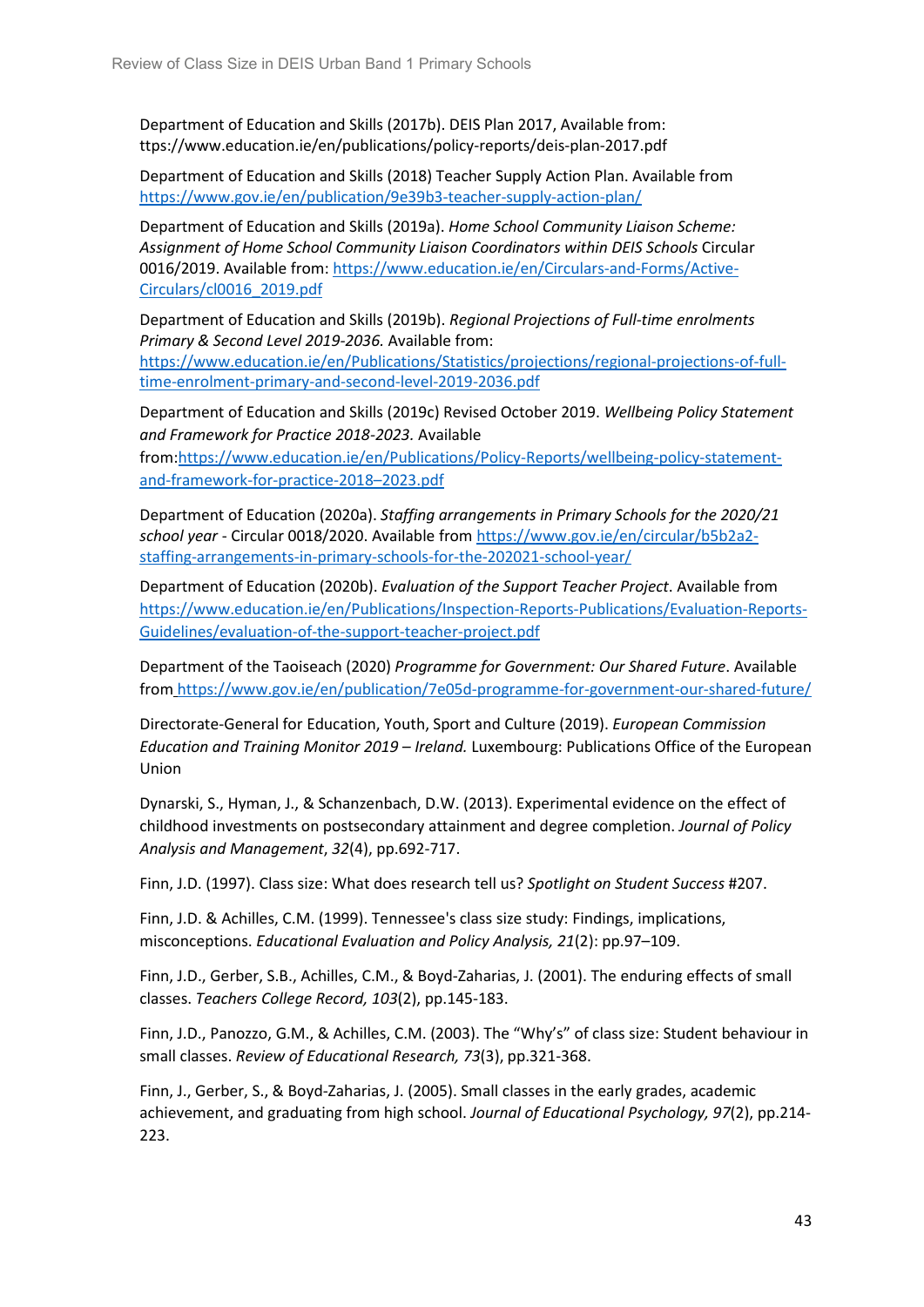Fredriksson, P., Öckert, B., & Oosterbeek, H. (2013). Long-term effects of class size. *Quarterly Journal of Economics, 128*(1), pp.249-285.

Gilleece, L., Nelis, S.M., Fitzgerald, C., & Cosgrove, J. (2020). *Reading, mathematics and science achievement in DEIS schools: Evidence from PISA 2018*. Dublin: Educational Research Centre. Available from: https://www.erc.ie/wp-content/uploads/2020/11/ERC-DEIS-Report\_Sept-2020\_A4\_Website.pdf

Glass, G, & Smith, M 1979. Meta-analysis of research on class size and achievement, *Educational Evaluation and Policy Analysis, 1*(1), pp.2–16.

Graue, E., Hatch, K., Rao, K., & Oen, D. (2007). The wisdom of class size reduction. *American Educational Research Journal, 44*(3), pp.670-700.

Hanushek, E.A. & Woessmann. L (2017). School Resources and Student Achievement: A review of cross-country economic research. Available from:

[http://hanushek.stanford.edu/publications/school-resources-and-student-achievement-review](http://hanushek.stanford.edu/publications/school-resources-and-student-achievement-review-cross-country-economic-research)[cross-country-economic-research](http://hanushek.stanford.edu/publications/school-resources-and-student-achievement-review-cross-country-economic-research)

Hattie, J. (2005). The paradox of reducing class size and improving learning outcomes. *International Journal of Educational Research,* 43, pp.387–425.

Hattie, J. (2015a). *What Doesn't Work in Education: The Politics of Distraction*, London: Pearson.

Hattie, J. (2015b). *What Works Best in Education: The Politics of Collaborative Expertise*, London: Pearson.

Jepsen, C. & Rivkin, S. (2009). Class size reduction and student achievement: The potential tradeoff between teacher quality and class size. *The Journal of Human Resources, 41,* pp.223-250.

Kelleher, C., & Weir, S. (2017). *The impact of DEIS on class size in urban primary schools in 2014/15 with comparative data from 2010.* Report to the Department of Education and Skills. Dublin: Educational Research Centre.

Krueger, A.B. (1999). Experimental estimates of education production functions. *Quarterly Journal of Economics, 115*(2), pp.497-532.

Krueger, A.B., & Whitmore, D. (2001). The effect of attending a small class in the early grades on college test taking and middle school test results: Evidence from Project STAR. *Economic Journal, 111*, pp.1-28.

Krueger, A.B. & Whitmore, D. (2002). Would smaller classes help close the black-white achievement gap? In J. Chubb & T. Loveless (Eds.), *Bridging the Achievement Gap* (11-46). Washington, DC: Brookings Institution Press.

Molner, A., Smith, P., Zahorik, J., Palmer, A., Halbach, A., & Ehrle, K. (1999). Evaluating the SAGE program: A pilot program in targeted pupil-teacher reduction in Wisconsin. *Educational Evaluation and Policy Analysis, 21*(2), pp.165-177.

Mosteller, F. (1995). The Tennessee study of class size in the early school grades. *The Future of Children, 5*(2), pp.113-127.

Nye, B, Hedges, L.V., & Konstantopoulos, S. (2004). Do minorities experience larger lasting benefits from small classes? *The Journal of Educational Research, 98*(2), pp.94–100.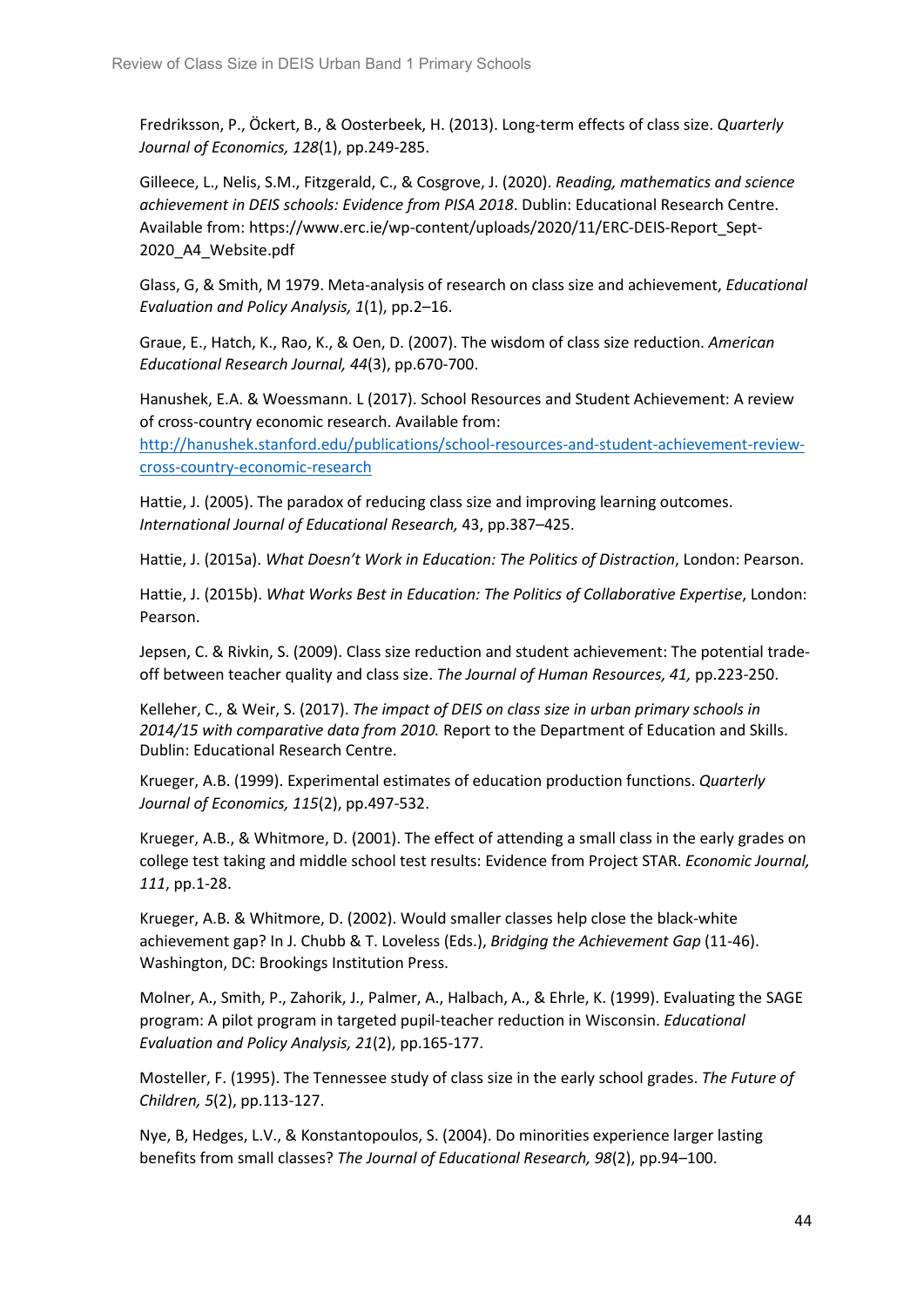Ready, D.D. (2008). *Class-size reduction: Policy, politics, and implications for equity.* Campaign for Educational Equality: Teachers College Columbia.

Robinson, G.E. (1990). Synthesis of research on the effects of class size. *Educational Leadership, 47*(7*),* pp.80-90.

Schanzenbach, D.W. (2014). *Does class size matter?* Boulder, CO: National Education Policy Centre.

Shin, I.S. & Chung, J.Y. (2009). Class size and student achievement in the United States: A metaanalysis. *KEDI Journal of Educational Policy, 6*(2), pp.3-19.

Sims, D. (2008). A strategic response to class size reduction: Combination classes and student achievement in California. *Journal of Policy Analysis and Management, 27*(3), pp.457-478.

Smyth, E., McCoy, S., & Kingston, G. (2015) Learning from the Evaluation of DEIS. ESRI Research Series, Number 39, April 2015.

Weir, S., Archer, P., & McAvinue, L. (2010). Class size and pupil-teacher ratio: Policy and progress. *Irish Journal of Education, 38,* pp.3-24.

Weir, S. & McAvinue, L. (2012). *The impact of DEIS on class size in primary schools*, unpublished report. Dublin: Educational Research Centre.

Weir, S., Kavanagh, L., Kelleher, C. & Moran, E. (2017). *Addressing educational disadvantage. A review of evidence from the international literature and of strategy in Ireland: An update since 2005*. Dublin: Educational Research Centre.

Word, E., Johnston, J., Bain, H., Fulton, B., Zaharias, J., Achilles, C., Lintz, M., Folger, J., & Breda, C. (1990). *The state of Tennessee's student/teacher achievement ratio (STAR) project: Final summary report 1985–1990.* Nashville: Tennessee State Department of Education.

Zyngier, D. (2014). Class size and academic results, with a focus on children from culturally, linguistically and economically disenfranchised communities*. Evidence Base, 1,* pp.1-23.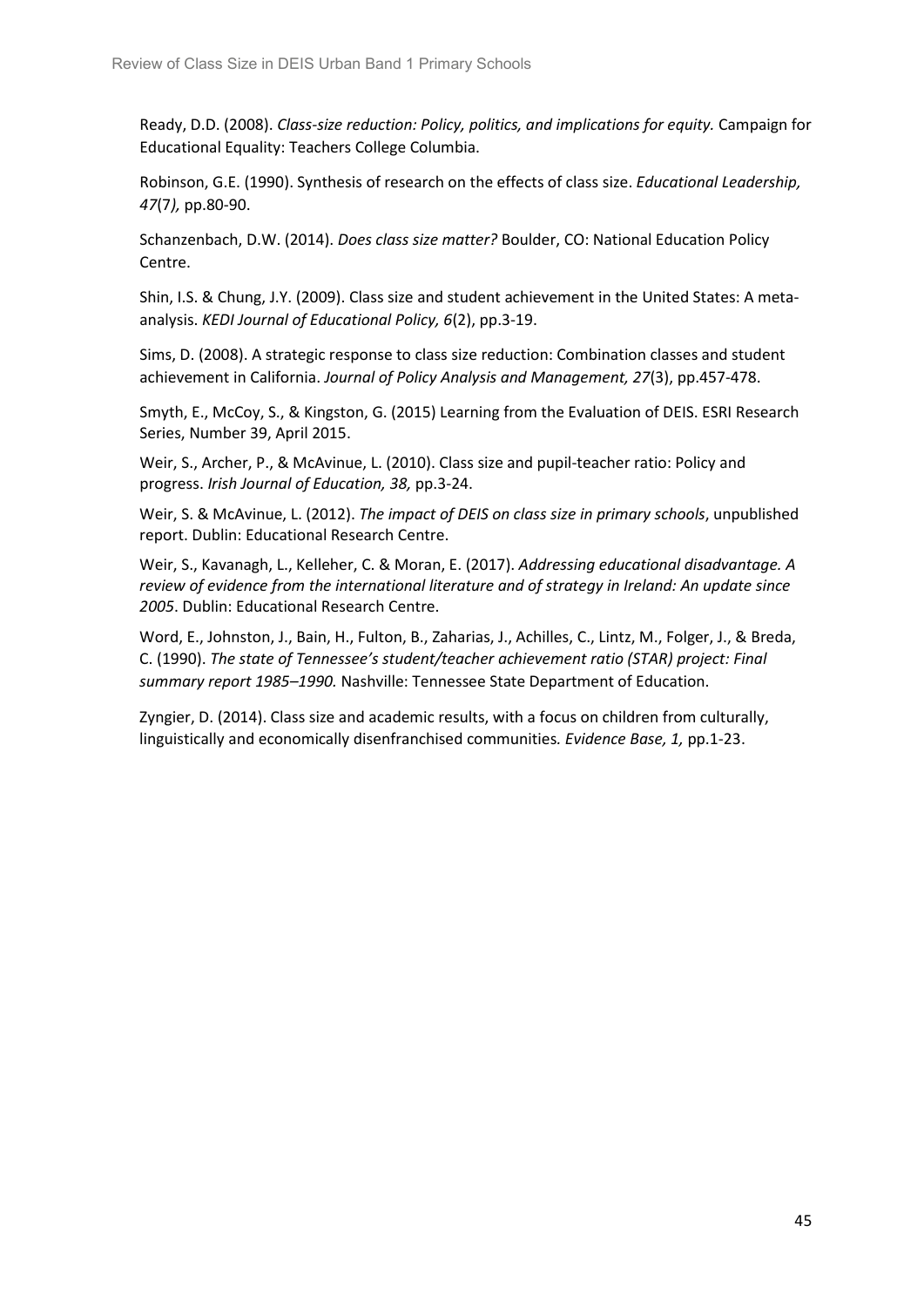### <span id="page-45-0"></span>**Bibliography**

Biddle, B.J. & Berliner, D.C. (2002). Small class size and its effects. *Educational Leadership, 59*(5), pp.12-33.

Borg, J.R., Borg, M.O., & Stranahan, H.A. (2012). Closing the achievement gap between highpoverty schools and low-poverty schools. *Research in Business and Economics Journal, 5*, pp. 1- 24.

Ehrenberg, R.G., Brewer, D.J., Gamoran, A., & Willms, J.D. (November, 2001). Does class size matter? *Scientific American*, 68-73. Finn, J.D., & Achilles, C.M. (1990). Answers and questions about class size: A statewide experiment. *American Educational Research Journal, 27*(3), pp.557- 577.

Finn, J.D. (2002a). Class size reduction in grades K-3. In A. Molnar (Ed.), *School reform proposals: The research evidence* (pp. 27-48). Greenwich CT: Information Age.

Finn, J.D. (2002b). Small classes in American schools: Research, practice, and politics. *Phi Delta Kappan, 83*, pp.551-560.

Gerber, S.B., Finn, J.D., Achilles, C.M., & Boyd-Zaharias, J. (2001). Teacher aides and students' academic achievement. *Educational Evaluation and Policy Analysis, 23*(2), pp.123-143.

Hanushek, E.A. (1998). *The evidence on class size.* Rochester, NY: University of Rochester, W. Allen Wallis Institute of Political Economy.

Hattie, J. (2008). *Visible learning: A synthesis of over 800 meta-analyses relating to achievement*. Abingdon: Routledge.

Konstantopoulos, S. (2008). Do small classes reduce the achievement gap between low and high achievers? Evidence from Project STAR. *The Elementary School Journal, 108*(4), pp.275-291.

Konstantopoulos, S. & Chung, V. (2009). What are the long-term effects of small classes on the achievement gap? Evidence from the Lasting Benefits Study. *American Journal of Education, 116,* pp.125-154.

McCoy, S., Smyth, E., & Banks, J. (2012) Learning in Focus – The primary classroom (NCCA). Insights from the Growing Up in Ireland Study.

NCSE (2018). Comprehensive Review of the Special Needs Assistant Scheme, A New School *Inclusion Model to Deliver the Right Supports at the Right Time to Students with Additional Care Needs,* NCSE Policy Advice Paper No. 6.Nye, B, Hedges, L. & Konstantopoulos, S. (2000). Do the disadvantaged benefit more from small classes? Evidence from the Tennessee Class Size Experiment, American Journal of Education, 109(1), pp.1–26.

Nye, B, Hedges, L.V., & Konstantopoulos, S. (2002). Do low-achieving students benefit more from small classes? Evidence from the Tennessee Class Size Experiment, *Educational Evaluation and Policy Analysis*, *24*(3), pp.201–217.

Omotani, B.J., & Omotani, L. (1996). Expect the best: How your teachers can help all children learn. *The Executive Educator, 18*(8), p.27.

Sims, D. (2009). Crowding Peter to educate Paul: Lessons from a class size reduction externality. *Economics of Education Review, 28*, pp.465-473.